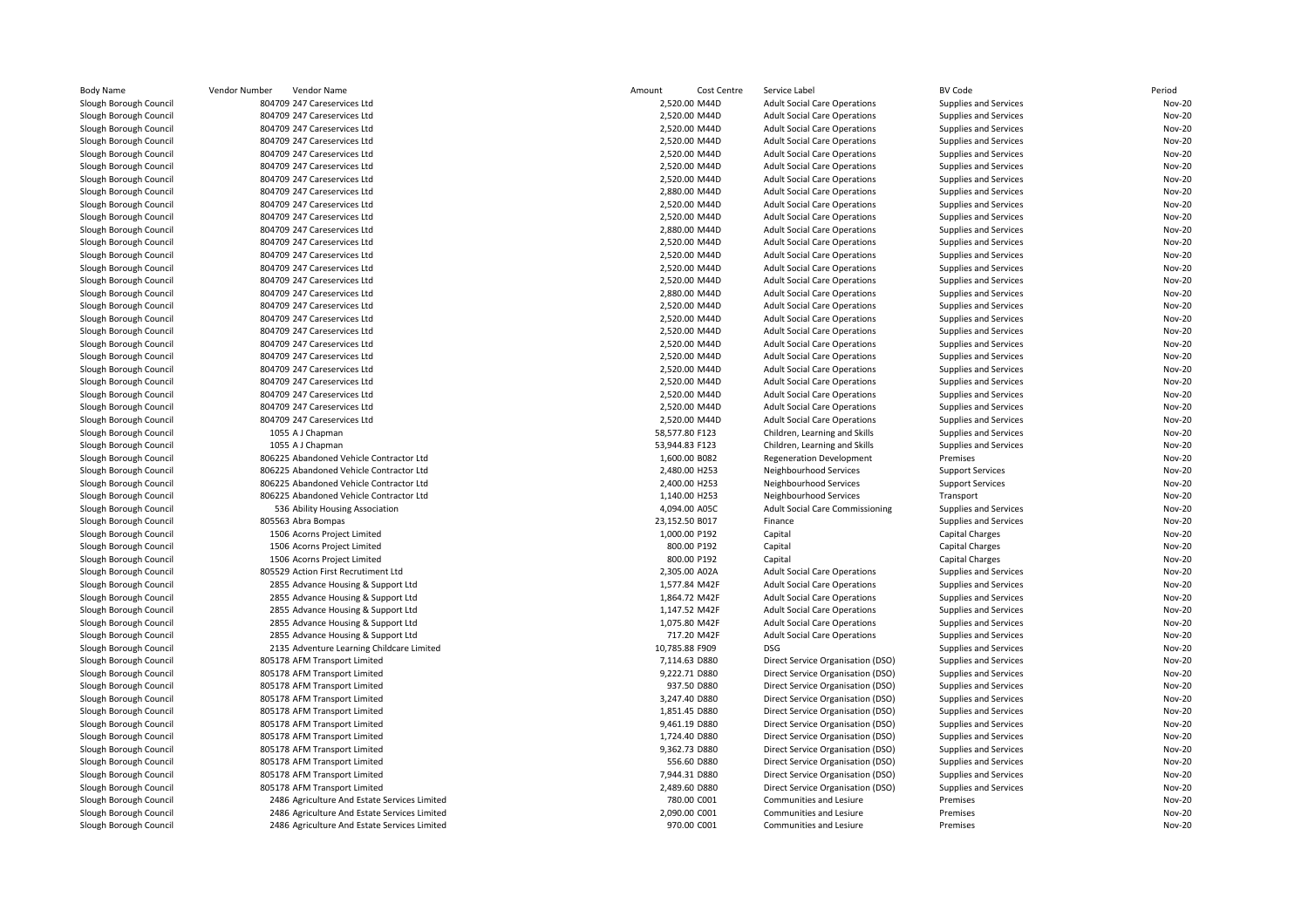| Slough Borough Council | 2486 Agriculture And Estate Services Limited                      | 1,940.00 C001                  | Communities and Lesiure             | Premises              | <b>Nov-20</b>                  |
|------------------------|-------------------------------------------------------------------|--------------------------------|-------------------------------------|-----------------------|--------------------------------|
| Slough Borough Council | 2486 Agriculture And Estate Services Limited                      | 1,940.00 C001                  | Communities and Lesiure             | Premises              | <b>Nov-20</b>                  |
| Slough Borough Council | 2486 Agriculture And Estate Services Limited                      | 2,500.00 C001                  | Communities and Lesiure             | Premises              | <b>Nov-20</b>                  |
| Slough Borough Council | 2486 Agriculture And Estate Services Limited                      | 2,090.00 C001                  | Communities and Lesiure             | Premises              | <b>Nov-20</b>                  |
| Slough Borough Council | 2486 Agriculture And Estate Services Limited                      | 3,180.00 P220                  | Capital                             | Capital Charges       | <b>Nov-20</b>                  |
| Slough Borough Council | 2486 Agriculture And Estate Services Limited                      | 980.00 D412                    | Planning and Transport              | Supplies and Services | <b>Nov-20</b>                  |
| Slough Borough Council | 2486 Agriculture And Estate Services Limited                      | 980.00 D412                    | Planning and Transport              | Supplies and Services | <b>Nov-20</b>                  |
| Slough Borough Council | 1976 Alex Murray                                                  | 2,074.66 C322                  | Communities and Lesiure             | Supplies and Services | <b>Nov-20</b>                  |
| Slough Borough Council | 2197 Altwood Housing Ltd                                          | 750.00 H216                    | <b>Strategic Housing Services</b>   | Supplies and Services | <b>Nov-20</b>                  |
| Slough Borough Council | 2197 Altwood Housing Ltd                                          | 750.00 H216                    | <b>Strategic Housing Services</b>   | Supplies and Services | <b>Nov-20</b>                  |
| Slough Borough Council | 2197 Altwood Housing Ltd                                          | 2,325.00 H205                  | <b>Strategic Housing Services</b>   | Supplies and Services | Nov-20                         |
| Slough Borough Council | 2197 Altwood Housing Ltd                                          | 2,325.00 H205                  | <b>Strategic Housing Services</b>   | Supplies and Services | <b>Nov-20</b>                  |
| Slough Borough Council | 2197 Altwood Housing Ltd                                          | 744.00 H205                    | <b>Strategic Housing Services</b>   | Supplies and Services | Nov-20                         |
| Slough Borough Council | 2197 Altwood Housing Ltd                                          | 600.00 H205                    | <b>Strategic Housing Services</b>   | Supplies and Services | <b>Nov-20</b>                  |
| Slough Borough Council | 2197 Altwood Housing Ltd                                          | 1,240.00 H205                  | <b>Strategic Housing Services</b>   | Supplies and Services | Nov-20                         |
| Slough Borough Council | 2197 Altwood Housing Ltd                                          | 930.00 H205                    | <b>Strategic Housing Services</b>   | Supplies and Services | <b>Nov-20</b>                  |
| Slough Borough Council | 2197 Altwood Housing Ltd                                          | 750.00 H205                    | <b>Strategic Housing Services</b>   | Supplies and Services | Nov-20                         |
| Slough Borough Council | 86 Altwood Properties Ltd                                         | 47,228.20 H205                 | <b>Strategic Housing Services</b>   | Premises              | <b>Nov-20</b>                  |
| Slough Borough Council | 807515 Always Growing Together Community Interest Company Limited | 8,945.87 F909                  | <b>DSG</b>                          | Supplies and Services | <b>Nov-20</b>                  |
| Slough Borough Council | 803110 Amber Langis Limited                                       | 1,023.60 D500                  | Major Infrastructure Projects       | Supplies and Services | <b>Nov-20</b>                  |
| Slough Borough Council | 803290 Amethyst Horticulture Ltd.                                 | 2,247.10 C001                  | Communities and Lesiure             | Premises              | <b>Nov-20</b>                  |
| Slough Borough Council | 804962 Angel Solutions                                            | 1,800.00 F200                  | Children, Learning and Skills       | Supplies and Services | <b>Nov-20</b>                  |
| Slough Borough Council | 804962 Angel Solutions                                            | 8,500.00 F200                  | Children, Learning and Skills       | Supplies and Services | <b>Nov-20</b>                  |
| Slough Borough Council | 3137 Applegarth Care Home Ltd                                     | 3,200.00 M25C                  | <b>Adult Social Care Operations</b> | Supplies and Services | <b>Nov-20</b>                  |
| Slough Borough Council | 3137 Applegarth Care Home Ltd                                     | 3,400.00 M25C                  | <b>Adult Social Care Operations</b> | Supplies and Services | <b>Nov-20</b>                  |
| Slough Borough Council | 3137 Applegarth Care Home Ltd                                     | 2,625.00 M25C                  | <b>Adult Social Care Operations</b> | Supplies and Services | <b>Nov-20</b>                  |
| Slough Borough Council | 3137 Applegarth Care Home Ltd                                     | 3,500.00 M27C                  | <b>Adult Social Care Operations</b> | Supplies and Services | <b>Nov-20</b>                  |
| Slough Borough Council | 170 Apse                                                          | 4,213.00 B203                  | <b>Chief Executive</b>              | Supplies and Services | <b>Nov-20</b>                  |
| Slough Borough Council | 805234 Aquam Water Services Limited                               | 2,901.05 D620                  | Direct Service Organisation (DSO)   | Supplies and Services | <b>Nov-20</b>                  |
| Slough Borough Council | 805234 Aquam Water Services Limited                               | 2,901.05 D880                  | Direct Service Organisation (DSO)   | Supplies and Services | <b>Nov-20</b>                  |
| Slough Borough Council | 3350 Arbour Vale School                                           | 556,746.29 E509                | <b>DSG</b>                          | Supplies and Services | <b>Nov-20</b>                  |
| Slough Borough Council | 806299 ARC Group London Limited                                   | 26,939.97 P577                 | Capital                             | Capital Charges       | <b>Nov-20</b>                  |
| Slough Borough Council | 806299 ARC Group London Limited                                   | 48,841.64 P577                 | Capital                             | Capital Charges       | Nov-20                         |
| Slough Borough Council | 2073 Arc Preschool                                                | 12,497.78 F909                 | DSG                                 | Supplies and Services | <b>Nov-20</b>                  |
| Slough Borough Council | 831 Argos Business Solutions Ltd                                  | 1,764.00 D305                  | <b>Customer and Communications</b>  | Supplies and Services | <b>Nov-20</b>                  |
| Slough Borough Council | 831 Argos Business Solutions Ltd                                  | 637.00 D305                    | <b>Customer and Communications</b>  | Supplies and Services | <b>Nov-20</b>                  |
| Slough Borough Council | 831 Argos Business Solutions Ltd                                  | 1,421.00 D305                  | <b>Customer and Communications</b>  | Supplies and Services | <b>Nov-20</b>                  |
| Slough Borough Council | 831 Argos Business Solutions Ltd                                  | 3,508.40 D305                  | <b>Customer and Communications</b>  | Supplies and Services | <b>Nov-20</b>                  |
| Slough Borough Council | 420 Ashburn Estate Agents                                         | 85,960.00 H205                 | <b>Strategic Housing Services</b>   | Premises              | <b>Nov-20</b>                  |
| Slough Borough Council | 803552 Askews and Holts Library Services Ltd                      | 1,100.17 C104                  | Communities and Lesiure             | Supplies and Services | <b>Nov-20</b>                  |
|                        |                                                                   |                                |                                     |                       |                                |
| Slough Borough Council | 803552 Askews and Holts Library Services Ltd                      | 3,117.25 C104<br>4,816.04 M26E | Communities and Lesiure             | Supplies and Services | <b>Nov-20</b><br><b>Nov-20</b> |
| Slough Borough Council | 3666 Assisted Living South West                                   |                                | <b>Adult Social Care Operations</b> | Supplies and Services |                                |
| Slough Borough Council | 3666 Assisted Living South West                                   | 4,816.04 M26E                  | <b>Adult Social Care Operations</b> | Supplies and Services | <b>Nov-20</b><br><b>Nov-20</b> |
| Slough Borough Council | 804324 Astoria Healthcare                                         | 4,207.01 M27F                  | <b>Adult Social Care Operations</b> | Supplies and Services |                                |
| Slough Borough Council | 570 Atkins Limited                                                | 12,000.00 P209                 | Capital                             | Capital Charges       | Nov-20                         |
| Slough Borough Council | 570 Atkins Limited                                                | 8,454.00 P209                  | Capital                             | Capital Charges       | <b>Nov-20</b>                  |
| Slough Borough Council | 570 Atkins Limited                                                | 2,023.00 P210                  | Capital                             | Capital Charges       | Nov-20                         |
| Slough Borough Council | 570 Atkins Limited                                                | 4,470.00 P214                  | Capital                             | Capital Charges       | <b>Nov-20</b>                  |
| Slough Borough Council | 570 Atkins Limited                                                | 20,000.00 D015                 | Planning and Transport              | Supplies and Services | <b>Nov-20</b>                  |
| Slough Borough Council | 807066 Atlas English Ltd                                          | 870.00 C104                    | Communities and Lesiure             | Supplies and Services | <b>Nov-20</b>                  |
| Slough Borough Council | 807594 B Everett Transport Limited                                | 750.00 P095                    | Capital                             | Capital Charges       | <b>Nov-20</b>                  |
| Slough Borough Council | 1493 Barrett & Thomson                                            | 7,450.00 J018                  | Housing Revenue Account             | Supplies and Services | <b>Nov-20</b>                  |
| Slough Borough Council | 1973 Bates Office Services Limited                                | 786.64 B061                    | <b>Building Management</b>          | Supplies and Services | <b>Nov-20</b>                  |
| Slough Borough Council | 3370 Baylis Court School                                          | 2,541.67 E709                  | <b>DSG</b>                          | Supplies and Services | <b>Nov-20</b>                  |
| Slough Borough Council | 1444 Baylis Media Ltd                                             | 897.60 H219                    | Neighbourhood Services              | Supplies and Services | <b>Nov-20</b>                  |
| Slough Borough Council | 1681 Bcg                                                          | 942.00 B148                    | <b>Building Management</b>          | Supplies and Services | <b>Nov-20</b>                  |
| Slough Borough Council | 1681 Bcq                                                          | 724.00 B246                    | Governance                          | Supplies and Services | <b>Nov-20</b>                  |
| Slough Borough Council | 1681 Bcg                                                          | 828.00 D320                    | <b>Regulatory Services</b>          | Supplies and Services | <b>Nov-20</b>                  |
| Slough Borough Council | 3208 Be Happy Pre School                                          | 4,862.77 F909                  | <b>DSG</b>                          | Supplies and Services | Nov-20                         |
|                        |                                                                   |                                |                                     |                       |                                |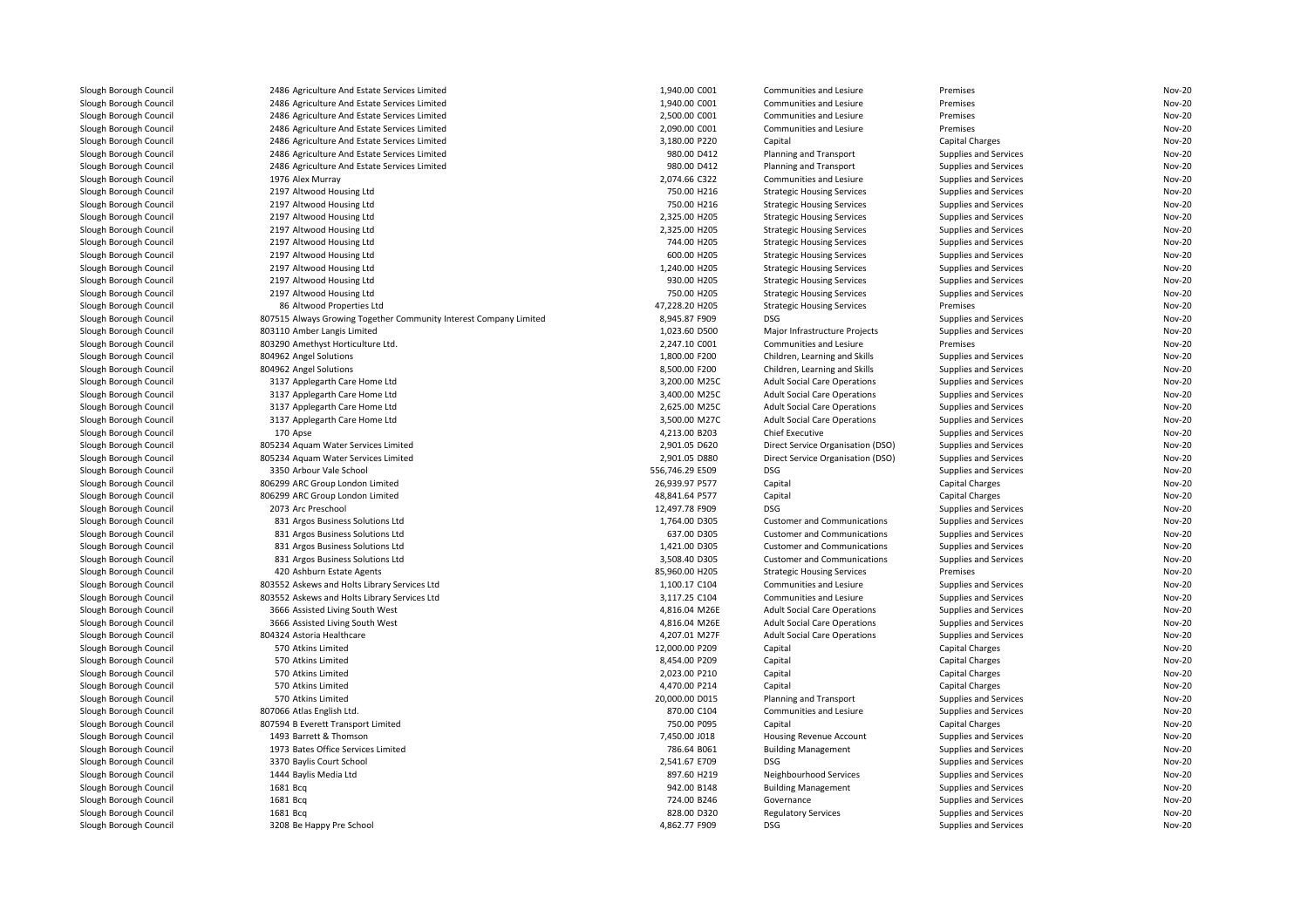| Slough Borough Council                           | 3208 Be Happy Pre School                                       | 5,377.82 F909   | <b>DSG</b>                                                        | Supplies and Services | <b>Nov-20</b> |
|--------------------------------------------------|----------------------------------------------------------------|-----------------|-------------------------------------------------------------------|-----------------------|---------------|
| Slough Borough Council                           | 805539 Beech Haven Ltd                                         | 3,277.14 M27C   | <b>Adult Social Care Operations</b>                               | Supplies and Services | <b>Nov-20</b> |
| Slough Borough Council                           | 805539 Beech Haven Ltd                                         | 3,171.43 M27C   | <b>Adult Social Care Operations</b>                               | Supplies and Services | <b>Nov-20</b> |
| Slough Borough Council                           | 805539 Beech Haven Ltd                                         | 3,277.14 M27C   | <b>Adult Social Care Operations</b>                               | Supplies and Services | <b>Nov-20</b> |
| Slough Borough Council                           | 609 Beechwood Secondary School                                 | 8,343.26 E519   | DSG                                                               | Supplies and Services | <b>Nov-20</b> |
| Slough Borough Council                           | 612 Berkshire Healthcare Nhs Foundation Trust                  | 4,535.08 A07M   | <b>Adult Social Care Operations</b>                               | <b>Agency Staff</b>   | <b>Nov-20</b> |
| Slough Borough Council                           | 612 Berkshire Healthcare Nhs Foundation Trust                  | 2,500.00 A07M   | <b>Adult Social Care Operations</b>                               | <b>Agency Staff</b>   | <b>Nov-20</b> |
| Slough Borough Council                           | 612 Berkshire Healthcare Nhs Foundation Trust                  | 4,277.33 A07M   | <b>Adult Social Care Operations</b>                               | <b>Agency Staff</b>   | <b>Nov-20</b> |
| Slough Borough Council                           | 612 Berkshire Healthcare Nhs Foundation Trust                  | 3,478.01 A07M   | <b>Adult Social Care Operations</b>                               | <b>Agency Staff</b>   | <b>Nov-20</b> |
| Slough Borough Council                           | 612 Berkshire Healthcare Nhs Foundation Trust                  | 2,923.88 A07M   | <b>Adult Social Care Operations</b>                               | <b>Agency Staff</b>   | <b>Nov-20</b> |
| Slough Borough Council                           | 612 Berkshire Healthcare Nhs Foundation Trust                  | 2,608.36 A07M   | <b>Adult Social Care Operations</b>                               | <b>Agency Staff</b>   | <b>Nov-20</b> |
| Slough Borough Council                           | 612 Berkshire Healthcare Nhs Foundation Trust                  | 4,091.33 A07M   | <b>Adult Social Care Operations</b>                               | <b>Agency Staff</b>   | <b>Nov-20</b> |
| Slough Borough Council                           | 612 Berkshire Healthcare Nhs Foundation Trust                  | 8,500.00 A07M   | <b>Adult Social Care Operations</b>                               | <b>Agency Staff</b>   | <b>Nov-20</b> |
| Slough Borough Council                           | 612 Berkshire Healthcare Nhs Foundation Trust                  | 2,529.60 A07M   | <b>Adult Social Care Operations</b>                               | <b>Agency Staff</b>   | <b>Nov-20</b> |
| Slough Borough Council                           | 612 Berkshire Healthcare Nhs Foundation Trust                  | 3,766.94 A07M   | <b>Adult Social Care Operations</b>                               | <b>Agency Staff</b>   | <b>Nov-20</b> |
| Slough Borough Council                           | 612 Berkshire Healthcare Nhs Foundation Trust                  | 604.33 A07M     | <b>Adult Social Care Operations</b>                               | <b>Agency Staff</b>   | <b>Nov-20</b> |
| Slough Borough Council                           | 612 Berkshire Healthcare Nhs Foundation Trust                  | 8,500.00 A07M   | <b>Adult Social Care Operations</b>                               | <b>Agency Staff</b>   | Nov-20        |
| Slough Borough Council                           | 612 Berkshire Healthcare Nhs Foundation Trust                  | 4,277.33 A07M   | <b>Adult Social Care Operations</b>                               | <b>Agency Staff</b>   | <b>Nov-20</b> |
| Slough Borough Council                           | 612 Berkshire Healthcare Nhs Foundation Trust                  | 2,500.00 A07M   | <b>Adult Social Care Operations</b>                               | <b>Agency Staff</b>   | <b>Nov-20</b> |
| Slough Borough Council                           | 612 Berkshire Healthcare Nhs Foundation Trust                  | 4,091.33 A07M   | <b>Adult Social Care Operations</b>                               | <b>Agency Staff</b>   | <b>Nov-20</b> |
| Slough Borough Council                           | 612 Berkshire Healthcare Nhs Foundation Trust                  | 4,535.08 A07M   | <b>Adult Social Care Operations</b>                               | Agency Staff          | <b>Nov-20</b> |
| Slough Borough Council                           | 612 Berkshire Healthcare Nhs Foundation Trust                  | 6,582.00 A07R   | <b>Adult Social Care Operations</b>                               | Supplies and Services | <b>Nov-20</b> |
| Slough Borough Council                           | 612 Berkshire Healthcare Nhs Foundation Trust                  | 21,000.00 F417  | DSG                                                               | Supplies and Services | <b>Nov-20</b> |
| Slough Borough Council                           | 612 Berkshire Healthcare Nhs Foundation Trust                  | 21,000.00 F417  | <b>DSG</b>                                                        | Supplies and Services | <b>Nov-20</b> |
| Slough Borough Council                           | 612 Berkshire Healthcare Nhs Foundation Trust                  | 3,333.33 F520   | Children, Learning and Skills                                     | Supplies and Services | <b>Nov-20</b> |
| Slough Borough Council                           | 612 Berkshire Healthcare Nhs Foundation Trust                  | 28,500.00 F520  | Children, Learning and Skills                                     | Supplies and Services | <b>Nov-20</b> |
| Slough Borough Council                           | 612 Berkshire Healthcare Nhs Foundation Trust                  | 4,750.00 F520   | Children, Learning and Skills                                     | Supplies and Services | <b>Nov-20</b> |
| Slough Borough Council                           | 2308 Bespoke Supportive Tenancies Ltd                          | 2,162.16 A04L   | <b>Adult Social Care Operations</b>                               | Supplies and Services | <b>Nov-20</b> |
| Slough Borough Council                           | 3611 Birch Assist Ltd T/A Bluebird Care (South Bucks & Slough) | 2,940.00 M44C   | <b>Adult Social Care Operations</b>                               | Supplies and Services | <b>Nov-20</b> |
| Slough Borough Council                           | 3611 Birch Assist Ltd T/A Bluebird Care (South Bucks & Slough) | 2,268.00 M44D   | <b>Adult Social Care Operations</b>                               | Supplies and Services | Nov-20        |
| Slough Borough Council                           | 803828 Blue Willow Day Nursery Ltd                             | 16,150.09 F909  | <b>DSG</b>                                                        | Supplies and Services | <b>Nov-20</b> |
| Slough Borough Council                           | 1947 Bmeimaging Limited                                        | 7,691.48 D224   | Planning and Transport                                            | Supplies and Services | <b>Nov-20</b> |
| Slough Borough Council                           | 803601 Bolinda UK Ltd                                          | 683.95 C104     | Communities and Lesiure                                           | Supplies and Services | <b>Nov-20</b> |
| Slough Borough Council                           | 803601 Bolinda UK Ltd                                          | 3,331.26 C104   | Communities and Lesiure                                           | Supplies and Services | <b>Nov-20</b> |
| Slough Borough Council                           | 803601 Bolinda UK Ltd                                          | 757.21 C104     | Communities and Lesiure                                           | Supplies and Services | <b>Nov-20</b> |
| Slough Borough Council                           | 803601 Bolinda UK Ltd                                          | 2,587.20 C104   | Communities and Lesiure                                           | Supplies and Services | <b>Nov-20</b> |
| Slough Borough Council                           | 803601 Bolinda UK Ltd                                          | 602.37 C104     | Communities and Lesiure                                           | Supplies and Services | <b>Nov-20</b> |
| Slough Borough Council                           | 803601 Bolinda UK Ltd                                          | 1,548.41 C104   | Communities and Lesiure                                           | Supplies and Services | <b>Nov-20</b> |
| Slough Borough Council                           | 803601 Bolinda UK Ltd                                          | 700.60 C104     | Communities and Lesiure                                           | Supplies and Services | <b>Nov-20</b> |
| Slough Borough Council                           | 803601 Bolinda UK Ltd                                          | 1,101.06 C104   | Communities and Lesiure                                           | Supplies and Services | <b>Nov-20</b> |
| Slough Borough Council                           | 806917 Boulters Lock                                           | 4,714.29 M27F   |                                                                   | Supplies and Services | <b>Nov-20</b> |
| Slough Borough Council                           | 805160 Bouygues E&S FM UK Limited                              | 46,305.04 K522  | <b>Adult Social Care Operations</b><br><b>Building Management</b> | Premises              | <b>Nov-20</b> |
| Slough Borough Council                           | 805160 Bouygues E&S FM UK Limited                              | 5,467.69 K521   | <b>Building Management</b>                                        | Premises              | <b>Nov-20</b> |
| Slough Borough Council                           | 805160 Bouygues E&S FM UK Limited                              | 19,538.16 K521  |                                                                   | Premises              | <b>Nov-20</b> |
| Slough Borough Council                           | 805160 Bouygues E&S FM UK Limited                              | 8,877.70 K521   | <b>Building Management</b><br><b>Building Management</b>          | Premises              | <b>Nov-20</b> |
|                                                  | 805160 Bouygues E&S FM UK Limited                              | 56,698.66 K523  |                                                                   | Premises              | <b>Nov-20</b> |
| Slough Borough Council<br>Slough Borough Council | 805160 Bouygues E&S FM UK Limited                              | 3,206.92 K525   | <b>Building Management</b><br><b>Building Management</b>          | Premises              | <b>Nov-20</b> |
|                                                  |                                                                | 6,877.77 K522   |                                                                   |                       | Nov-20        |
| Slough Borough Council                           | 805160 Bouygues E&S FM UK Limited                              | 5,366.49 B060   | <b>Building Management</b>                                        | Supplies and Services | <b>Nov-20</b> |
| Slough Borough Council                           | 805160 Bouygues E&S FM UK Limited                              |                 | <b>Building Management</b>                                        | Transport             |               |
| Slough Borough Council                           | 805060 BPS Dorking Ltd t/a BPS Chartered Surveyors             | 2,400.00 D224   | Planning and Transport                                            | Supplies and Services | <b>Nov-20</b> |
| Slough Borough Council                           | 513 Bracknell Forest Borough Council                           | 295,000.00 A01P | Public Health                                                     | Supplies and Services | <b>Nov-20</b> |
| Slough Borough Council                           | 513 Bracknell Forest Borough Council                           | 70,000.00 A01P  | Public Health                                                     | Supplies and Services | Nov-20        |
| Slough Borough Council                           | 804385 Bracknell Forest Council                                | 10,000.00 A01P  | Public Health                                                     | Supplies and Services | <b>Nov-20</b> |
| Slough Borough Council                           | 2856 Brain Injury Rehabilitation Trust                         | 5,281.11 M26E   | <b>Adult Social Care Operations</b>                               | Supplies and Services | <b>Nov-20</b> |
| Slough Borough Council                           | 2856 Brain Injury Rehabilitation Trust                         | 7,063.71 M27C   | <b>Adult Social Care Operations</b>                               | Supplies and Services | <b>Nov-20</b> |
| Slough Borough Council                           | 805179 Braywood Tree Surgery Ltd                               | 2,693.16 P220   | Capital                                                           | Supplies and Services | <b>Nov-20</b> |
| Slough Borough Council                           | 805179 Braywood Tree Surgery Ltd                               | 1,566.88 D880   | Direct Service Organisation (DSO)                                 | Supplies and Services | <b>Nov-20</b> |
| Slough Borough Council                           | 805817 Bright World Nurseries                                  | 11,913.16 F909  | <b>DSG</b>                                                        | Supplies and Services | <b>Nov-20</b> |
| Slough Borough Council                           | 617 British Telecommunications                                 | 1,323.46 P213   | Capital                                                           | Capital Charges       | <b>Nov-20</b> |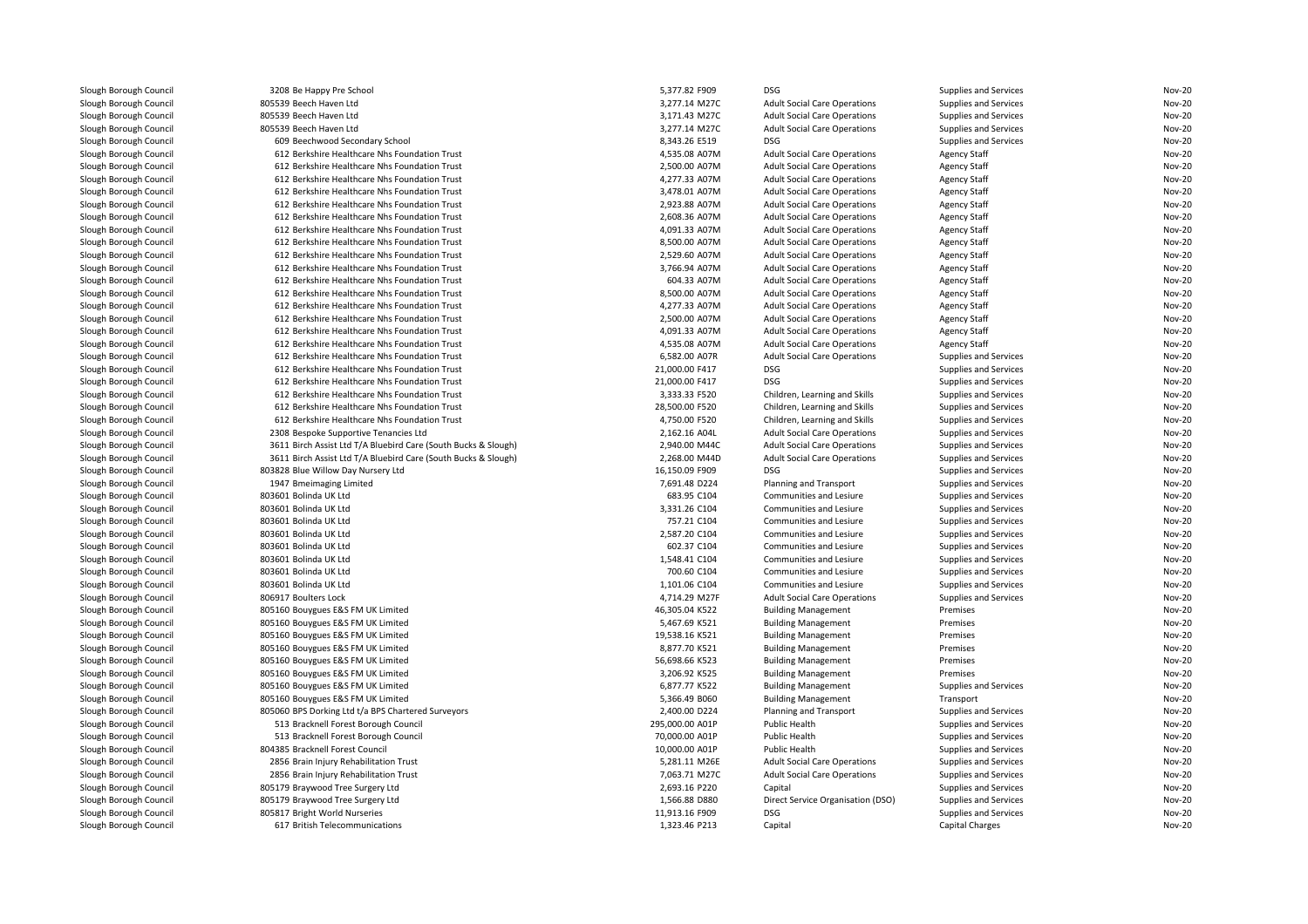| Slough Borough Council                           | 504 Britwell Baptist Pre School              | 5,577.23 F909   | <b>DSG</b>                          | Supplies and Services                          | Nov-20 |
|--------------------------------------------------|----------------------------------------------|-----------------|-------------------------------------|------------------------------------------------|--------|
| Slough Borough Council                           | 803873 Buckinghamshire County Council        | 32,648.61 D342  | <b>Environmental Services</b>       | <b>Supplies and Services</b>                   | Nov-20 |
|                                                  | 806892 Bucks & Berks SLT Consultancy         | 777.27 F417     | <b>DSG</b>                          |                                                | Nov-20 |
| Slough Borough Council<br>Slough Borough Council | 741 Bunnies Pre-School                       | 6,169.79 F909   | <b>DSG</b>                          | Supplies and Services<br>Supplies and Services | Nov-20 |
| Slough Borough Council                           | 803553 BUPA CARE HOME (CFH CARE)             | 3,019.94 M25D   | <b>Adult Social Care Operations</b> | Supplies and Services                          | Nov-20 |
| Slough Borough Council                           | 804448 Bupa Care Homes (ANS) Ltd             | 5,473.71 M15D   | <b>Adult Social Care Operations</b> | Supplies and Services                          | Nov-20 |
|                                                  |                                              |                 |                                     |                                                |        |
| Slough Borough Council                           | 804448 Bupa Care Homes (ANS) Ltd             | 5,978.57 M18C   | <b>Adult Social Care Operations</b> | Supplies and Services                          | Nov-20 |
| Slough Borough Council                           | 1271 Bureau Veritas Uk Limited               | 828.00 P577     | Capital                             | Capital Charges                                | Nov-20 |
| Slough Borough Council                           | 1271 Bureau Veritas Uk Limited               | 960.00 P577     | Capital                             | Capital Charges                                | Nov-20 |
| Slough Borough Council                           | 2675 Burnham Lodge Ltd                       | 4,714.29 M18C   | <b>Adult Social Care Operations</b> | Supplies and Services                          | Nov-20 |
| Slough Borough Council                           | 807597 Bytesize Training Itd                 | 700.00 B277     | Digital and Strategic IT            | Supplies and Services                          | Nov-20 |
| Slough Borough Council                           | 2177 C F Roberts (Electrical Contractors)Plc | 10,221.57 P180  | Capital                             | Capital Charges                                | Nov-20 |
| Slough Borough Council                           | 2177 C F Roberts (Electrical Contractors)Plc | 105,620.37 P180 | Capital                             | Capital Charges                                | Nov-20 |
| Slough Borough Council                           | 2177 C F Roberts (Electrical Contractors)Plc | 3,908.85 P180   | Capital                             | Capital Charges                                | Nov-20 |
| Slough Borough Council                           | 2177 C F Roberts (Electrical Contractors)Plc | 3,409.20 P873   | Capital                             | <b>Capital Charges</b>                         | Nov-20 |
| Slough Borough Council                           | 629 C.H.O.I.C.E Limited                      | 7,887.46 M26E   | <b>Adult Social Care Operations</b> | Supplies and Services                          | Nov-20 |
| Slough Borough Council                           | 629 C.H.O.I.C.E Limited                      | 10,409.83 M26E  | <b>Adult Social Care Operations</b> | Supplies and Services                          | Nov-20 |
| Slough Borough Council                           | 629 C.H.O.I.C.E Limited                      | 10.642.89 M26E  | <b>Adult Social Care Operations</b> | Supplies and Services                          | Nov-20 |
| Slough Borough Council                           | 629 C.H.O.I.C.E Limited                      | 9,000.00 M26E   | <b>Adult Social Care Operations</b> | Supplies and Services                          | Nov-20 |
| Slough Borough Council                           | 629 C.H.O.I.C.E Limited                      | 9,482.23 M26E   | <b>Adult Social Care Operations</b> | Supplies and Services                          | Nov-20 |
| Slough Borough Council                           | 629 C.H.O.I.C.E Limited                      | 10,096.47 M26E  | <b>Adult Social Care Operations</b> | Supplies and Services                          | Nov-20 |
| Slough Borough Council                           | 629 C.H.O.I.C.E Limited                      | 10,409.83 M26E  | <b>Adult Social Care Operations</b> | Supplies and Services                          | Nov-20 |
| Slough Borough Council                           | 629 C.H.O.I.C.E Limited                      | 11,078.13 M26E  | <b>Adult Social Care Operations</b> | Supplies and Services                          | Nov-20 |
| Slough Borough Council                           | 629 C.H.O.I.C.E Limited                      | 8,456.61 M42E   | <b>Adult Social Care Operations</b> | Supplies and Services                          | Nov-20 |
| Slough Borough Council                           | 629 C.H.O.I.C.E Limited                      | 1,071.43 M42E   | <b>Adult Social Care Operations</b> | Supplies and Services                          | Nov-20 |
| Slough Borough Council                           | 629 C.H.O.I.C.E Limited                      | 6,235.03 M42E   | <b>Adult Social Care Operations</b> | Supplies and Services                          | Nov-20 |
| Slough Borough Council                           | 629 C.H.O.I.C.E Limited                      | 6,100.18 M42E   | <b>Adult Social Care Operations</b> | Supplies and Services                          | Nov-20 |
| Slough Borough Council                           | 629 C.H.O.I.C.E Limited                      | 5,657.11 M42E   | <b>Adult Social Care Operations</b> | Supplies and Services                          | Nov-20 |
| Slough Borough Council                           | 629 C.H.O.I.C.E Limited                      | 1,107.14 M42E   | <b>Adult Social Care Operations</b> | Supplies and Services                          | Nov-20 |
| Slough Borough Council                           | 629 C.H.O.I.C.E Limited                      | 6,145.36 M42E   | <b>Adult Social Care Operations</b> | Supplies and Services                          | Nov-20 |
| Slough Borough Council                           | 629 C.H.O.I.C.E Limited                      | 5,947.11 M42E   | <b>Adult Social Care Operations</b> | Supplies and Services                          | Nov-20 |
| Slough Borough Council                           | 629 C.H.O.I.C.E Limited                      | 6.033.90 M42E   | <b>Adult Social Care Operations</b> | Supplies and Services                          | Nov-20 |
| Slough Borough Council                           | 629 C.H.O.I.C.E Limited                      | 5,903.40 M42E   | <b>Adult Social Care Operations</b> | Supplies and Services                          | Nov-20 |
| Slough Borough Council                           | 629 C.H.O.I.C.E Limited                      | 5,474.61 M42E   | <b>Adult Social Care Operations</b> | Supplies and Services                          | Nov-20 |
| Slough Borough Council                           | 629 C.H.O.I.C.E Limited                      | 4,288.54 M44D   | <b>Adult Social Care Operations</b> | Supplies and Services                          | Nov-20 |
| Slough Borough Council                           | 629 C.H.O.I.C.E Limited                      | 4,431.49 M44D   | <b>Adult Social Care Operations</b> | Supplies and Services                          | Nov-20 |
| Slough Borough Council                           | 629 C.H.O.I.C.E Limited                      | 2,498.61 M44F   | <b>Adult Social Care Operations</b> | Supplies and Services                          | Nov-20 |
| Slough Borough Council                           | 629 C.H.O.I.C.E Limited                      | 2,581.90 M44F   | <b>Adult Social Care Operations</b> | Supplies and Services                          | Nov-20 |
| Slough Borough Council                           | 629 C.H.O.I.C.E Limited                      | 2,498.64 M44F   | <b>Adult Social Care Operations</b> | Supplies and Services                          | Nov-20 |
| Slough Borough Council                           | 629 C.H.O.I.C.E Limited                      | 2,581.93 M44F   | <b>Adult Social Care Operations</b> | Supplies and Services                          | Nov-20 |
| Slough Borough Council                           | 629 C.H.O.I.C.E Limited                      | 2,915.09 M44F   | <b>Adult Social Care Operations</b> | Supplies and Services                          | Nov-20 |
| Slough Borough Council                           | 806459 Cambridgeshire County Council         | 5,183.00 F123   | Children, Learning and Skills       | Supplies and Services                          | Nov-20 |
| Slough Borough Council                           | 737 Capita Business Services Ltd             | 42,524.00 H015  | <b>Customer and Communications</b>  | Supplies and Services                          | Nov-20 |
| Slough Borough Council                           | 804861 Care Management Group Ltd             | 14,314.56 M26E  | <b>Adult Social Care Operations</b> | Supplies and Services                          | Nov-20 |
| Slough Borough Council                           | 804861 Care Management Group Ltd             | 13,678.17 M26E  | <b>Adult Social Care Operations</b> | Supplies and Services                          | Nov-20 |
| Slough Borough Council                           | 804861 Care Management Group Ltd             | 1,870.63 M42F   | <b>Adult Social Care Operations</b> | Supplies and Services                          | Nov-20 |
| Slough Borough Council                           | 1690 Care Shop Bunzl Healthcare              | 3,000.00 A07R   | <b>Adult Social Care Operations</b> | Supplies and Services                          | Nov-20 |
| Slough Borough Council                           | 805621 Care Staff Services                   | 934.01 A07R     | <b>Adult Social Care Operations</b> | Supplies and Services                          | Nov-20 |
| Slough Borough Council                           | 805621 Care Staff Services                   | 1,356.71 A07R   | <b>Adult Social Care Operations</b> | Supplies and Services                          | Nov-20 |
| Slough Borough Council                           | 805621 Care Staff Services                   | 941.85 A07R     | <b>Adult Social Care Operations</b> | Supplies and Services                          | Nov-20 |
| Slough Borough Council                           | 805621 Care Staff Services                   | 837.20 M44C     | <b>Adult Social Care Operations</b> | Supplies and Services                          | Nov-20 |
| Slough Borough Council                           | 805621 Care Staff Services                   | 897.81 M44C     | <b>Adult Social Care Operations</b> | Supplies and Services                          | Nov-20 |
| Slough Borough Council                           | 805621 Care Staff Services                   | 755.30 M44C     | <b>Adult Social Care Operations</b> | Supplies and Services                          | Nov-20 |
| Slough Borough Council                           | 805621 Care Staff Services                   | 1,401.40 M44C   | <b>Adult Social Care Operations</b> | Supplies and Services                          | Nov-20 |
| Slough Borough Council                           | 805621 Care Staff Services                   | 2,810.99 M44C   | <b>Adult Social Care Operations</b> | Supplies and Services                          | Nov-20 |
| Slough Borough Council                           | 805621 Care Staff Services                   | 891.80 M44C     | <b>Adult Social Care Operations</b> | Supplies and Services                          | Nov-20 |
| Slough Borough Council                           | 805621 Care Staff Services                   | 1,146.60 M44C   | <b>Adult Social Care Operations</b> | Supplies and Services                          | Nov-20 |
| Slough Borough Council                           | 805621 Care Staff Services                   | 891.90 M44C     | <b>Adult Social Care Operations</b> | Supplies and Services                          | Nov-20 |
| Slough Borough Council                           | 805621 Care Staff Services                   | 2,438.80 M44C   | <b>Adult Social Care Operations</b> | Supplies and Services                          | Nov-20 |
|                                                  |                                              |                 |                                     |                                                |        |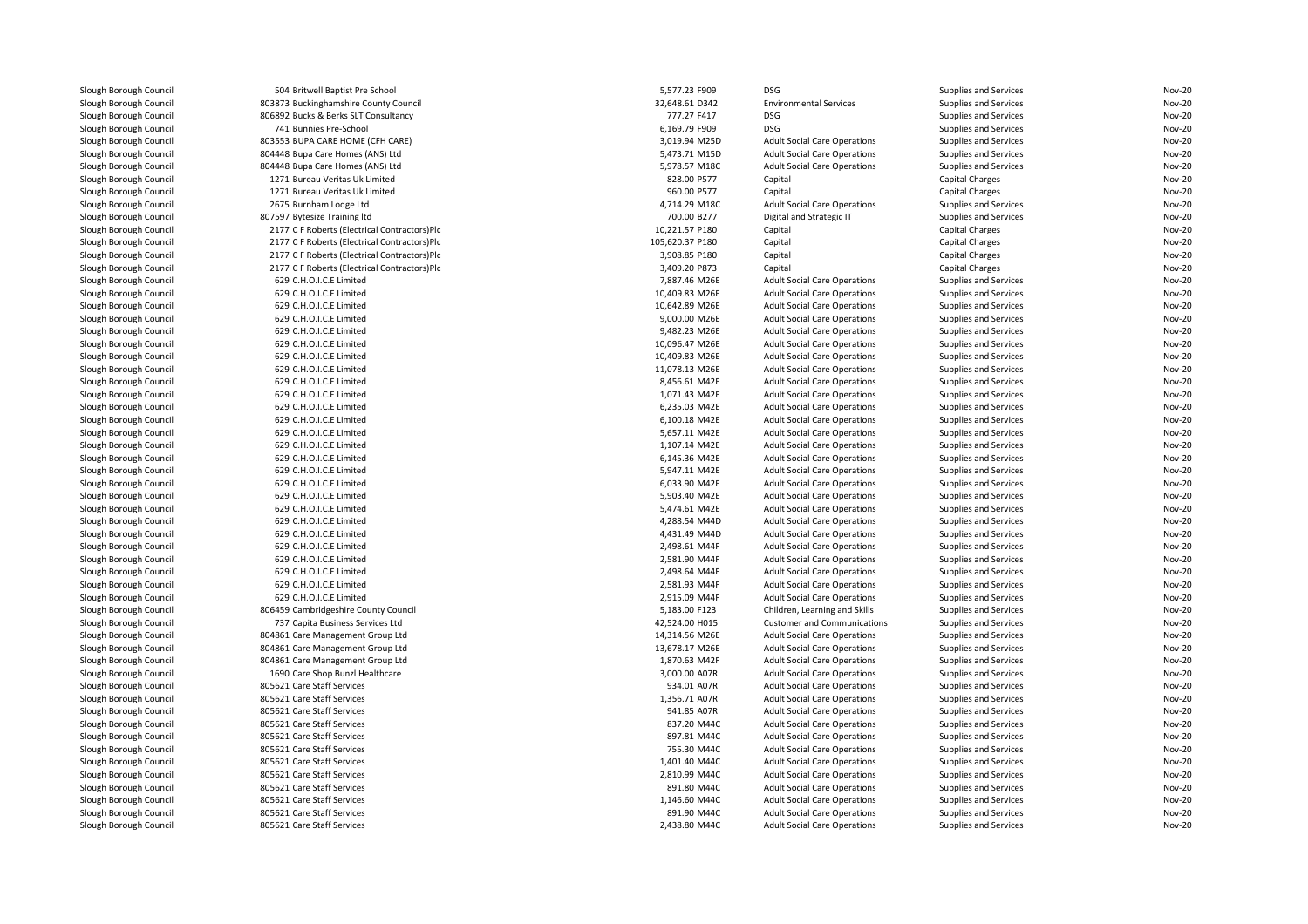| Slough Borough Council | 805621 Care Staff Services             | 1,783.60 M44C                  | <b>Adult Social Care Operations</b> | Supplies and Services | <b>Nov-20</b>                  |
|------------------------|----------------------------------------|--------------------------------|-------------------------------------|-----------------------|--------------------------------|
| Slough Borough Council | 805621 Care Staff Services             | 2,284.10 M44C                  | <b>Adult Social Care Operations</b> | Supplies and Services | <b>Nov-20</b>                  |
| Slough Borough Council | 805621 Care Staff Services             | 2,111.20 M44C                  | <b>Adult Social Care Operations</b> | Supplies and Services | <b>Nov-20</b>                  |
| Slough Borough Council | 805621 Care Staff Services             | 582.40 M44C                    | <b>Adult Social Care Operations</b> | Supplies and Services | <b>Nov-20</b>                  |
| Slough Borough Council | 805621 Care Staff Services             | 832.65 M44C                    | <b>Adult Social Care Operations</b> | Supplies and Services | <b>Nov-20</b>                  |
| Slough Borough Council | 805621 Care Staff Services             | 891.80 M44C                    | <b>Adult Social Care Operations</b> | Supplies and Services | <b>Nov-20</b>                  |
| Slough Borough Council | 805621 Care Staff Services             | 973.70 M44C                    | <b>Adult Social Care Operations</b> | Supplies and Services | <b>Nov-20</b>                  |
| Slough Borough Council | 805621 Care Staff Services             | 524.71 M44C                    | <b>Adult Social Care Operations</b> | Supplies and Services | <b>Nov-20</b>                  |
| Slough Borough Council | 805621 Care Staff Services             | 2,802.80 M44C                  | <b>Adult Social Care Operations</b> | Supplies and Services | <b>Nov-20</b>                  |
| Slough Borough Council | 805621 Care Staff Services             | 559.65 M44C                    | <b>Adult Social Care Operations</b> | Supplies and Services | <b>Nov-20</b>                  |
| Slough Borough Council | 805621 Care Staff Services             | 668.85 M44C                    | <b>Adult Social Care Operations</b> | Supplies and Services | <b>Nov-20</b>                  |
| Slough Borough Council | 805621 Care Staff Services             | 1,146.60 M44C                  | <b>Adult Social Care Operations</b> | Supplies and Services | <b>Nov-20</b>                  |
| Slough Borough Council | 805621 Care Staff Services             | 637.00 M44C                    | <b>Adult Social Care Operations</b> | Supplies and Services | <b>Nov-20</b>                  |
| Slough Borough Council | 805621 Care Staff Services             | 546.00 M44C                    | <b>Adult Social Care Operations</b> | Supplies and Services | <b>Nov-20</b>                  |
|                        |                                        |                                |                                     |                       |                                |
| Slough Borough Council | 805621 Care Staff Services             | 1,274.00 M44C                  | <b>Adult Social Care Operations</b> | Supplies and Services | <b>Nov-20</b><br><b>Nov-20</b> |
| Slough Borough Council | 805621 Care Staff Services             | 1,274.00 M44C                  | <b>Adult Social Care Operations</b> | Supplies and Services |                                |
| Slough Borough Council | 805621 Care Staff Services             | 1,437.80 M44C                  | <b>Adult Social Care Operations</b> | Supplies and Services | <b>Nov-20</b>                  |
| Slough Borough Council | 805621 Care Staff Services             | 5,605.60 M44C                  | <b>Adult Social Care Operations</b> | Supplies and Services | <b>Nov-20</b>                  |
| Slough Borough Council | 805621 Care Staff Services             | 1,783.60 M44C                  | <b>Adult Social Care Operations</b> | Supplies and Services | <b>Nov-20</b>                  |
| Slough Borough Council | 805621 Care Staff Services             | 2,620.80 M44C                  | <b>Adult Social Care Operations</b> | Supplies and Services | <b>Nov-20</b>                  |
| Slough Borough Council | 805621 Care Staff Services             | 655.20 M44C                    | <b>Adult Social Care Operations</b> | Supplies and Services | <b>Nov-20</b>                  |
| Slough Borough Council | 805621 Care Staff Services             | 1,146.60 M44C                  | <b>Adult Social Care Operations</b> | Supplies and Services | <b>Nov-20</b>                  |
| Slough Borough Council | 805621 Care Staff Services             | 828.10 M44C                    | <b>Adult Social Care Operations</b> | Supplies and Services | <b>Nov-20</b>                  |
| Slough Borough Council | 805621 Care Staff Services             | 637.00 M44C                    | <b>Adult Social Care Operations</b> | Supplies and Services | <b>Nov-20</b>                  |
| Slough Borough Council | 805621 Care Staff Services             | 509.60 M44C                    | <b>Adult Social Care Operations</b> | Supplies and Services | <b>Nov-20</b>                  |
| Slough Borough Council | 805621 Care Staff Services             | 1,055.60 M44C                  | <b>Adult Social Care Operations</b> | Supplies and Services | <b>Nov-20</b>                  |
| Slough Borough Council | 805621 Care Staff Services             | 1,437.80 M44C                  | <b>Adult Social Care Operations</b> | Supplies and Services | <b>Nov-20</b>                  |
| Slough Borough Council | 805621 Care Staff Services             | 804.79 M44D                    | <b>Adult Social Care Operations</b> | Supplies and Services | <b>Nov-20</b>                  |
| Slough Borough Council | 805621 Care Staff Services             | 2,035.00 M44D                  | <b>Adult Social Care Operations</b> | Supplies and Services | <b>Nov-20</b>                  |
| Slough Borough Council | 805621 Care Staff Services             | 1,850.00 M44D                  | <b>Adult Social Care Operations</b> | Supplies and Services | <b>Nov-20</b>                  |
| Slough Borough Council | 805621 Care Staff Services             | 1,402.86 M44D                  | <b>Adult Social Care Operations</b> | Supplies and Services | <b>Nov-20</b>                  |
| Slough Borough Council | 805621 Care Staff Services             | 728.00 M44D                    | <b>Adult Social Care Operations</b> | Supplies and Services | <b>Nov-20</b>                  |
| Slough Borough Council | 805621 Care Staff Services             | 982.80 M44D                    | <b>Adult Social Care Operations</b> | Supplies and Services | <b>Nov-20</b>                  |
| Slough Borough Council | 805621 Care Staff Services             | 1,019.20 M44D                  | <b>Adult Social Care Operations</b> | Supplies and Services | <b>Nov-20</b>                  |
| Slough Borough Council | 805621 Care Staff Services             | 509.60 M44D                    | <b>Adult Social Care Operations</b> | Supplies and Services | <b>Nov-20</b>                  |
| Slough Borough Council | 805621 Care Staff Services             | 837.20 M44F                    | <b>Adult Social Care Operations</b> | Supplies and Services | <b>Nov-20</b>                  |
| Slough Borough Council | 805621 Care Staff Services             | 764.40 M44F                    | <b>Adult Social Care Operations</b> | Supplies and Services | <b>Nov-20</b>                  |
| Slough Borough Council | 805621 Care Staff Services             | 655.20 M44F                    | <b>Adult Social Care Operations</b> | Supplies and Services | <b>Nov-20</b>                  |
| Slough Borough Council | 805621 Care Staff Services             | 982.80 M44F                    | <b>Adult Social Care Operations</b> | Supplies and Services | <b>Nov-20</b>                  |
| Slough Borough Council | 805621 Care Staff Services             | 1,747.20 M44F                  | <b>Adult Social Care Operations</b> | Supplies and Services | <b>Nov-20</b>                  |
| Slough Borough Council | 805621 Care Staff Services             | 3,640.00 M48C                  | <b>Adult Social Care Operations</b> | Supplies and Services | <b>Nov-20</b>                  |
| Slough Borough Council | 1162 Care Uk Community Partnership Ltd | 7,456.00 A03E                  | <b>Adult Social Care Operations</b> | Supplies and Services | <b>Nov-20</b>                  |
| Slough Borough Council | 1162 Care Uk Community Partnership Ltd | 3,571.44 M15D                  | <b>Adult Social Care Operations</b> | Supplies and Services | <b>Nov-20</b>                  |
| Slough Borough Council | 1162 Care Uk Community Partnership Ltd | 3,571.44 M15D                  | <b>Adult Social Care Operations</b> | Supplies and Services | <b>Nov-20</b>                  |
| Slough Borough Council | 1162 Care Uk Community Partnership Ltd | 3,571.44 M15D                  | <b>Adult Social Care Operations</b> | Supplies and Services | <b>Nov-20</b>                  |
| Slough Borough Council | 1162 Care Uk Community Partnership Ltd | 2,736.00 M15D                  | <b>Adult Social Care Operations</b> | Supplies and Services | <b>Nov-20</b>                  |
| Slough Borough Council | 1162 Care Uk Community Partnership Ltd | 3,728.00 M17C                  | <b>Adult Social Care Operations</b> | Supplies and Services | <b>Nov-20</b>                  |
| Slough Borough Council | 1162 Care Uk Community Partnership Ltd | 3,728.00 M17C                  | <b>Adult Social Care Operations</b> | Supplies and Services | <b>Nov-20</b>                  |
|                        |                                        |                                |                                     |                       |                                |
| Slough Borough Council | 1162 Care Uk Community Partnership Ltd | 3,728.00 M17C<br>3,728.00 M17C | <b>Adult Social Care Operations</b> | Supplies and Services | <b>Nov-20</b><br><b>Nov-20</b> |
| Slough Borough Council | 1162 Care Uk Community Partnership Ltd |                                | <b>Adult Social Care Operations</b> | Supplies and Services |                                |
| Slough Borough Council | 1162 Care Uk Community Partnership Ltd | 3,728.00 M17C                  | <b>Adult Social Care Operations</b> | Supplies and Services | <b>Nov-20</b>                  |
| Slough Borough Council | 1162 Care Uk Community Partnership Ltd | 16,720.64 M17C                 | <b>Adult Social Care Operations</b> | Supplies and Services | <b>Nov-20</b>                  |
| Slough Borough Council | 1162 Care Uk Community Partnership Ltd | 3,728.00 M17C                  | <b>Adult Social Care Operations</b> | Supplies and Services | <b>Nov-20</b>                  |
| Slough Borough Council | 1162 Care Uk Community Partnership Ltd | 3,728.00 M17C                  | <b>Adult Social Care Operations</b> | Supplies and Services | <b>Nov-20</b>                  |
| Slough Borough Council | 1162 Care Uk Community Partnership Ltd | 3,571.44 M18C                  | <b>Adult Social Care Operations</b> | Supplies and Services | <b>Nov-20</b>                  |
| Slough Borough Council | 1162 Care Uk Community Partnership Ltd | 3,571.44 M18C                  | <b>Adult Social Care Operations</b> | Supplies and Services | <b>Nov-20</b>                  |
| Slough Borough Council | 1162 Care Uk Community Partnership Ltd | 3,571.44 M18C                  | <b>Adult Social Care Operations</b> | Supplies and Services | <b>Nov-20</b>                  |
| Slough Borough Council | 1162 Care Uk Community Partnership Ltd | 3,571.44 M18C                  | <b>Adult Social Care Operations</b> | Supplies and Services | <b>Nov-20</b>                  |
| Slough Borough Council | 1162 Care Uk Community Partnership Ltd | 3,571.44 M18C                  | <b>Adult Social Care Operations</b> | Supplies and Services | <b>Nov-20</b>                  |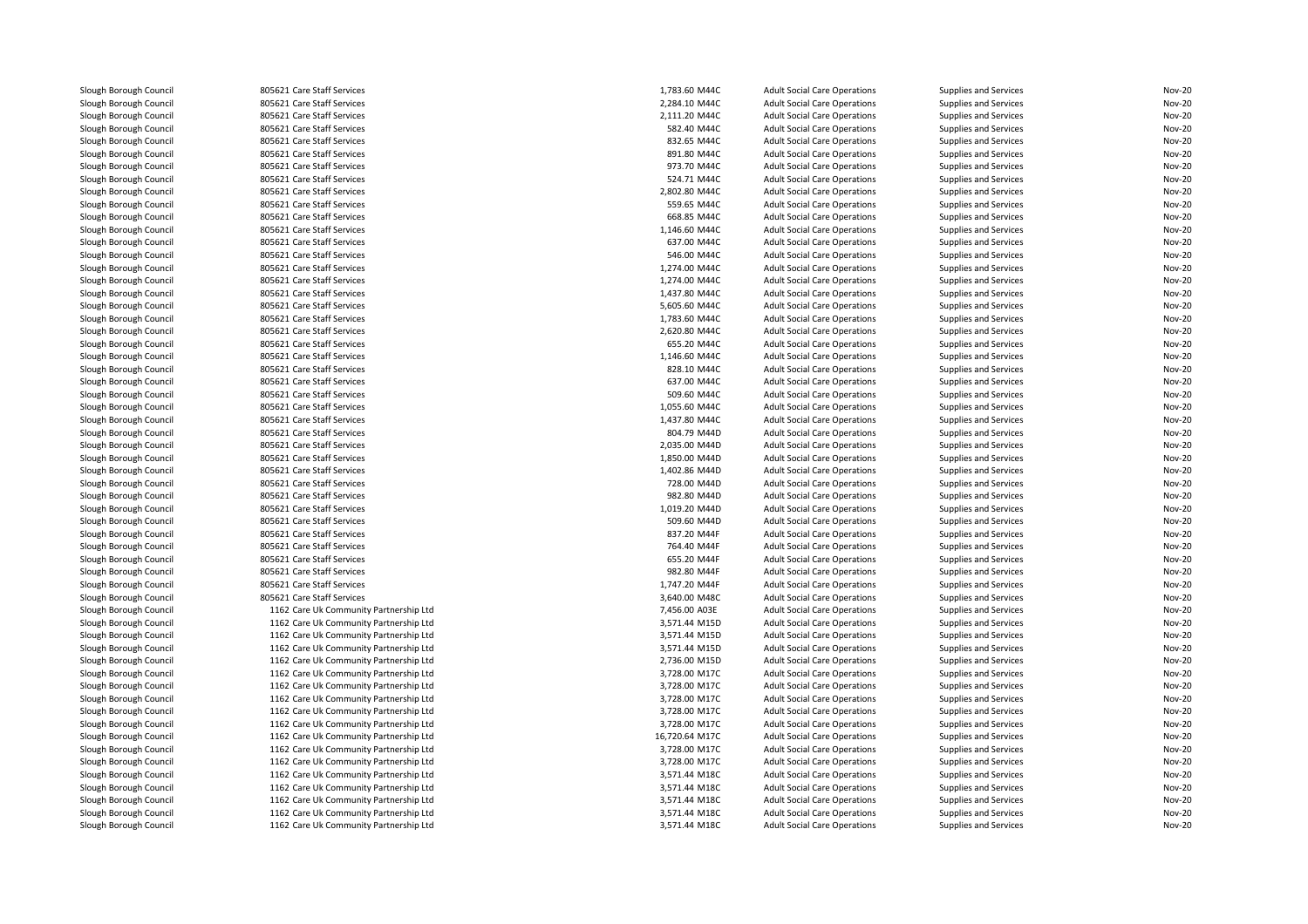| Slough Borough Council | 1162 Care Uk Community Partnership Ltd                     | 3,571.44 M18C   | <b>Adult Social Care Operations</b> | Supplies and Services | Nov-20 |
|------------------------|------------------------------------------------------------|-----------------|-------------------------------------|-----------------------|--------|
| Slough Borough Council | 1162 Care Uk Community Partnership Ltd                     | 3,571.44 M18C   | <b>Adult Social Care Operations</b> | Supplies and Services | Nov-20 |
| Slough Borough Council | 1162 Care Uk Community Partnership Ltd                     | 3,571.44 M18C   | <b>Adult Social Care Operations</b> | Supplies and Services | Nov-20 |
| Slough Borough Council | 1162 Care Uk Community Partnership Ltd                     | 3,571.44 M18C   | <b>Adult Social Care Operations</b> | Supplies and Services | Nov-20 |
| Slough Borough Council | 1162 Care Uk Community Partnership Ltd                     | 3,728.00 M18C   | <b>Adult Social Care Operations</b> | Supplies and Services | Nov-20 |
| Slough Borough Council | 1162 Care Uk Community Partnership Ltd                     | 3,571.44 M18C   | <b>Adult Social Care Operations</b> | Supplies and Services | Nov-20 |
| Slough Borough Council | 1162 Care Uk Community Partnership Ltd                     | 3,571.44 M18C   | <b>Adult Social Care Operations</b> | Supplies and Services | Nov-20 |
| Slough Borough Council | 1162 Care Uk Community Partnership Ltd                     | 3,728.00 M18C   | <b>Adult Social Care Operations</b> | Supplies and Services | Nov-20 |
| Slough Borough Council | 1162 Care Uk Community Partnership Ltd                     | 3,571.44 M18C   | <b>Adult Social Care Operations</b> | Supplies and Services | Nov-20 |
| Slough Borough Council | 1162 Care Uk Community Partnership Ltd                     | 3,728.00 M18C   | <b>Adult Social Care Operations</b> | Supplies and Services | Nov-20 |
| Slough Borough Council | 1162 Care Uk Community Partnership Ltd                     | 3,571.44 M18C   | <b>Adult Social Care Operations</b> | Supplies and Services | Nov-20 |
| Slough Borough Council | 1162 Care Uk Community Partnership Ltd                     | 3,571.44 M18C   | <b>Adult Social Care Operations</b> | Supplies and Services | Nov-20 |
| Slough Borough Council | 1162 Care Uk Community Partnership Ltd                     | 3,571.44 M18C   | <b>Adult Social Care Operations</b> | Supplies and Services | Nov-20 |
| Slough Borough Council | 1162 Care Uk Community Partnership Ltd                     | 42,857.28 M18C  | <b>Adult Social Care Operations</b> | Supplies and Services | Nov-20 |
| Slough Borough Council | 1162 Care Uk Community Partnership Ltd                     | -9,268.64 M18C  | <b>Adult Social Care Operations</b> | Supplies and Services | Nov-20 |
| Slough Borough Council | 1162 Care Uk Community Partnership Ltd                     | 3,728.00 M18C   | <b>Adult Social Care Operations</b> | Supplies and Services | Nov-20 |
| Slough Borough Council | 1162 Care Uk Community Partnership Ltd                     | 3,571.44 M18C   | <b>Adult Social Care Operations</b> | Supplies and Services | Nov-20 |
| Slough Borough Council | 1162 Care Uk Community Partnership Ltd                     | 3,571.44 M18C   | <b>Adult Social Care Operations</b> | Supplies and Services | Nov-20 |
| Slough Borough Council | 1162 Care Uk Community Partnership Ltd                     | -25,000.08 M18C | <b>Adult Social Care Operations</b> | Supplies and Services | Nov-20 |
| Slough Borough Council | 1162 Care Uk Community Partnership Ltd                     | 3,571.44 M18C   | <b>Adult Social Care Operations</b> | Supplies and Services | Nov-20 |
| Slough Borough Council | 1162 Care Uk Community Partnership Ltd                     | 3,571.44 M18C   | <b>Adult Social Care Operations</b> | Supplies and Services | Nov-20 |
| Slough Borough Council | 1162 Care Uk Community Partnership Ltd                     | 3,272.36 M25C   | <b>Adult Social Care Operations</b> | Supplies and Services | Nov-20 |
| Slough Borough Council | 1162 Care Uk Community Partnership Ltd                     | 3,272.36 M25C   | <b>Adult Social Care Operations</b> | Supplies and Services | Nov-20 |
| Slough Borough Council | 1162 Care Uk Community Partnership Ltd                     | 3,272.36 M25C   | <b>Adult Social Care Operations</b> | Supplies and Services | Nov-20 |
| Slough Borough Council | 1162 Care Uk Community Partnership Ltd                     | 3,272.36 M25C   | <b>Adult Social Care Operations</b> | Supplies and Services | Nov-20 |
| Slough Borough Council | 1162 Care Uk Community Partnership Ltd                     | 3,272.36 M25C   | <b>Adult Social Care Operations</b> | Supplies and Services | Nov-20 |
| Slough Borough Council | 1162 Care Uk Community Partnership Ltd                     | -7,542.56 M25C  | <b>Adult Social Care Operations</b> | Supplies and Services | Nov-20 |
| Slough Borough Council | 1162 Care Uk Community Partnership Ltd                     | 49,085.40 M25C  | <b>Adult Social Care Operations</b> | Supplies and Services | Nov-20 |
| Slough Borough Council | 1162 Care Uk Community Partnership Ltd                     | 3,571.44 M26E   | <b>Adult Social Care Operations</b> | Supplies and Services | Nov-20 |
| Slough Borough Council | 1162 Care Uk Community Partnership Ltd                     | 3,272.36 M26E   | <b>Adult Social Care Operations</b> | Supplies and Services | Nov-20 |
| Slough Borough Council | 1162 Care Uk Community Partnership Ltd                     | 2,987.68 M27C   | <b>Adult Social Care Operations</b> | Supplies and Services | Nov-20 |
| Slough Borough Council | 1162 Care Uk Community Partnership Ltd                     | 3,272.36 M27C   | <b>Adult Social Care Operations</b> | Supplies and Services | Nov-20 |
| Slough Borough Council | 1162 Care Uk Community Partnership Ltd                     | 3,272.36 M27C   | <b>Adult Social Care Operations</b> | Supplies and Services | Nov-20 |
| Slough Borough Council | 1162 Care Uk Community Partnership Ltd                     | 2,987.68 M27C   | <b>Adult Social Care Operations</b> | Supplies and Services | Nov-20 |
| Slough Borough Council | 1162 Care Uk Community Partnership Ltd                     | 2,987.68 M27C   | <b>Adult Social Care Operations</b> | Supplies and Services | Nov-20 |
| Slough Borough Council | 1162 Care Uk Community Partnership Ltd                     | 3,272.36 M27C   | <b>Adult Social Care Operations</b> | Supplies and Services | Nov-20 |
| Slough Borough Council | 1162 Care Uk Community Partnership Ltd                     | -1,705.16 M27C  | <b>Adult Social Care Operations</b> | Supplies and Services | Nov-20 |
| Slough Borough Council | 1162 Care Uk Community Partnership Ltd                     | 3,272.36 M27C   | <b>Adult Social Care Operations</b> | Supplies and Services | Nov-20 |
| Slough Borough Council | 1162 Care Uk Community Partnership Ltd                     | 3,272.36 M27C   | <b>Adult Social Care Operations</b> | Supplies and Services | Nov-20 |
| Slough Borough Council | 1162 Care Uk Community Partnership Ltd                     | 3,272.36 M27C   | <b>Adult Social Care Operations</b> | Supplies and Services | Nov-20 |
| Slough Borough Council | 1162 Care Uk Community Partnership Ltd                     | 3,272.36 M27C   | <b>Adult Social Care Operations</b> | Supplies and Services | Nov-20 |
| Slough Borough Council | 1162 Care Uk Community Partnership Ltd                     | 29,876.80 M27C  | <b>Adult Social Care Operations</b> | Supplies and Services | Nov-20 |
| Slough Borough Council | 1162 Care Uk Community Partnership Ltd                     | 3,272.36 M27C   | <b>Adult Social Care Operations</b> | Supplies and Services | Nov-20 |
| Slough Borough Council | 1162 Care Uk Community Partnership Ltd                     | 2,987.68 M27C   | <b>Adult Social Care Operations</b> | Supplies and Services | Nov-20 |
| Slough Borough Council | 1162 Care Uk Community Partnership Ltd                     | 3,272.36 M27C   | <b>Adult Social Care Operations</b> | Supplies and Services | Nov-20 |
| Slough Borough Council | 1162 Care Uk Community Partnership Ltd                     | 2,987.68 M27C   | <b>Adult Social Care Operations</b> | Supplies and Services | Nov-20 |
| Slough Borough Council | 1162 Care Uk Community Partnership Ltd                     | 2,987.68 M27C   | <b>Adult Social Care Operations</b> | Supplies and Services | Nov-20 |
| Slough Borough Council | 1162 Care Uk Community Partnership Ltd                     | 3,272.36 M27C   | <b>Adult Social Care Operations</b> | Supplies and Services | Nov-20 |
| Slough Borough Council | 1162 Care Uk Community Partnership Ltd                     | 2,987.68 M27C   | <b>Adult Social Care Operations</b> | Supplies and Services | Nov-20 |
| Slough Borough Council | 1162 Care Uk Community Partnership Ltd                     | 3,216.00 M27C   | <b>Adult Social Care Operations</b> | Supplies and Services | Nov-20 |
| Slough Borough Council | 1162 Care Uk Community Partnership Ltd                     | 3,571.44 M28C   | <b>Adult Social Care Operations</b> | Supplies and Services | Nov-20 |
| Slough Borough Council | 1162 Care Uk Community Partnership Ltd                     | 3,571.44 M28C   | <b>Adult Social Care Operations</b> | Supplies and Services | Nov-20 |
| Slough Borough Council | 806808 Careline The Agency for Care Staff                  | 3,407.24 M44E   | <b>Adult Social Care Operations</b> | Supplies and Services | Nov-20 |
| Slough Borough Council | 806808 Careline The Agency for Care Staff                  | 571.80 M44E     | <b>Adult Social Care Operations</b> | Supplies and Services | Nov-20 |
| Slough Borough Council | 806808 Careline The Agency for Care Staff                  | 3,068.93 M44E   | <b>Adult Social Care Operations</b> | Supplies and Services | Nov-20 |
| Slough Borough Council | 806808 Careline The Agency for Care Staff                  | 795.75 M44E     | <b>Adult Social Care Operations</b> | Supplies and Services | Nov-20 |
| Slough Borough Council | 804413 Castle Water                                        | 770.94 B172     | <b>Building Management</b>          | Premises              | Nov-20 |
| Slough Borough Council | 418 Castleview School                                      | 39,005.00 E239  | <b>DSG</b>                          | Supplies and Services | Nov-20 |
| Slough Borough Council | 805619 Centennial Property Limited T/A The Housing Network | 21,135.00 H205  | <b>Strategic Housing Services</b>   | Premises              | Nov-20 |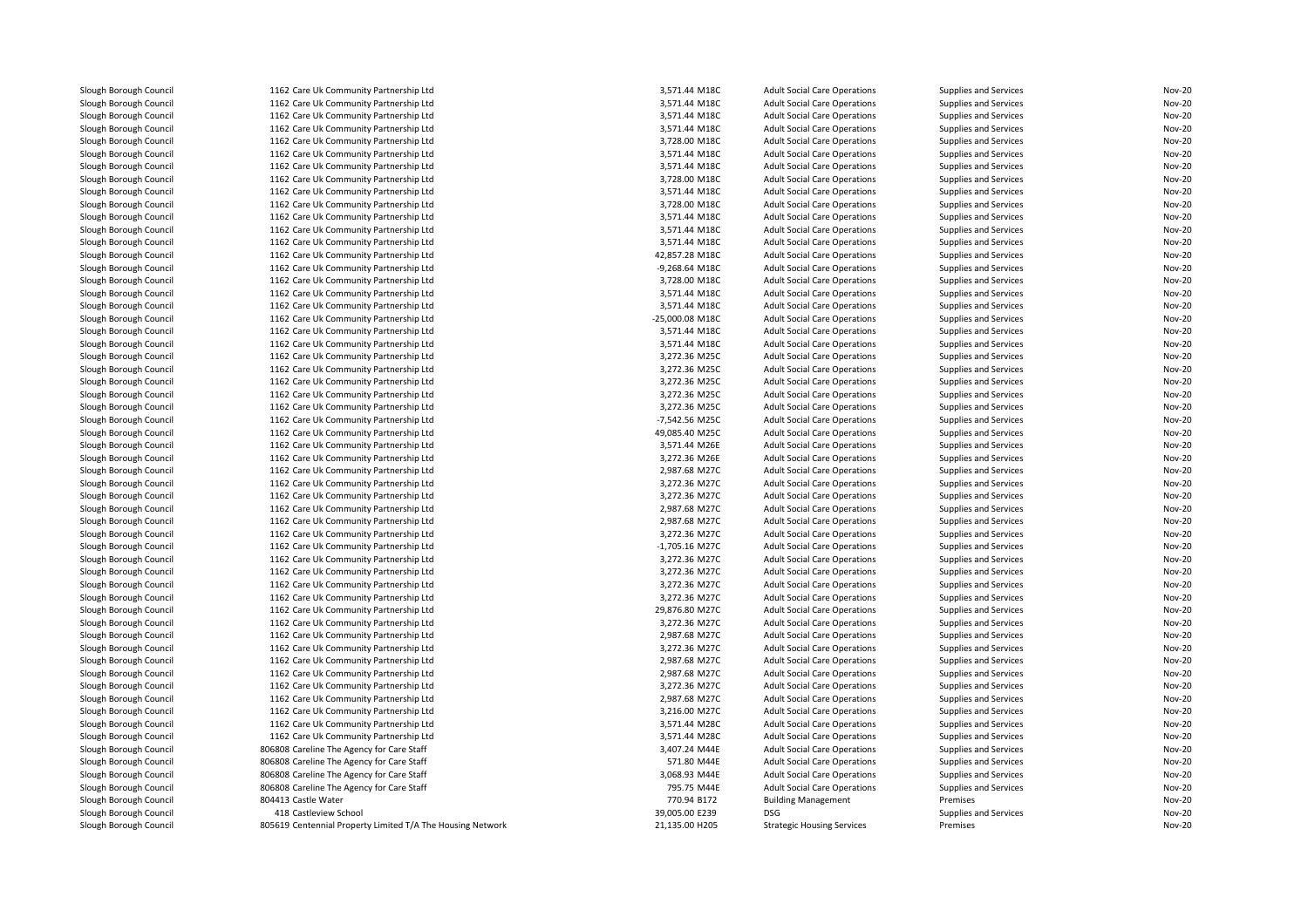| Slough Borough Council                           | 3609 Centurion Healthcare Ltd         | 5,837.10 M26E  | <b>Adult Social Care Operations</b> | Supplies and Services  | <b>Nov-20</b> |
|--------------------------------------------------|---------------------------------------|----------------|-------------------------------------|------------------------|---------------|
| Slough Borough Council                           | 805174 Certas Energy                  | 11,384.10 D910 | Direct Service Organisation (DSO)   | Supplies and Services  | <b>Nov-20</b> |
| Slough Borough Council                           | 805174 Certas Energy                  | 13,326.28 D910 | Direct Service Organisation (DSO)   | Supplies and Services  | <b>Nov-20</b> |
| Slough Borough Council                           | 805174 Certas Energy                  | 520.00 D910    | Direct Service Organisation (DSO)   | Supplies and Services  | <b>Nov-20</b> |
| Slough Borough Council                           | 805174 Certas Energy                  | 844.60 D910    | Direct Service Organisation (DSO)   | Supplies and Services  | <b>Nov-20</b> |
| Slough Borough Council                           | 805174 Certas Energy                  | 844.60 D910    | Direct Service Organisation (DSO)   | Supplies and Services  | <b>Nov-20</b> |
| Slough Borough Council                           | 806920 Cetus Solutions Limited        | 48,642.50 B282 | Digital and Strategic IT            | Supplies and Services  | Nov-20        |
| Slough Borough Council                           | 806920 Cetus Solutions Limited        | 540.00 P084    | Capital                             | <b>Capital Charges</b> | <b>Nov-20</b> |
| Slough Borough Council                           | 806920 Cetus Solutions Limited        | 540.00 P084    | Capital                             | <b>Capital Charges</b> | <b>Nov-20</b> |
| Slough Borough Council                           | 806920 Cetus Solutions Limited        | 47,967.50 P084 | Capital                             | Capital Charges        | <b>Nov-20</b> |
| Slough Borough Council                           | 806920 Cetus Solutions Limited        | 1,080.00 P084  | Capital                             | <b>Capital Charges</b> | <b>Nov-20</b> |
| Slough Borough Council                           | 2892 Chalfont Lodge                   | 5,785.71 M15D  | <b>Adult Social Care Operations</b> | Supplies and Services  | <b>Nov-20</b> |
| Slough Borough Council                           | 2892 Chalfont Lodge                   | 3,214.29 M15D  | <b>Adult Social Care Operations</b> | Supplies and Services  | <b>Nov-20</b> |
| Slough Borough Council                           | 2892 Chalfont Lodge                   | 8,571.43 M15F  | <b>Adult Social Care Operations</b> | Supplies and Services  | <b>Nov-20</b> |
| Slough Borough Council                           | 2892 Chalfont Lodge                   | 5,785.71 M26E  | <b>Adult Social Care Operations</b> | Supplies and Services  | <b>Nov-20</b> |
| Slough Borough Council                           | 2892 Chalfont Lodge                   | 5,978.57 M26E  | <b>Adult Social Care Operations</b> | Supplies and Services  | <b>Nov-20</b> |
| Slough Borough Council                           | 2608 Chandos Lodge Nursing Home       | 3,000.00 M18C  | <b>Adult Social Care Operations</b> | Supplies and Services  | <b>Nov-20</b> |
| Slough Borough Council                           | 2608 Chandos Lodge Nursing Home       | 3,600.00 M18C  | <b>Adult Social Care Operations</b> | Supplies and Services  | <b>Nov-20</b> |
| Slough Borough Council                           | 807017 Chelmsford Safety Supplies Ltd | 510.79 D750    | Direct Service Organisation (DSO)   | Supplies and Services  | <b>Nov-20</b> |
| Slough Borough Council                           | 1877 Chelsie Innes                    | 2,616.00 C322  | Communities and Lesiure             | Supplies and Services  | <b>Nov-20</b> |
| Slough Borough Council                           | 3114 Cherry Trees Day Nursery         | 28,039.68 F909 | <b>DSG</b>                          | Supplies and Services  | <b>Nov-20</b> |
| Slough Borough Council                           | 2871 Cherry Trees Residential Care    | 1,607.14 M42F  | <b>Adult Social Care Operations</b> | Supplies and Services  | <b>Nov-20</b> |
| Slough Borough Council                           | 2871 Cherry Trees Residential Care    | 3,214.29 M42F  | <b>Adult Social Care Operations</b> | Supplies and Services  | <b>Nov-20</b> |
| Slough Borough Council                           | 803495 Christchurch Court Ltd         | 8,324.40 M15D  | <b>Adult Social Care Operations</b> | Supplies and Services  | <b>Nov-20</b> |
| Slough Borough Council                           | 803495 Christchurch Court Ltd         | 8,601.88 M15D  | <b>Adult Social Care Operations</b> | Supplies and Services  | <b>Nov-20</b> |
| Slough Borough Council                           | 2561 Christies Care Ltd               | 4,404.00 M44D  | <b>Adult Social Care Operations</b> | Supplies and Services  | <b>Nov-20</b> |
| Slough Borough Council                           | 3752 Chrome Tree Ltd                  | 872.18 M44C    | <b>Adult Social Care Operations</b> | Supplies and Services  | <b>Nov-20</b> |
| Slough Borough Council                           | 3752 Chrome Tree Ltd                  | 1,251.76 M44C  | <b>Adult Social Care Operations</b> | Supplies and Services  | <b>Nov-20</b> |
| Slough Borough Council                           | 3752 Chrome Tree Ltd                  | 2,218.75 M44C  | <b>Adult Social Care Operations</b> | Supplies and Services  | <b>Nov-20</b> |
| Slough Borough Council                           | 3752 Chrome Tree Ltd                  | 835.39 M44C    | <b>Adult Social Care Operations</b> | Supplies and Services  | <b>Nov-20</b> |
| Slough Borough Council                           | 3752 Chrome Tree Ltd                  | 1,253.75 M44C  | <b>Adult Social Care Operations</b> | Supplies and Services  | <b>Nov-20</b> |
|                                                  | 3752 Chrome Tree Ltd                  | 869.20 M44C    | <b>Adult Social Care Operations</b> | Supplies and Services  | <b>Nov-20</b> |
| Slough Borough Council<br>Slough Borough Council | 3752 Chrome Tree Ltd                  | 904.01 M44C    | <b>Adult Social Care Operations</b> | Supplies and Services  | <b>Nov-20</b> |
| Slough Borough Council                           | 3752 Chrome Tree Ltd                  | 686.55 M44C    | <b>Adult Social Care Operations</b> | Supplies and Services  | <b>Nov-20</b> |
|                                                  |                                       | 2,832.71 M44C  |                                     |                        | <b>Nov-20</b> |
| Slough Borough Council                           | 3752 Chrome Tree Ltd                  |                | <b>Adult Social Care Operations</b> | Supplies and Services  |               |
| Slough Borough Council                           | 3752 Chrome Tree Ltd                  | 2,003.60 M44C  | <b>Adult Social Care Operations</b> | Supplies and Services  | <b>Nov-20</b> |
| Slough Borough Council                           | 3752 Chrome Tree Ltd                  | 1,031.31 M44C  | <b>Adult Social Care Operations</b> | Supplies and Services  | <b>Nov-20</b> |
| Slough Borough Council                           | 3752 Chrome Tree Ltd                  | 1,420.83 M44C  | <b>Adult Social Care Operations</b> | Supplies and Services  | <b>Nov-20</b> |
| Slough Borough Council                           | 3752 Chrome Tree Ltd                  | 917.27 M44C    | <b>Adult Social Care Operations</b> | Supplies and Services  | <b>Nov-20</b> |
| Slough Borough Council                           | 3752 Chrome Tree Ltd                  | 547.64 M44C    | <b>Adult Social Care Operations</b> | Supplies and Services  | <b>Nov-20</b> |
| Slough Borough Council                           | 3752 Chrome Tree Ltd                  | 966.34 M44C    | <b>Adult Social Care Operations</b> | Supplies and Services  | <b>Nov-20</b> |
| Slough Borough Council                           | 3752 Chrome Tree Ltd                  | 691.86 M44C    | <b>Adult Social Care Operations</b> | Supplies and Services  | <b>Nov-20</b> |
| Slough Borough Council                           | 3752 Chrome Tree Ltd                  | 1,226.56 M44C  | <b>Adult Social Care Operations</b> | Supplies and Services  | <b>Nov-20</b> |
| Slough Borough Council                           | 3752 Chrome Tree Ltd                  | 3,332.92 M44C  | <b>Adult Social Care Operations</b> | Supplies and Services  | <b>Nov-20</b> |
| Slough Borough Council                           | 3752 Chrome Tree Ltd                  | 1,245.13 M44C  | <b>Adult Social Care Operations</b> | Supplies and Services  | <b>Nov-20</b> |
| Slough Borough Council                           | 3752 Chrome Tree Ltd                  | 828.76 M44C    | <b>Adult Social Care Operations</b> | Supplies and Services  | <b>Nov-20</b> |
| Slough Borough Council                           | 3752 Chrome Tree Ltd                  | 1,253.09 M44C  | <b>Adult Social Care Operations</b> | Supplies and Services  | <b>Nov-20</b> |
| Slough Borough Council                           | 3752 Chrome Tree Ltd                  | 696.83 M44C    | <b>Adult Social Care Operations</b> | Supplies and Services  | <b>Nov-20</b> |
| Slough Borough Council                           | 3752 Chrome Tree Ltd                  | 545.32 M44D    | <b>Adult Social Care Operations</b> | Supplies and Services  | <b>Nov-20</b> |
| Slough Borough Council                           | 3752 Chrome Tree Ltd                  | 911.31 M44D    | <b>Adult Social Care Operations</b> | Supplies and Services  | <b>Nov-20</b> |
| Slough Borough Council                           | 3752 Chrome Tree Ltd                  | 1,124.80 M44D  | <b>Adult Social Care Operations</b> | Supplies and Services  | <b>Nov-20</b> |
| Slough Borough Council                           | 3752 Chrome Tree Ltd                  | 518.80 M44F    | <b>Adult Social Care Operations</b> | Supplies and Services  | <b>Nov-20</b> |
| Slough Borough Council                           | 3752 Chrome Tree Ltd                  | 2,256.55 M44F  | <b>Adult Social Care Operations</b> | Supplies and Services  | <b>Nov-20</b> |
| Slough Borough Council                           | 3752 Chrome Tree Ltd                  | 2,038.73 M44F  | <b>Adult Social Care Operations</b> | Supplies and Services  | <b>Nov-20</b> |
| Slough Borough Council                           | 3752 Chrome Tree Ltd                  | 943.81 M45C    | <b>Adult Social Care Operations</b> | Supplies and Services  | <b>Nov-20</b> |
| Slough Borough Council                           | 3752 Chrome Tree Ltd                  | 1,594.54 M45C  | <b>Adult Social Care Operations</b> | Supplies and Services  | <b>Nov-20</b> |
| Slough Borough Council                           | 3752 Chrome Tree Ltd                  | 1,384.37 M48C  | <b>Adult Social Care Operations</b> | Supplies and Services  | <b>Nov-20</b> |
| Slough Borough Council                           | 3752 Chrome Tree Ltd                  | 1,362.50 M48C  | <b>Adult Social Care Operations</b> | Supplies and Services  | <b>Nov-20</b> |
| Slough Borough Council                           | 3752 Chrome Tree Ltd                  | 1,603.80 M48C  | <b>Adult Social Care Operations</b> | Supplies and Services  | <b>Nov-20</b> |
|                                                  |                                       |                |                                     |                        |               |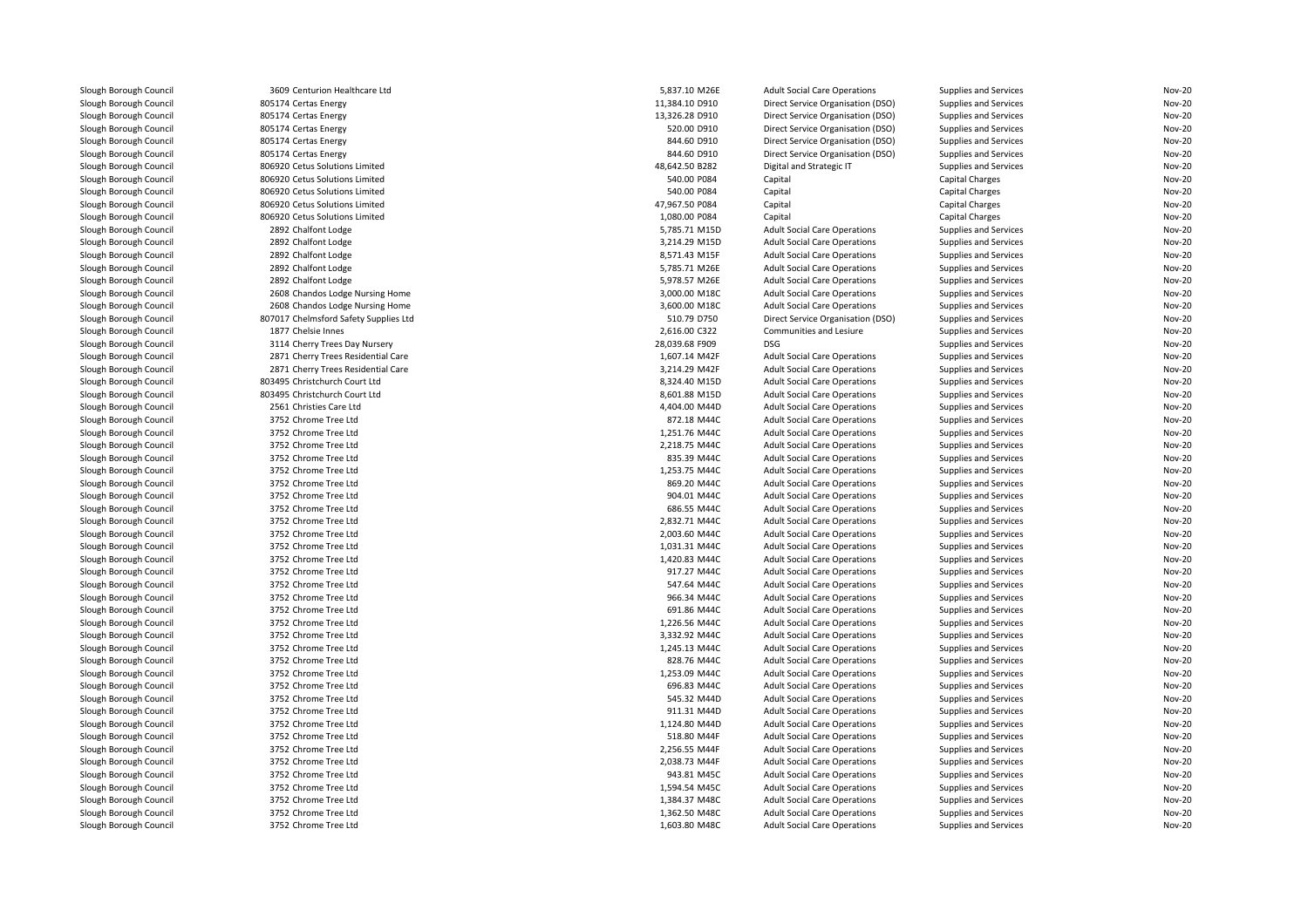Slough Borough Council<br>Slough Borough Council Slough Borough Council<br>Slough Borough Council Slough Borough Council<br>Slough Borough Council Slough Borough Council<br>Slough Borough Council Slough Borough Council<br>Slough Borough Council Slough Borough Council<br>Slough Borough Council Slough Borough Council 1083 Civica Uk Limited<br>1083 Civica Uk Limited<br>1083 Civica Uk Limited Slough Borough Council

Slough Borough Council <sup>3752</sup> Chrome Tree LtdSlough Borough Council **803405** Churchmead School **1,511.00 F552** DSG Slough Borough Council <sup>1573</sup> Cipfa Business LimitedSlough Borough Council 2674 Cippenham Baptist Pre-School<br>Slough Borough Council 2007491 Cippenham School Slough Borough Council and the Supersection of the Supersection of the Supersection of the Supersection 1,425.<br>1,425.22 E207491 Cippenham School 1,425.22 E207491 Cippenham School Slough Borough Council and Souncil 807491 Cippenham School<br>Slough Borough Council and 806550 City Homecare Ltd Slough Borough Council **806550 City Homecare Ltd**<br>Slough Borough Council **806550 City Homecare Ltd** 806550 City Homecare Ltd<br>806550 City Homecare Ltd Slough Borough Council **806550 City Homecare Ltd**<br>806550 City Homecare Ltd Slough Borough Council <sup>806550</sup> City Homecare LtdSlough Borough Council **806550 City Homecare Ltd**<br>806550 City Homecare Ltd Slough Borough Council **806550 City Homecare Ltd**<br>806550 City Homecare Ltd Slough Borough Council **806550 City Homecare Ltd**<br>806550 City Homecare Ltd Slough Borough Council **806550 City Homecare Ltd**<br>806550 City Homecare Ltd Slough Borough Council **806550 City Homecare Ltd**<br>Slough Borough Council **806550 City Homecare Ltd** Slough Borough Council and Superinte Council and Slough Borough Council and Slough Borough Council and Slough Borough Council and Slove Borough Slove Council and Slove Borough Slove Borough Slove Council and Slove Slove Bo Slough Borough Council **806550 City Homecare Ltd**<br>Slough Borough Council **806550 City Homecare Ltd** Slough Borough Council **806550 City Homecare Ltd**<br>806550 City Homecare Ltd Slough Borough Council **806550 City Homecare Ltd**<br>806550 City Homecare Ltd Slough Borough Council and the Superson City Homecare Ltd<br>Slough Borough Council and Superson City Homecare Ltd Slough Borough Council and the Superson City Homecare Ltd<br>Slough Borough Council and Superson City Homecare Ltd Slough Borough Council and the Superson City Homecare Ltd<br>Slough Borough Council and Superson City Homecare Ltd Slough Borough Council **806550 City Homecare Ltd**<br>806550 City Homecare Ltd Slough Borough Council **806550 City Homecare Ltd**<br>806550 City Homecare Ltd 806550 City Homecare Ltd<br>806550 City Homecare Ltd 806550 City Homecare Ltd<br>806550 City Homecare Ltd Slough Borough Council **806550 City Homecare Ltd**<br>806550 City Homecare Ltd Slough Borough Council **806550 City Homecare Ltd**<br>806550 City Homecare Ltd Slough Borough Council **806550 City Homecare Ltd**<br>806550 City Homecare Ltd 806550 City Homecare Ltd<br>806550 City Homecare Ltd Slough Borough Council **806550 City Homecare Ltd**<br>806550 City Homecare Ltd Slough Borough Council and Souncil and Souncil and Souncil and Souncil and Souncil and Souncil and Souncil and Souncil and Souncil and Souncil and Souncil and Souncil and Souncil and Souncil and Souncil and Souncil and Sou Slough Borough Council **806550 City Homecare Ltd**<br>Slough Borough Council **806550** City Homecare Ltd Slough Borough Council **806550 City Homecare Ltd**<br>806550 City Homecare Ltd Slough Borough Council and the Superson City Homecare Ltd<br>Slough Borough Council and Superson City Homecare Ltd Slough Borough Council **806550 City Homecare Ltd**<br>806550 City Homecare Ltd Slough Borough Council **806550 City Homecare Ltd**<br>806550 City Homecare Ltd 806550 City Homecare Ltd<br>806550 City Homecare Ltd Slough Borough Council **806550 City Homecare Ltd**<br>806550 City Homecare Ltd 806550 City Homecare Ltd<br>806550 City Homecare Ltd Slough Borough Council **806550 City Homecare Ltd**<br>806550 City Homecare Ltd Slough Borough Council **806550 City Homecare Ltd**<br>806550 City Homecare Ltd Slough Borough Council **806550 City Homecare Ltd**<br>806550 City Homecare Ltd Slough Borough Council and the Superson City Homecare Ltd<br>806550 City Homecare Ltd<br>806550 City Homecare Ltd Slough Borough Council **806550 City Homecare Ltd**<br>Slough Borough Council **806550 City Homecare Ltd** Slough Borough Council and Superinte Council and Slough Borough Council and Slough Borough Council and Slough Borough Council and Slove Borough Slove Council and Slove Borough Slove Borough Slove Council and Slove Council Slough Borough Council **806550 City Homecare Ltd**<br>Slough Borough Council **806550 City Homecare Ltd** Slough Borough Council **806550 City Homecare Ltd**<br>Slough Borough Council **806550** City Homecare Ltd Slough Borough Council and Souncil and Sound Borough Council and Sound Borough Council and Sound Borough Council and Sound Borough Council and Sound Borough Sound Borough Sound Borough Sound Borough Sound Borough Sound Bor Slough Borough Council **806550 City Homecare Ltd**<br>807242 Civica Election Server 807242 Civica Election Services Ltd<br>1083 Civica Uk Limited

| d               | 3,599.14 M48C | <b>Adult Social Care Operations</b> | Supplies and Services        | Nov-20 |
|-----------------|---------------|-------------------------------------|------------------------------|--------|
| hool            | 1,511.00 F552 | <b>DSG</b>                          | Supplies and Services        | Nov-20 |
| .imited         | 1,795.00 D105 | Major Infrastructure Projects       | Supplies and Services        | Nov-20 |
| tist Pre-School | 9,796.82 F909 | <b>DSG</b>                          | Supplies and Services        | Nov-20 |
| ool             | 1,425.22 E249 | <b>DSG</b>                          | Supplies and Services        | Nov-20 |
| ool             | 6,636.07 E729 | <b>DSG</b>                          | Supplies and Services        | Nov-20 |
| Ltd             | 714.00 A07R   | <b>Adult Social Care Operations</b> | Supplies and Services        | Nov-20 |
| Ltd             | 604.80 A07R   | <b>Adult Social Care Operations</b> | Supplies and Services        | Nov-20 |
| Ltd             | 856.80 M44C   | <b>Adult Social Care Operations</b> | Supplies and Services        | Nov-20 |
| Ltd             | 705.60 M44C   | <b>Adult Social Care Operations</b> | Supplies and Services        | Nov-20 |
| Ltd             | 504.00 M44C   | <b>Adult Social Care Operations</b> | Supplies and Services        | Nov-20 |
| Ltd             | 823.20 M44C   | <b>Adult Social Care Operations</b> | Supplies and Services        | Nov-20 |
| Ltd             | 1,176.00 M44C | <b>Adult Social Care Operations</b> | Supplies and Services        | Nov-20 |
| Ltd             | 588.00 M44C   | <b>Adult Social Care Operations</b> | Supplies and Services        | Nov-20 |
| Ltd             | 823.20 M44C   | <b>Adult Social Care Operations</b> | Supplies and Services        | Nov-20 |
|                 | 2,352.00 M44C | <b>Adult Social Care Operations</b> |                              | Nov-20 |
| Ltd             |               |                                     | Supplies and Services        |        |
| Ltd             | 1,646.40 M44C | <b>Adult Social Care Operations</b> | Supplies and Services        | Nov-20 |
| Ltd             | 1,881.60 M44C | <b>Adult Social Care Operations</b> | Supplies and Services        | Nov-20 |
| Ltd             | 588.00 M44C   | <b>Adult Social Care Operations</b> | Supplies and Services        | Nov-20 |
| Ltd             | 588.00 M44C   | <b>Adult Social Care Operations</b> | Supplies and Services        | Nov-20 |
| Ltd             | 1,764.00 M44C | <b>Adult Social Care Operations</b> | Supplies and Services        | Nov-20 |
| Ltd             | 2,251.20 M44C | <b>Adult Social Care Operations</b> | Supplies and Services        | Nov-20 |
| Ltd             | 2,116.80 M44C | <b>Adult Social Care Operations</b> | Supplies and Services        | Nov-20 |
| Ltd             | 1,176.00 M44C | <b>Adult Social Care Operations</b> | Supplies and Services        | Nov-20 |
| Ltd             | 1,764.00 M44C | <b>Adult Social Care Operations</b> | Supplies and Services        | Nov-20 |
| Ltd             | 596.40 M44C   | <b>Adult Social Care Operations</b> | Supplies and Services        | Nov-20 |
| Ltd             | 832.20 M44C   | <b>Adult Social Care Operations</b> | Supplies and Services        | Nov-20 |
| Ltd             | 764.40 M44C   | <b>Adult Social Care Operations</b> | Supplies and Services        | Nov-20 |
| Ltd             | 1,176.00 M44C | <b>Adult Social Care Operations</b> | Supplies and Services        | Nov-20 |
| Ltd             | 1,176.00 M44C | <b>Adult Social Care Operations</b> | Supplies and Services        | Nov-20 |
| Ltd             | 823.20 M44C   | <b>Adult Social Care Operations</b> | Supplies and Services        | Nov-20 |
| Ltd             | 705.60 M44C   | <b>Adult Social Care Operations</b> | Supplies and Services        | Nov-20 |
| Ltd             | 1,764.00 M44C | <b>Adult Social Care Operations</b> | Supplies and Services        | Nov-20 |
| Ltd             | 1,881.60 M44C | <b>Adult Social Care Operations</b> | Supplies and Services        | Nov-20 |
| Ltd             | 588.00 M44C   | <b>Adult Social Care Operations</b> | Supplies and Services        | Nov-20 |
| Ltd             | 1,008.00 M44C | <b>Adult Social Care Operations</b> | Supplies and Services        | Nov-20 |
| Ltd             | 2,251.20 M44C | <b>Adult Social Care Operations</b> | Supplies and Services        | Nov-20 |
| Ltd             | 2,116.80 M44C | <b>Adult Social Care Operations</b> | Supplies and Services        | Nov-20 |
|                 |               |                                     |                              |        |
| Ltd             | 806.40 M44C   | <b>Adult Social Care Operations</b> | Supplies and Services        | Nov-20 |
| Ltd             | 798.00 M44C   | <b>Adult Social Care Operations</b> | Supplies and Services        | Nov-20 |
| Ltd             | 1,881.60 M44D | <b>Adult Social Care Operations</b> | Supplies and Services        | Nov-20 |
| Ltd             | 1,881.60 M44D | <b>Adult Social Care Operations</b> | Supplies and Services        | Nov-20 |
| Ltd             | 588.00 M44D   | <b>Adult Social Care Operations</b> | Supplies and Services        | Nov-20 |
| Ltd             | 823.20 M44D   | <b>Adult Social Care Operations</b> | Supplies and Services        | Nov-20 |
| Ltd             | 680.40 M44D   | <b>Adult Social Care Operations</b> | Supplies and Services        | Nov-20 |
| Ltd             | 789.60 M44D   | <b>Adult Social Care Operations</b> | Supplies and Services        | Nov-20 |
| Ltd             | 823.20 M44D   | <b>Adult Social Care Operations</b> | Supplies and Services        | Nov-20 |
| Ltd             | 1,881.60 M44D | <b>Adult Social Care Operations</b> | Supplies and Services        | Nov-20 |
| Ltd             | 789.60 M44D   | <b>Adult Social Care Operations</b> | Supplies and Services        | Nov-20 |
| Ltd             | 806.40 M44F   | <b>Adult Social Care Operations</b> | Supplies and Services        | Nov-20 |
| Ltd             | 1,108.80 M44F | <b>Adult Social Care Operations</b> | Supplies and Services        | Nov-20 |
| Ltd             | 806.40 M44F   | <b>Adult Social Care Operations</b> | Supplies and Services        | Nov-20 |
| Ltd             | 705.60 M48C   | <b>Adult Social Care Operations</b> | Supplies and Services        | Nov-20 |
| Ltd             | 588.00 M48C   | <b>Adult Social Care Operations</b> | Supplies and Services        | Nov-20 |
| Ltd             | 705.60 M48C   | <b>Adult Social Care Operations</b> | Supplies and Services        | Nov-20 |
| Ltd             | 588.00 M48C   | <b>Adult Social Care Operations</b> | Supplies and Services        | Nov-20 |
| Services Ltd    | 3,442.23 B246 | Governance                          | Supplies and Services        | Nov-20 |
| ٠d              | 1,500.00 P084 | Capital                             | Capital Charges              | Nov-20 |
| ٠d              | 3,223.80 J200 | Housing Revenue Account             | <b>Supplies and Services</b> | Nov-20 |
|                 |               |                                     |                              |        |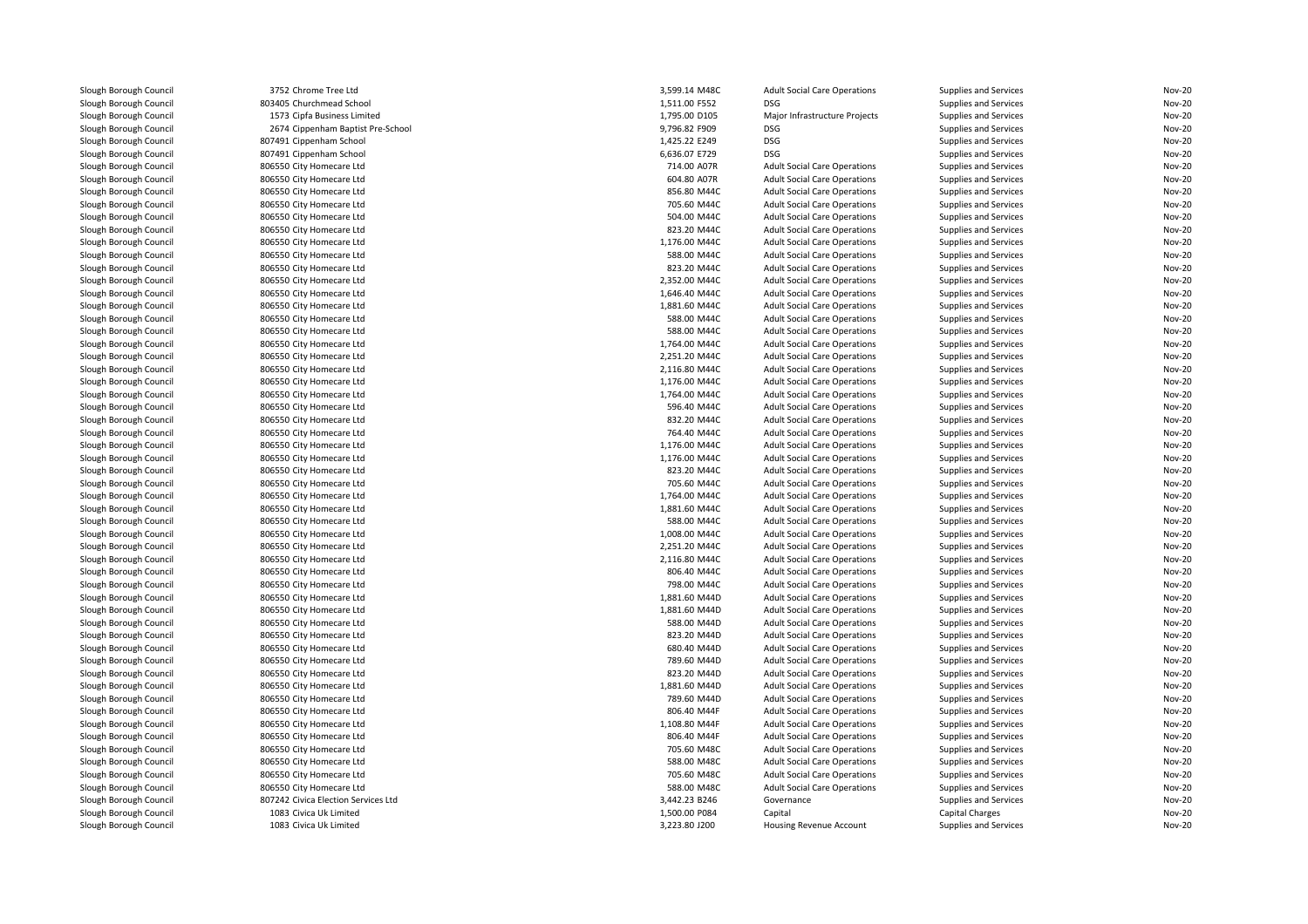| Slough Borough Council | 1151 Claycots Primary School                         | 877,507.53 E209 | <b>DSG</b>                          | Supplies and Services        | <b>Nov-20</b> |
|------------------------|------------------------------------------------------|-----------------|-------------------------------------|------------------------------|---------------|
| Slough Borough Council | 803564 Clever Digit Media Ltd t/a Forces War Records | 500.00 C104     | Communities and Lesiure             | Supplies and Services        | <b>Nov-20</b> |
| Slough Borough Council | 807517 CMT LTD                                       | 63,205.15 P194  | Capital                             | <b>Capital Charges</b>       | <b>Nov-20</b> |
| Slough Borough Council | 3685 Coghlan Lodges Limited                          | 2,258.00 M42F   | <b>Adult Social Care Operations</b> | Supplies and Services        | <b>Nov-20</b> |
| Slough Borough Council | 3685 Coghlan Lodges Limited                          | 2,316.72 M42F   | <b>Adult Social Care Operations</b> | Supplies and Services        | <b>Nov-20</b> |
| Slough Borough Council | 3685 Coghlan Lodges Limited                          | 2,116.04 M44D   | <b>Adult Social Care Operations</b> | <b>Supplies and Services</b> | <b>Nov-20</b> |
| Slough Borough Council | 805823 Collaborative Care Solutions                  | 9,171.42 M42E   | <b>Adult Social Care Operations</b> | Supplies and Services        | <b>Nov-20</b> |
| Slough Borough Council | 805823 Collaborative Care Solutions                  | 8,571.43 M42E   | <b>Adult Social Care Operations</b> | Supplies and Services        | <b>Nov-20</b> |
| Slough Borough Council | 805823 Collaborative Care Solutions                  | 10,714.28 M42E  | <b>Adult Social Care Operations</b> | Supplies and Services        | <b>Nov-20</b> |
| Slough Borough Council | 805823 Collaborative Care Solutions                  | 8,571.42 M42E   | <b>Adult Social Care Operations</b> | Supplies and Services        | <b>Nov-20</b> |
| Slough Borough Council | 805823 Collaborative Care Solutions                  | 2,875.71 M42F   | <b>Adult Social Care Operations</b> | Supplies and Services        | <b>Nov-20</b> |
| Slough Borough Council | 805823 Collaborative Care Solutions                  | 3,214.28 M42F   | <b>Adult Social Care Operations</b> | Supplies and Services        | <b>Nov-20</b> |
| Slough Borough Council | 805823 Collaborative Care Solutions                  | 2,571.42 M42F   | <b>Adult Social Care Operations</b> | Supplies and Services        | <b>Nov-20</b> |
| Slough Borough Council | 805823 Collaborative Care Solutions                  | 3,257.14 M42F   | <b>Adult Social Care Operations</b> | Supplies and Services        | <b>Nov-20</b> |
| Slough Borough Council | 805823 Collaborative Care Solutions                  | 3,257.14 M44F   | <b>Adult Social Care Operations</b> | Supplies and Services        | <b>Nov-20</b> |
| Slough Borough Council | 806524 Colliers International                        | 3,666.67 J006   | Housing Revenue Account             | Supplies and Services        | <b>Nov-20</b> |
| Slough Borough Council | 806524 Colliers International                        | 1,200.00 J006   | Housing Revenue Account             | Supplies and Services        | <b>Nov-20</b> |
| Slough Borough Council | 286 Colnbrook C Of E Primary School                  | 17.471.66 E219  | <b>DSG</b>                          | Supplies and Services        | <b>Nov-20</b> |
| Slough Borough Council | 2535 Comfort Care Services                           | 675.00 M42E     | <b>Adult Social Care Operations</b> | Supplies and Services        | <b>Nov-20</b> |
| Slough Borough Council | 2535 Comfort Care Services                           | 750.00 M42E     | <b>Adult Social Care Operations</b> | Supplies and Services        | <b>Nov-20</b> |
| Slough Borough Council | 2535 Comfort Care Services                           | 750.00 M42E     | <b>Adult Social Care Operations</b> | Supplies and Services        | <b>Nov-20</b> |
| Slough Borough Council | 2535 Comfort Care Services                           | 3,089.06 M42E   | <b>Adult Social Care Operations</b> | Supplies and Services        | <b>Nov-20</b> |
| Slough Borough Council | 2535 Comfort Care Services                           | 690.86 M42E     | <b>Adult Social Care Operations</b> | Supplies and Services        | <b>Nov-20</b> |
| Slough Borough Council | 2535 Comfort Care Services                           | 2,247.50 M42E   | <b>Adult Social Care Operations</b> | Supplies and Services        | <b>Nov-20</b> |
| Slough Borough Council | 2535 Comfort Care Services                           | 2,587.09 M42E   | <b>Adult Social Care Operations</b> | Supplies and Services        | <b>Nov-20</b> |
| Slough Borough Council | 2535 Comfort Care Services                           | 2,503.63 M42E   | <b>Adult Social Care Operations</b> | Supplies and Services        | <b>Nov-20</b> |
| Slough Borough Council | 2535 Comfort Care Services                           | 2,587.09 M42E   | <b>Adult Social Care Operations</b> | Supplies and Services        | <b>Nov-20</b> |
| Slough Borough Council | 2535 Comfort Care Services                           | 812.14 M42F     | <b>Adult Social Care Operations</b> | Supplies and Services        | <b>Nov-20</b> |
| Slough Borough Council | 2535 Comfort Care Services                           | 2,550.00 M42F   | <b>Adult Social Care Operations</b> | Supplies and Services        | <b>Nov-20</b> |
| Slough Borough Council | 2535 Comfort Care Services                           | 812.14 M42F     | <b>Adult Social Care Operations</b> | Supplies and Services        | <b>Nov-20</b> |
| Slough Borough Council | 2535 Comfort Care Services                           | 974.57 M42F     | <b>Adult Social Care Operations</b> | Supplies and Services        | <b>Nov-20</b> |
| Slough Borough Council | 2535 Comfort Care Services                           | 1.430.31 M42F   | <b>Adult Social Care Operations</b> | Supplies and Services        | <b>Nov-20</b> |
| Slough Borough Council | 2535 Comfort Care Services                           | 2,550.00 M42F   | <b>Adult Social Care Operations</b> | Supplies and Services        | <b>Nov-20</b> |
| Slough Borough Council | 2535 Comfort Care Services                           | 1,258.84 M42F   | <b>Adult Social Care Operations</b> | Supplies and Services        | <b>Nov-20</b> |
| Slough Borough Council | 2535 Comfort Care Services                           | 1,258.84 M42F   | <b>Adult Social Care Operations</b> | Supplies and Services        | <b>Nov-20</b> |
| Slough Borough Council | 2535 Comfort Care Services                           | 2,503.63 M42F   | <b>Adult Social Care Operations</b> | Supplies and Services        | <b>Nov-20</b> |
| Slough Borough Council | 2535 Comfort Care Services                           | 2,550.00 M42F   | <b>Adult Social Care Operations</b> | Supplies and Services        | <b>Nov-20</b> |
| Slough Borough Council | 2535 Comfort Care Services                           | 3,768.21 M42F   | <b>Adult Social Care Operations</b> | Supplies and Services        | <b>Nov-20</b> |
| Slough Borough Council | 2535 Comfort Care Services                           | 1,692.86 M42F   | <b>Adult Social Care Operations</b> | Supplies and Services        | <b>Nov-20</b> |
| Slough Borough Council | 2535 Comfort Care Services                           | 765.00 M42F     | <b>Adult Social Care Operations</b> | Supplies and Services        | <b>Nov-20</b> |
| Slough Borough Council | 2535 Comfort Care Services                           | 1,232.50 M42F   | <b>Adult Social Care Operations</b> | Supplies and Services        | <b>Nov-20</b> |
| Slough Borough Council | 2535 Comfort Care Services                           | 1,317.50 M42F   | <b>Adult Social Care Operations</b> | Supplies and Services        | <b>Nov-20</b> |
| Slough Borough Council | 2535 Comfort Care Services                           | 1,275.00 M42F   | <b>Adult Social Care Operations</b> | Supplies and Services        | <b>Nov-20</b> |
| Slough Borough Council | 2535 Comfort Care Services                           | 1,317.50 M42F   | <b>Adult Social Care Operations</b> | Supplies and Services        | <b>Nov-20</b> |
| Slough Borough Council | 2535 Comfort Care Services                           | 1,275.00 M42F   | <b>Adult Social Care Operations</b> | Supplies and Services        | <b>Nov-20</b> |
| Slough Borough Council | 2535 Comfort Care Services                           | 1,317.50 M42F   | <b>Adult Social Care Operations</b> | Supplies and Services        | <b>Nov-20</b> |
| Slough Borough Council | 2535 Comfort Care Services                           | 1,317.50 M42F   | <b>Adult Social Care Operations</b> | Supplies and Services        | <b>Nov-20</b> |
| Slough Borough Council | 2535 Comfort Care Services                           | 4.317.64 M44E   | <b>Adult Social Care Operations</b> | Supplies and Services        | <b>Nov-20</b> |
| Slough Borough Council | 2535 Comfort Care Services                           | 546.00 M44E     | <b>Adult Social Care Operations</b> | Supplies and Services        | <b>Nov-20</b> |
| Slough Borough Council | 2535 Comfort Care Services                           | 1,858.93 M44E   | <b>Adult Social Care Operations</b> | Supplies and Services        | <b>Nov-20</b> |
| Slough Borough Council | 2535 Comfort Care Services                           | 2,550.00 M44E   | <b>Adult Social Care Operations</b> | Supplies and Services        | <b>Nov-20</b> |
| Slough Borough Council | 2535 Comfort Care Services                           | 3,362.14 M44F   | <b>Adult Social Care Operations</b> | Supplies and Services        | <b>Nov-20</b> |
| Slough Borough Council | 2535 Comfort Care Services                           | 2,550.00 M44F   | <b>Adult Social Care Operations</b> | Supplies and Services        | <b>Nov-20</b> |
| Slough Borough Council | 2535 Comfort Care Services                           | 1,275.00 M44F   | <b>Adult Social Care Operations</b> | Supplies and Services        | <b>Nov-20</b> |
| Slough Borough Council | 2535 Comfort Care Services                           | 1,317.50 M44F   | <b>Adult Social Care Operations</b> | Supplies and Services        | <b>Nov-20</b> |
| Slough Borough Council | 3840 Community Housing And Therapy                   | 2,048.22 M80F   | <b>Adult Social Care Operations</b> | Supplies and Services        | <b>Nov-20</b> |
| Slough Borough Council | 807580 Company Jinks LTD                             | 900.00 C322     | Communities and Lesiure             | Supplies and Services        | <b>Nov-20</b> |
| Slough Borough Council | 805183 Compass Minerals UK Ltd                       | 1,328.40 D880   | Direct Service Organisation (DSO)   | Supplies and Services        | <b>Nov-20</b> |
| Slough Borough Council | 805183 Compass Minerals UK Ltd                       | 2,702.51 D880   | Direct Service Organisation (DSO)   | Supplies and Services        | <b>Nov-20</b> |
|                        |                                                      |                 |                                     |                              |               |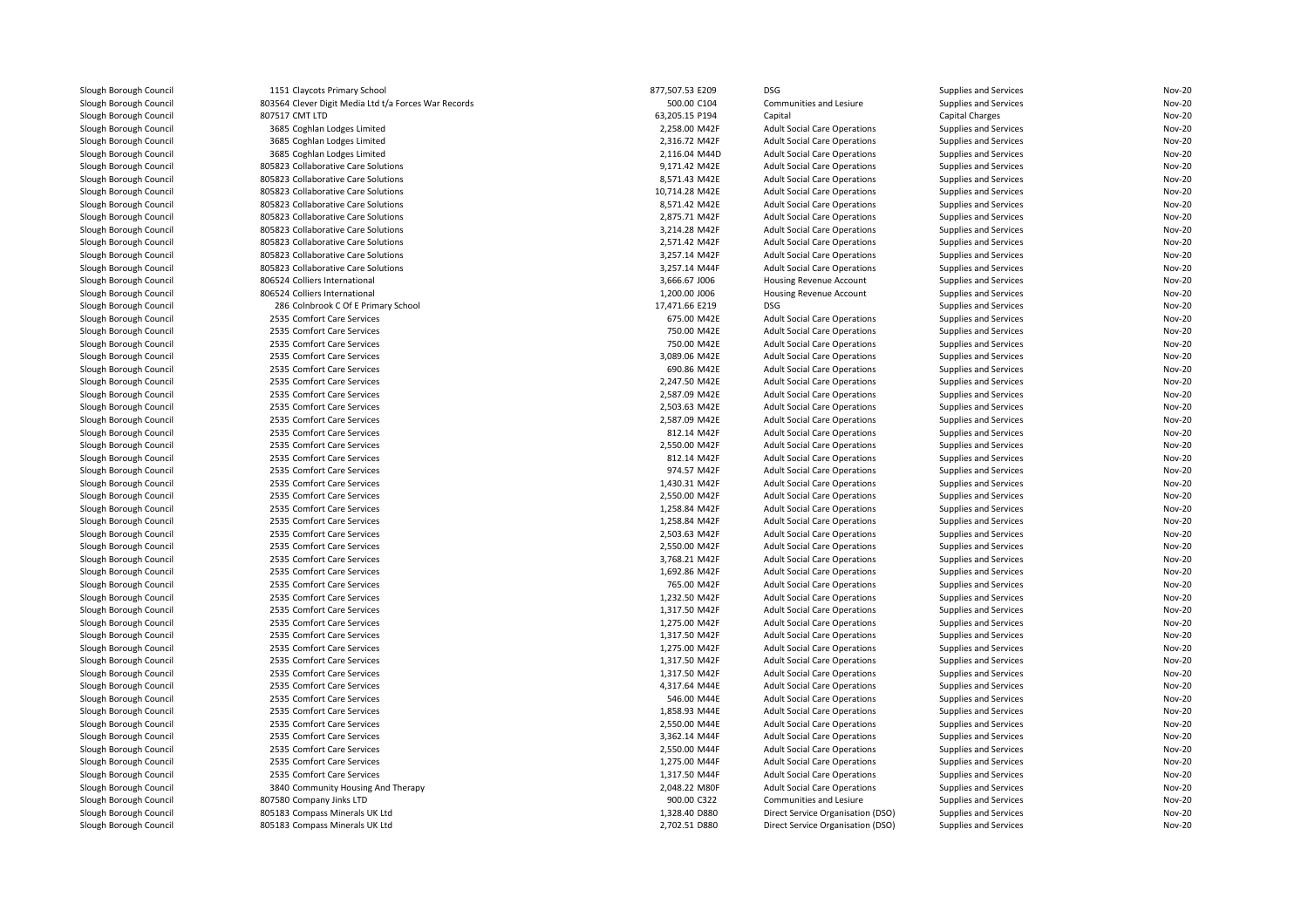| Slough Borough Council                           | 1437 Computerised & Digital Security Systems Ltd                             | 1,875.00 K089                    | <b>Regulatory Services</b>                                                 | Supplies and Services                          | Nov-20                         |
|--------------------------------------------------|------------------------------------------------------------------------------|----------------------------------|----------------------------------------------------------------------------|------------------------------------------------|--------------------------------|
| Slough Borough Council                           | 1772 Computershare Voucher Services                                          | 3,992.25 B348                    | People                                                                     | Supplies and Services                          | <b>Nov-20</b>                  |
| Slough Borough Council                           | 807468 Connect Managed Services (UK) Ltd, trading as Conn3ct                 | 14,000.00 A106                   | <b>Customer and Communications</b>                                         | Supplies and Services                          | <b>Nov-20</b>                  |
| Slough Borough Council                           | 807468 Connect Managed Services (UK) Ltd, trading as Conn3ct                 | 39,185.31 A106                   | <b>Customer and Communications</b>                                         | Supplies and Services                          | <b>Nov-20</b>                  |
| Slough Borough Council                           | 807608 Corin Vanterpool                                                      | 500.00 C010                      | Communities and Lesiure                                                    | Supplies and Services                          | <b>Nov-20</b>                  |
| Slough Borough Council                           | 806683 Cornerstone OnDemand Limited                                          | 9,750.00 B408                    | People                                                                     | Supplies and Services                          | <b>Nov-20</b>                  |
| Slough Borough Council                           | 806683 Cornerstone OnDemand Limited                                          | 9,750.00 B408                    | People                                                                     | Supplies and Services                          | <b>Nov-20</b>                  |
| Slough Borough Council                           | 3290 Corporate Collections London Borough Of Hillingdon                      | 1,632.40 M26E                    | <b>Adult Social Care Operations</b>                                        | Supplies and Services                          | <b>Nov-20</b>                  |
| Slough Borough Council                           | 3290 Corporate Collections London Borough Of Hillingdon                      | 1,632.40 M26E                    | <b>Adult Social Care Operations</b>                                        | Supplies and Services                          | <b>Nov-20</b>                  |
| Slough Borough Council                           | 3290 Corporate Collections London Borough Of Hillingdon                      | 1,632.40 M26E                    | <b>Adult Social Care Operations</b>                                        | Supplies and Services                          | Nov-20                         |
| Slough Borough Council                           | 3290 Corporate Collections London Borough Of Hillingdon                      | 1,632.40 M26E                    | <b>Adult Social Care Operations</b>                                        | Supplies and Services                          | <b>Nov-20</b>                  |
| Slough Borough Council                           | 805278 Countrystyle Recycling Ltd                                            | 4,199.40 D342                    | <b>Environmental Services</b>                                              | Supplies and Services                          | Nov-20                         |
| Slough Borough Council                           | 805278 Countrystyle Recycling Ltd                                            | 1,840.00 D342                    | <b>Environmental Services</b>                                              | Supplies and Services                          | Nov-20                         |
| Slough Borough Council                           | 167 Courtney Coaches Ltd                                                     | 6,911.55 D512                    | Major Infrastructure Projects                                              | Supplies and Services                          | Nov-20                         |
| Slough Borough Council                           | 3670 Craegmoor Birches Grove Priory                                          | 1,888.44 M27F                    | <b>Adult Social Care Operations</b>                                        | Supplies and Services                          | <b>Nov-20</b>                  |
| Slough Borough Council                           |                                                                              | 18,912.14 A02F                   | <b>Adult Social Care Commissioning</b>                                     |                                                | <b>Nov-20</b>                  |
| Slough Borough Council                           | 1638 Creative Support Ltd<br>1638 Creative Support Ltd                       | 3,013.65 A02F                    | <b>Adult Social Care Commissioning</b>                                     | Supplies and Services<br>Supplies and Services | <b>Nov-20</b>                  |
|                                                  |                                                                              |                                  |                                                                            |                                                |                                |
| Slough Borough Council                           | 1638 Creative Support Ltd                                                    | 821.18 A02F                      | <b>Adult Social Care Commissioning</b>                                     | Supplies and Services                          | <b>Nov-20</b>                  |
| Slough Borough Council                           | 1638 Creative Support Ltd                                                    | 6,993.00 A02F                    | <b>Adult Social Care Commissioning</b>                                     | Supplies and Services                          | <b>Nov-20</b>                  |
| Slough Borough Council                           | 1638 Creative Support Ltd                                                    | 4,428.90 A02F                    | Adult Social Care Commissioning                                            | Supplies and Services                          | <b>Nov-20</b>                  |
| Slough Borough Council                           | 1638 Creative Support Ltd                                                    | 1,431.90 A02F                    | <b>Adult Social Care Commissioning</b>                                     | Supplies and Services                          | <b>Nov-20</b>                  |
| Slough Borough Council                           | 1638 Creative Support Ltd                                                    | 1,165.50 A02F                    | <b>Adult Social Care Commissioning</b>                                     | Supplies and Services                          | <b>Nov-20</b>                  |
| Slough Borough Council                           | 1638 Creative Support Ltd                                                    | 1,565.10 A02F                    | <b>Adult Social Care Commissioning</b>                                     | Supplies and Services                          | <b>Nov-20</b>                  |
| Slough Borough Council                           | 1638 Creative Support Ltd                                                    | 9,014.04 A02F                    | <b>Adult Social Care Commissioning</b>                                     | Supplies and Services                          | <b>Nov-20</b><br><b>Nov-20</b> |
| Slough Borough Council                           | 1638 Creative Support Ltd                                                    | 9,014.04 A02F                    | <b>Adult Social Care Commissioning</b>                                     | Supplies and Services                          |                                |
| Slough Borough Council                           | 1638 Creative Support Ltd                                                    | 9,014.04 A02F                    | <b>Adult Social Care Commissioning</b>                                     | Supplies and Services                          | <b>Nov-20</b><br><b>Nov-20</b> |
| Slough Borough Council                           | 1638 Creative Support Ltd                                                    | 9,014.04 A02F                    | <b>Adult Social Care Commissioning</b>                                     | Supplies and Services                          |                                |
| Slough Borough Council                           | 1638 Creative Support Ltd                                                    | 9,014.04 A02F<br>9,014.04 A02F   | <b>Adult Social Care Commissioning</b>                                     | Supplies and Services                          | <b>Nov-20</b>                  |
| Slough Borough Council                           | 1638 Creative Support Ltd                                                    |                                  | <b>Adult Social Care Commissioning</b>                                     | Supplies and Services                          | <b>Nov-20</b>                  |
| Slough Borough Council                           | 1638 Creative Support Ltd                                                    | 9,470.16 A02F                    | <b>Adult Social Care Commissioning</b>                                     | Supplies and Services                          | <b>Nov-20</b>                  |
| Slough Borough Council                           | 1638 Creative Support Ltd                                                    | 22,601.24 A02F                   | Adult Social Care Commissioning                                            | Supplies and Services                          | <b>Nov-20</b>                  |
| Slough Borough Council                           | 1638 Creative Support Ltd                                                    | 22,703.02 A02F<br>23,976.04 A02F | <b>Adult Social Care Commissioning</b>                                     | Supplies and Services                          | <b>Nov-20</b>                  |
| Slough Borough Council                           | 1638 Creative Support Ltd                                                    |                                  | <b>Adult Social Care Commissioning</b>                                     | Supplies and Services                          | <b>Nov-20</b>                  |
| Slough Borough Council                           | 1638 Creative Support Ltd                                                    | 23,947.86 A02F                   | <b>Adult Social Care Commissioning</b>                                     | Supplies and Services                          | <b>Nov-20</b>                  |
| Slough Borough Council                           | 1638 Creative Support Ltd                                                    | 22,594.98 A02F                   | <b>Adult Social Care Commissioning</b>                                     | Supplies and Services                          | <b>Nov-20</b>                  |
| Slough Borough Council                           | 1638 Creative Support Ltd                                                    | 22,140.83 A02F                   | <b>Adult Social Care Commissioning</b>                                     | Supplies and Services                          | <b>Nov-20</b>                  |
| Slough Borough Council                           | 1638 Creative Support Ltd                                                    | 1.165.50 A02F                    | Adult Social Care Commissioning                                            | Supplies and Services                          | <b>Nov-20</b>                  |
| Slough Borough Council                           | 1638 Creative Support Ltd                                                    | 1,431.90 A02F                    | <b>Adult Social Care Commissioning</b>                                     | Supplies and Services                          | <b>Nov-20</b>                  |
| Slough Borough Council                           | 1638 Creative Support Ltd                                                    | 1,565.10 A02F                    | <b>Adult Social Care Commissioning</b>                                     | Supplies and Services                          | <b>Nov-20</b>                  |
| Slough Borough Council                           | 1638 Creative Support Ltd                                                    | 2,021.04 A02F                    | <b>Adult Social Care Commissioning</b>                                     | Supplies and Services                          | <b>Nov-20</b>                  |
| Slough Borough Council                           | 1638 Creative Support Ltd                                                    | 2,214.45 A02F                    | <b>Adult Social Care Commissioning</b>                                     | Supplies and Services                          | <b>Nov-20</b>                  |
| Slough Borough Council                           | 1638 Creative Support Ltd                                                    | 23,412.34 A02F                   | <b>Adult Social Care Commissioning</b>                                     | Supplies and Services                          | <b>Nov-20</b>                  |
| Slough Borough Council                           | 1638 Creative Support Ltd                                                    | 599.40 M42E<br>1,365.30 M42E     | <b>Adult Social Care Operations</b>                                        | Supplies and Services                          | <b>Nov-20</b>                  |
| Slough Borough Council                           | 1638 Creative Support Ltd                                                    |                                  | <b>Adult Social Care Operations</b>                                        | Supplies and Services                          | <b>Nov-20</b>                  |
| Slough Borough Council                           | 1638 Creative Support Ltd                                                    | 599.40 M42E                      | <b>Adult Social Care Operations</b>                                        | Supplies and Services                          | Nov-20                         |
| Slough Borough Council                           | 1638 Creative Support Ltd                                                    | 1,065.60 M42E                    | <b>Adult Social Care Operations</b>                                        | Supplies and Services                          | Nov-20                         |
| Slough Borough Council                           | 1638 Creative Support Ltd                                                    | 899.10 M44C                      | <b>Adult Social Care Operations</b>                                        | Supplies and Services                          | <b>Nov-20</b>                  |
| Slough Borough Council                           | 1638 Creative Support Ltd                                                    | 699.30 M44E                      | <b>Adult Social Care Operations</b>                                        | Supplies and Services                          | <b>Nov-20</b>                  |
| Slough Borough Council                           | 1638 Creative Support Ltd                                                    | 932.40 M44E<br>1,215.45 M44E     | <b>Adult Social Care Operations</b>                                        | Supplies and Services                          | <b>Nov-20</b><br><b>Nov-20</b> |
| Slough Borough Council                           | 1638 Creative Support Ltd                                                    | 965.70 M44E                      | <b>Adult Social Care Operations</b>                                        | Supplies and Services                          | <b>Nov-20</b>                  |
| Slough Borough Council<br>Slough Borough Council | 1638 Creative Support Ltd<br>1638 Creative Support Ltd                       | 932.40 M44E                      | <b>Adult Social Care Operations</b><br><b>Adult Social Care Operations</b> | Supplies and Services<br>Supplies and Services | <b>Nov-20</b>                  |
|                                                  |                                                                              |                                  |                                                                            |                                                |                                |
| Slough Borough Council<br>Slough Borough Council | 1638 Creative Support Ltd<br>806542 Cripps LLP t/a Cripps Pemberton Greenish | 999.00 M44E<br>7.755.00 B480     | <b>Adult Social Care Operations</b><br><b>Regeneration Development</b>     | Supplies and Services<br>Supplies and Services | <b>Nov-20</b><br><b>Nov-20</b> |
| Slough Borough Council                           | 806983 Critigom                                                              | 1,062.44 H020                    | <b>Customer and Communications</b>                                         | Supplies and Services                          | <b>Nov-20</b>                  |
| Slough Borough Council                           | 806983 Critigom                                                              | 871.34 H020                      | <b>Customer and Communications</b>                                         | Supplies and Services                          | <b>Nov-20</b>                  |
| Slough Borough Council                           | 806983 Critigom                                                              | 676.86 H020                      | <b>Customer and Communications</b>                                         | Supplies and Services                          | <b>Nov-20</b>                  |
| Slough Borough Council                           | 806983 Critigom                                                              | 774.78 H020                      | <b>Customer and Communications</b>                                         | Supplies and Services                          | <b>Nov-20</b>                  |
| Slough Borough Council                           | 806063 Cruise Minibuses Ltd                                                  | 10,875.00 F123                   | Children, Learning and Skills                                              | Supplies and Services                          | <b>Nov-20</b>                  |
|                                                  |                                                                              |                                  |                                                                            |                                                |                                |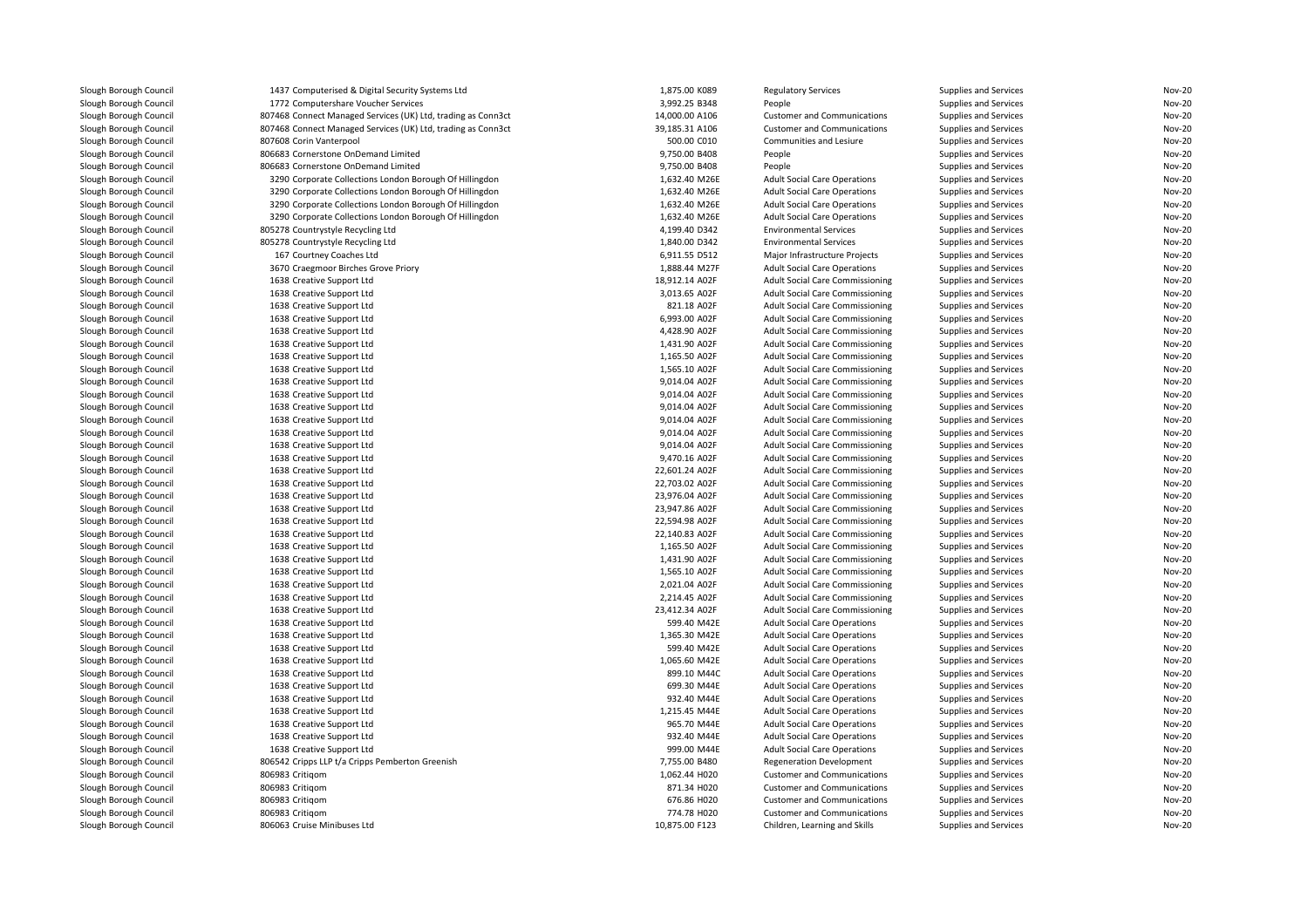| Slough Borough Council | 806900 CYXTERA TECHNOLOGY UK LIMITED                    | 21,315.00 B282  | Digital and Strategic IT            | Supplies and Services                          | Nov-20           |
|------------------------|---------------------------------------------------------|-----------------|-------------------------------------|------------------------------------------------|------------------|
| Slough Borough Council | 807288 David Allwood                                    | 2,616.00 C322   | Communities and Lesiure             | Supplies and Services                          | Nov-20           |
| Slough Borough Council | 1840 Davitt Jones Bould Limited                         | 1,354.68 B082   | <b>Regeneration Development</b>     | Supplies and Services                          | Nov-20           |
| Slough Borough Council | 1840 Davitt Jones Bould Limited                         | 620.10 B082     | <b>Regeneration Development</b>     | Supplies and Services                          | Nov-20           |
| Slough Borough Council | 1840 Davitt Jones Bould Limited                         | 500.40 P128     | Capital                             | Capital Charges                                | Nov-20           |
| Slough Borough Council | 1840 Davitt Jones Bould Limited                         | 1,934.28 P156   | Capital                             | <b>Capital Charges</b>                         | Nov-20           |
| Slough Borough Council | 806310 DEDWORTH MIDDLE SCHOOL                           | 10,000.00 F552  | <b>DSG</b>                          | Supplies and Services                          | Nov-20           |
| Slough Borough Council | 804903 Dennis Eagle Limited                             | 15,281.28 D610  | Direct Service Organisation (DSO)   | Supplies and Services                          | Nov-20           |
| Slough Borough Council | 804903 Dennis Eagle Limited                             | 14,448.28 D610  | Direct Service Organisation (DSO)   | Supplies and Services                          | Nov-20           |
| Slough Borough Council | 804903 Dennis Eagle Limited                             | 1,441.30 D630   | Direct Service Organisation (DSO)   | Supplies and Services                          | Nov-20           |
| Slough Borough Council | 804903 Dennis Eagle Limited                             | 1,441.30 D630   | Direct Service Organisation (DSO)   | Supplies and Services                          | Nov-20           |
| Slough Borough Council | 804903 Dennis Eagle Limited                             | 777.54 D610     | Direct Service Organisation (DSO)   | Supplies and Services                          | Nov-20           |
| Slough Borough Council | 804903 Dennis Eagle Limited                             | 573.69 D610     | Direct Service Organisation (DSO)   | Supplies and Services                          | Nov-20           |
| Slough Borough Council | 804903 Dennis Eagle Limited                             | 997.58 D610     | Direct Service Organisation (DSO)   | Supplies and Services                          | Nov-20           |
| Slough Borough Council | 804903 Dennis Eagle Limited                             | 643.02 D610     | Direct Service Organisation (DSO)   | Supplies and Services                          | Nov-20           |
| Slough Borough Council | 804903 Dennis Eagle Limited                             | 1,339.05 D630   | Direct Service Organisation (DSO)   | Supplies and Services                          | Nov-20           |
| Slough Borough Council | 794 Devon County Council                                | 2,000.00 F550   | Children, Learning and Skills       | Supplies and Services                          | Nov-20           |
| Slough Borough Council | 806159 Devon Piatt-Panton                               | 1,187.20 C322   | Communities and Lesiure             | Supplies and Services                          | Nov-20           |
| Slough Borough Council | 3554 Dimensions (Uk) Ltd                                | 5,823.53 M42E   | <b>Adult Social Care Operations</b> | Supplies and Services                          | Nov-20           |
| Slough Borough Council | 3554 Dimensions (Uk) Ltd                                | 7,366.44 M42E   | <b>Adult Social Care Operations</b> | Supplies and Services                          | Nov-20           |
| Slough Borough Council | 3554 Dimensions (Uk) Ltd                                | 7,078.41 M42E   | <b>Adult Social Care Operations</b> | Supplies and Services                          | Nov-20           |
| Slough Borough Council | 3554 Dimensions (Uk) Ltd                                | 6,136.54 M42E   | <b>Adult Social Care Operations</b> | Supplies and Services                          | Nov-20           |
| Slough Borough Council | 3554 Dimensions (Uk) Ltd                                | 6,902.99 M42E   | <b>Adult Social Care Operations</b> | Supplies and Services                          | Nov-20           |
| Slough Borough Council | 3554 Dimensions (Uk) Ltd                                | 5,537.44 M42E   | <b>Adult Social Care Operations</b> |                                                | Nov-20           |
| Slough Borough Council | 3554 Dimensions (Uk) Ltd                                | 5,789.47 M42E   | <b>Adult Social Care Operations</b> | Supplies and Services<br>Supplies and Services | Nov-20           |
| Slough Borough Council | 3554 Dimensions (Uk) Ltd                                | 7,421.49 M42E   | <b>Adult Social Care Operations</b> | Supplies and Services                          | Nov-20           |
| Slough Borough Council | 3554 Dimensions (Uk) Ltd                                | 7,090.23 M42E   | <b>Adult Social Care Operations</b> | Supplies and Services                          | Nov-20           |
| Slough Borough Council | 805483 Direct Tyre Managenent Ltd                       | 5.591.60 D610   | Direct Service Organisation (DSO)   |                                                | Nov-20           |
|                        |                                                         | 15,916.67 E269  | <b>DSG</b>                          | Transport                                      |                  |
| Slough Borough Council | 803306 Ditton Park Academy<br>804284 DK PRODUKTIONS LTD | 5,000.00 C010   |                                     | Supplies and Services                          | Nov-20<br>Nov-20 |
| Slough Borough Council |                                                         |                 | Communities and Lesiure             | Supplies and Services                          |                  |
| Slough Borough Council | 807010 Document Output Solutions                        | 3,255.00 H020   | <b>Customer and Communications</b>  | Supplies and Services                          | Nov-20           |
| Slough Borough Council | 805195 Downs View Nurseries Ltd                         | 4,739.00 C001   | Communities and Lesiure             | Premises                                       | Nov-20           |
| Slough Borough Council | 805195 Downs View Nurseries Ltd                         | 896.00 D320     | <b>Regulatory Services</b>          | Premises                                       | Nov-20           |
| Slough Borough Council | 805195 Downs View Nurseries Ltd                         | 539.60 D347     | <b>Environmental Services</b>       | Premises                                       | Nov-20           |
| Slough Borough Council | 1457 Dr Norman Gordon                                   | 1,837.50 D320   | <b>Regulatory Services</b>          | Premises                                       | Nov-20           |
| Slough Borough Council | 854 Drayton Fencing                                     | 1,036.00 P871   | Capital                             | <b>Supplies and Services</b>                   | Nov-20           |
| Slough Borough Council | 854 Drayton Fencing                                     | 610.00 C001     | Communities and Lesiure             | Premises                                       | Nov-20           |
| Slough Borough Council | 854 Drayton Fencing                                     | 1,165.00 C001   | Communities and Lesiure             | Premises                                       | Nov-20           |
| Slough Borough Council | 854 Drayton Fencing                                     | 751.00 H253     | Neighbourhood Services              | Supplies and Services                          | Nov-20           |
| Slough Borough Council | 854 Drayton Fencing                                     | 1,036.00 H253   | Neighbourhood Services              | Supplies and Services                          | Nov-20           |
| Slough Borough Council | 854 Drayton Fencing                                     | 751.00 P871     | Capital                             | Capital Charges                                | Nov-20           |
| Slough Borough Council | 854 Drayton Fencing                                     | 751.00 J018     | Housing Revenue Account             | Supplies and Services                          | Nov-20           |
| Slough Borough Council | 854 Drayton Fencing                                     | 1,036.00 J018   | Housing Revenue Account             | Supplies and Services                          | Nov-20           |
| Slough Borough Council | 803177 Early Steps Preschool                            | 6,308.22 F909   | <b>DSG</b>                          | Supplies and Services                          | Nov-20           |
| Slough Borough Council | 1537 Early Years Resources                              | 533.74 C104     | Communities and Lesiure             | Supplies and Services                          | Nov-20           |
| Slough Borough Council | 1857 Ecebs Limited                                      | 2,625.00 D512   | Major Infrastructure Projects       | Supplies and Services                          | Nov-20           |
| Slough Borough Council | 803301 Eden Girls School                                | 3,500.00 E279   | <b>DSG</b>                          | Supplies and Services                          | Nov-20           |
| Slough Borough Council | 1299 Edf Energy                                         | 70,760.98 K526  | <b>Building Management</b>          | Premises                                       | Nov-20           |
| Slough Borough Council | 1299 Edf Energy                                         | 61,112.88 K526  | <b>Building Management</b>          | Premises                                       | Nov-20           |
| Slough Borough Council | 1299 Edf Energy                                         | -34,600.03 D413 | Major Infrastructure Projects       | Supplies and Services                          | Nov-20           |
| Slough Borough Council | 1299 Edf Energy                                         | 28,979.71 D413  | Major Infrastructure Projects       | Supplies and Services                          | Nov-20           |
| Slough Borough Council | 1299 Edf Energy                                         | -28,979.71 D413 | Major Infrastructure Projects       | Supplies and Services                          | Nov-20           |
| Slough Borough Council | 1299 Edf Energy                                         | 28,083.31 D413  | Major Infrastructure Projects       | Supplies and Services                          | Nov-20           |
| Slough Borough Council | 1299 Edf Energy                                         | 34,600.03 D413  | Major Infrastructure Projects       | Supplies and Services                          | Nov-20           |
| Slough Borough Council | 1299 Edf Energy                                         | 34,600.03 D413  | Major Infrastructure Projects       | Supplies and Services                          | Nov-20           |
| Slough Borough Council | 806044 Egress Software Technologies Ltd                 | 29,250.00 B282  | Digital and Strategic IT            | Supplies and Services                          | Nov-20           |
| Slough Borough Council | 807001 Elegant Care Services Ltd                        | 3,321.42 M44F   | <b>Adult Social Care Operations</b> | Supplies and Services                          | Nov-20           |
| Slough Borough Council | 807001 Elegant Care Services Ltd                        | 3,107.14 M44F   | <b>Adult Social Care Operations</b> | Supplies and Services                          | Nov-20           |
| Slough Borough Council | 807001 Elegant Care Services Ltd                        | 3,964.28 M44F   | <b>Adult Social Care Operations</b> | Supplies and Services                          | Nov-20           |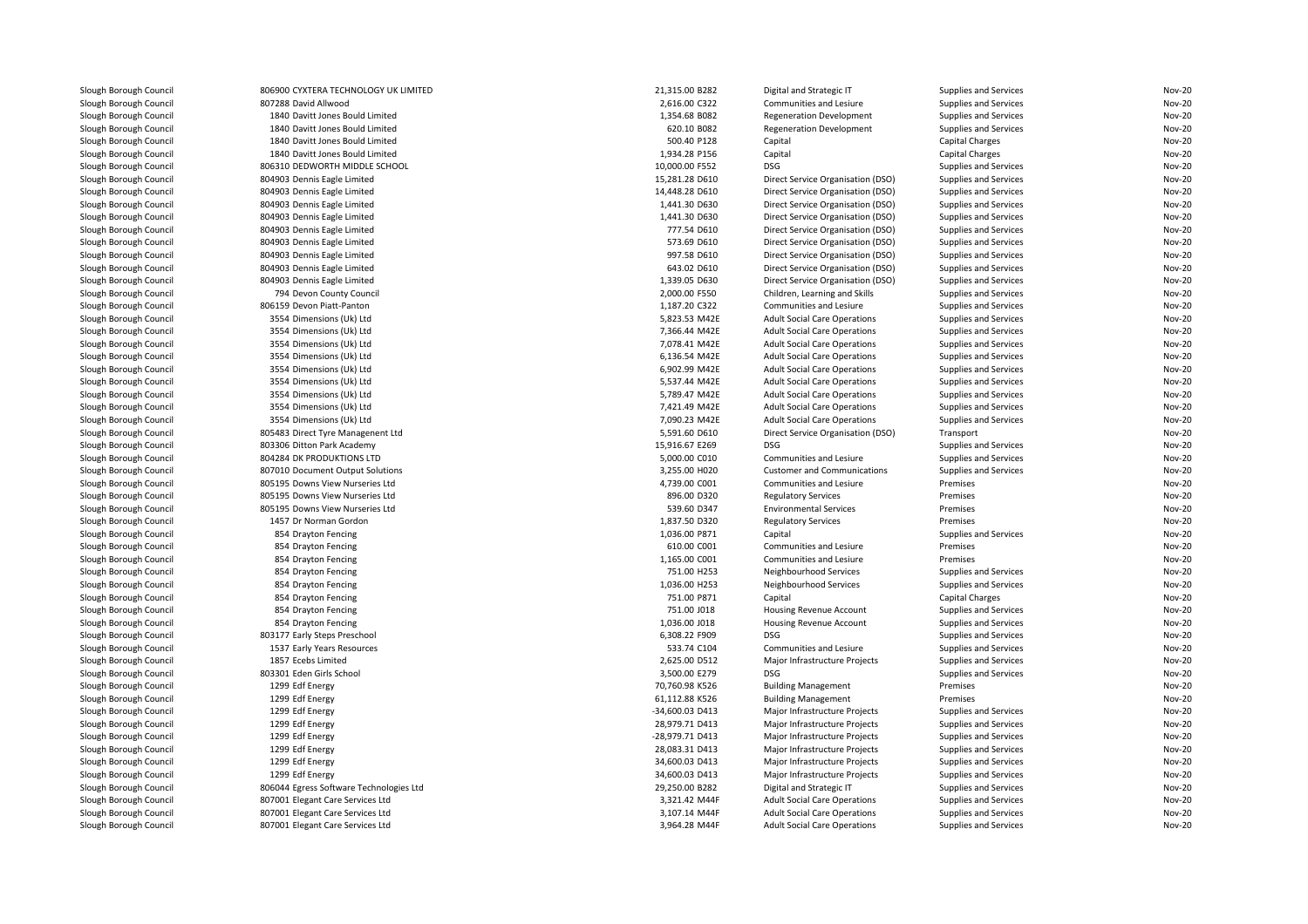| Slough Borough Council                           | 2488 Elveden Farms Ltd                                                    | 7,025.00 C043                   | <b>Customer and Communications</b>                                     | Supplies and Services                          | <b>Nov-20</b> |
|--------------------------------------------------|---------------------------------------------------------------------------|---------------------------------|------------------------------------------------------------------------|------------------------------------------------|---------------|
| Slough Borough Council                           | 805423 Enriched Care                                                      | 2,879.90 M44F                   | <b>Adult Social Care Operations</b>                                    | Supplies and Services                          | <b>Nov-20</b> |
| Slough Borough Council                           | 805423 Enriched Care                                                      | 1,701.30 M80F                   | <b>Adult Social Care Operations</b>                                    | Supplies and Services                          | <b>Nov-20</b> |
| Slough Borough Council                           | 805423 Enriched Care                                                      | 1,982.10 M80F                   | <b>Adult Social Care Operations</b>                                    | Supplies and Services                          | <b>Nov-20</b> |
| Slough Borough Council                           | 805423 Enriched Care                                                      | 2,048.17 M80F                   | <b>Adult Social Care Operations</b>                                    | Supplies and Services                          | <b>Nov-20</b> |
| Slough Borough Council                           | 807310 Enterprise Rent-A-Car UK Limited trading as Enterprise Flex-E-Rent | 644.58 D750                     | Direct Service Organisation (DSO)                                      | Transport                                      | <b>Nov-20</b> |
| Slough Borough Council                           | 807310 Enterprise Rent-A-Car UK Limited trading as Enterprise Flex-E-Rent | 644.58 D750                     | Direct Service Organisation (DSO)                                      | Transport                                      | <b>Nov-20</b> |
| Slough Borough Council                           | 807310 Enterprise Rent-A-Car UK Limited trading as Enterprise Flex-E-Rent | 658.75 D750                     | Direct Service Organisation (DSO)                                      | Transport                                      | <b>Nov-20</b> |
| Slough Borough Council                           | 807310 Enterprise Rent-A-Car UK Limited trading as Enterprise Flex-E-Rent | 30,991.64 D910                  | Direct Service Organisation (DSO)                                      | Transport                                      | <b>Nov-20</b> |
| Slough Borough Council                           | 807310 Enterprise Rent-A-Car UK Limited trading as Enterprise Flex-E-Rent | 30,991.64 D910                  | Direct Service Organisation (DSO)                                      | Transport                                      | <b>Nov-20</b> |
| Slough Borough Council                           | 803645 Esotec                                                             | 3,442.52 P204                   | Capital                                                                | Capital Charges                                | <b>Nov-20</b> |
| Slough Borough Council                           | 805569 Ethical Commercial Services Ltd                                    | 5,600.00 B017                   | Finance                                                                | Supplies and Services                          | <b>Nov-20</b> |
| Slough Borough Council                           | 2677 Eton House Residential Home                                          | 3,306.00 M25C                   | <b>Adult Social Care Operations</b>                                    | Supplies and Services                          | <b>Nov-20</b> |
| Slough Borough Council                           | 2677 Eton House Residential Home                                          | 2,571.43 M27C                   | <b>Adult Social Care Operations</b>                                    | Supplies and Services                          | <b>Nov-20</b> |
| Slough Borough Council                           | 2677 Eton House Residential Home                                          | 2,571.43 M27C                   | <b>Adult Social Care Operations</b>                                    | Supplies and Services                          | <b>Nov-20</b> |
| Slough Borough Council                           | 2677 Eton House Residential Home                                          | 2,964.00 M28C                   | <b>Adult Social Care Operations</b>                                    | Supplies and Services                          | <b>Nov-20</b> |
|                                                  | 1995 Eton Wick C Of E First School                                        | 6,985.00 F552                   | <b>DSG</b>                                                             | Supplies and Services                          | <b>Nov-20</b> |
| Slough Borough Council                           |                                                                           |                                 |                                                                        |                                                | <b>Nov-20</b> |
| Slough Borough Council                           | 806501 Excellent Healthcare Services Ltd                                  | 533.75 M44C                     | <b>Adult Social Care Operations</b>                                    | Supplies and Services                          |               |
| Slough Borough Council                           | 806501 Excellent Healthcare Services Ltd                                  | 854.00 M44F                     | <b>Adult Social Care Operations</b>                                    | Supplies and Services                          | <b>Nov-20</b> |
| Slough Borough Council                           | 806501 Excellent Healthcare Services Ltd                                  | 854.00 M44F                     | <b>Adult Social Care Operations</b>                                    | Supplies and Services                          | Nov-20        |
| Slough Borough Council                           | 807560 Exeter Royal Academy for Deaf Education                            | 36,055.00 F558                  | <b>DSG</b>                                                             | Supplies and Services                          | <b>Nov-20</b> |
| Slough Borough Council                           | 807560 Exeter Royal Academy for Deaf Education                            | 36,055.00 F558                  | <b>DSG</b>                                                             | Supplies and Services                          | Nov-20        |
| Slough Borough Council                           | 1992 Facultatieve Technologies Ltd                                        | 19,372.21 D320                  | <b>Regulatory Services</b>                                             | Premises                                       | <b>Nov-20</b> |
| Slough Borough Council                           | 805225 Falcon Surfacing Ltd                                               | 720.68 D880                     | Direct Service Organisation (DSO)                                      | Supplies and Services                          | <b>Nov-20</b> |
| Slough Borough Council                           | 805225 Falcon Surfacing Ltd                                               | 52,230.81 D880                  | Direct Service Organisation (DSO)                                      | Supplies and Services                          | <b>Nov-20</b> |
| Slough Borough Council                           | 805225 Falcon Surfacing Ltd                                               | 2,270.64 D880                   | Direct Service Organisation (DSO)                                      | Supplies and Services                          | <b>Nov-20</b> |
| Slough Borough Council                           | 805225 Falcon Surfacing Ltd                                               | 9,738.80 D880                   | Direct Service Organisation (DSO)                                      | Supplies and Services                          | <b>Nov-20</b> |
| Slough Borough Council                           | 805225 Falcon Surfacing Ltd                                               | 1,235.32 D880                   | Direct Service Organisation (DSO)                                      | Supplies and Services                          | <b>Nov-20</b> |
| Slough Borough Council                           | 805225 Falcon Surfacing Ltd                                               | 9,568.22 D880                   | Direct Service Organisation (DSO)                                      | Supplies and Services                          | Nov-20        |
| Slough Borough Council                           | 805225 Falcon Surfacing Ltd                                               | 30,800.00 D880                  | Direct Service Organisation (DSO)                                      | Supplies and Services                          | <b>Nov-20</b> |
| Slough Borough Council                           | 805225 Falcon Surfacing Ltd                                               | 3,430.78 D880                   | Direct Service Organisation (DSO)                                      | Supplies and Services                          | Nov-20        |
| Slough Borough Council                           | 805225 Falcon Surfacing Ltd                                               | 710.38 D880                     | Direct Service Organisation (DSO)                                      | Supplies and Services                          | <b>Nov-20</b> |
| Slough Borough Council                           | 805225 Falcon Surfacing Ltd                                               | 610.38 D880                     | Direct Service Organisation (DSO)                                      | Supplies and Services                          | <b>Nov-20</b> |
| Slough Borough Council                           | 805225 Falcon Surfacing Ltd                                               | 1,673.85 D880                   | Direct Service Organisation (DSO)                                      | Supplies and Services                          | <b>Nov-20</b> |
| Slough Borough Council                           | 805225 Falcon Surfacing Ltd                                               | 2,112.22 D880                   | Direct Service Organisation (DSO)                                      | Supplies and Services                          | <b>Nov-20</b> |
| Slough Borough Council                           | 805225 Falcon Surfacing Ltd                                               | 7,124.51 D880                   | Direct Service Organisation (DSO)                                      | Supplies and Services                          | <b>Nov-20</b> |
| Slough Borough Council                           | 805225 Falcon Surfacing Ltd                                               | 1,032.55 D880                   | Direct Service Organisation (DSO)                                      | Supplies and Services                          | <b>Nov-20</b> |
| Slough Borough Council                           | 805225 Falcon Surfacing Ltd                                               | 4,416.72 D880                   | Direct Service Organisation (DSO)                                      | Supplies and Services                          | Nov-20        |
| Slough Borough Council                           | 805225 Falcon Surfacing Ltd                                               | 4,952.00 D880                   | Direct Service Organisation (DSO)                                      | Supplies and Services                          | Nov-20        |
| Slough Borough Council                           | 805225 Falcon Surfacing Ltd                                               | 1,450.27 D880                   | Direct Service Organisation (DSO)                                      | Supplies and Services                          | Nov-20        |
| Slough Borough Council                           | 805225 Falcon Surfacing Ltd                                               | 1,374.57 D880                   | Direct Service Organisation (DSO)                                      | Supplies and Services                          | <b>Nov-20</b> |
| Slough Borough Council                           | 805225 Falcon Surfacing Ltd                                               | 10,065.00 D880                  | Direct Service Organisation (DSO)                                      | Supplies and Services                          | <b>Nov-20</b> |
| Slough Borough Council                           | 805225 Falcon Surfacing Ltd                                               | 4,260.00 D880                   | Direct Service Organisation (DSO)                                      | Supplies and Services                          | <b>Nov-20</b> |
| Slough Borough Council                           | 805225 Falcon Surfacing Ltd                                               | 27,170.00 D880                  | Direct Service Organisation (DSO)                                      | Supplies and Services                          | Nov-20        |
| Slough Borough Council                           | 805225 Falcon Surfacing Ltd                                               | 111,626.35 D880                 | Direct Service Organisation (DSO)                                      | Supplies and Services                          | <b>Nov-20</b> |
| Slough Borough Council                           | 805225 Falcon Surfacing Ltd                                               | 768.46 D880                     | Direct Service Organisation (DSO)                                      | Supplies and Services                          | <b>Nov-20</b> |
| Slough Borough Council                           | 805225 Falcon Surfacing Ltd                                               | 4,539.67 D880                   | Direct Service Organisation (DSO)                                      | Supplies and Services                          | <b>Nov-20</b> |
| Slough Borough Council                           | 805225 Falcon Surfacing Ltd                                               | 2,351.44 D880                   | Direct Service Organisation (DSO)                                      | Supplies and Services                          | <b>Nov-20</b> |
| Slough Borough Council                           | 805225 Falcon Surfacing Ltd                                               | 3,347.67 D880                   | Direct Service Organisation (DSO)                                      | Supplies and Services                          | Nov-20        |
| Slough Borough Council                           | 805225 Falcon Surfacing Ltd                                               | 3,226.90 D880                   | Direct Service Organisation (DSO)                                      | Supplies and Services                          | Nov-20        |
| Slough Borough Council                           | 805225 Falcon Surfacing Ltd                                               | 2,764.07 D880                   | Direct Service Organisation (DSO)                                      | Supplies and Services                          | <b>Nov-20</b> |
| Slough Borough Council                           | 805225 Falcon Surfacing Ltd                                               | 19,938.30 D880                  | Direct Service Organisation (DSO)                                      | Supplies and Services                          | <b>Nov-20</b> |
| Slough Borough Council                           | 805225 Falcon Surfacing Ltd                                               | 2,140.14 D880                   | Direct Service Organisation (DSO)                                      | Supplies and Services                          | <b>Nov-20</b> |
|                                                  | 805225 Falcon Surfacing Ltd                                               |                                 |                                                                        |                                                | <b>Nov-20</b> |
| Slough Borough Council<br>Slough Borough Council | 805225 Falcon Surfacing Ltd                                               | 98,608.47 D880<br>3,944.79 D880 | Direct Service Organisation (DSO)<br>Direct Service Organisation (DSO) | Supplies and Services<br>Supplies and Services | <b>Nov-20</b> |
|                                                  |                                                                           |                                 |                                                                        |                                                | <b>Nov-20</b> |
| Slough Borough Council                           | 805225 Falcon Surfacing Ltd                                               | 1,676.83 D880                   | Direct Service Organisation (DSO)                                      | Supplies and Services                          |               |
| Slough Borough Council                           | 805225 Falcon Surfacing Ltd                                               | 7,727.50 D880                   | Direct Service Organisation (DSO)                                      | Supplies and Services                          | <b>Nov-20</b> |
| Slough Borough Council                           | 641 Falon Nameplates Limited                                              | 603.19 D320                     | <b>Regulatory Services</b>                                             | Supplies and Services                          | <b>Nov-20</b> |
| Slough Borough Council                           | 4031 Family Support Practise Limited                                      | 1,665.00 B277                   | Digital and Strategic IT                                               | Supplies and Services                          | <b>Nov-20</b> |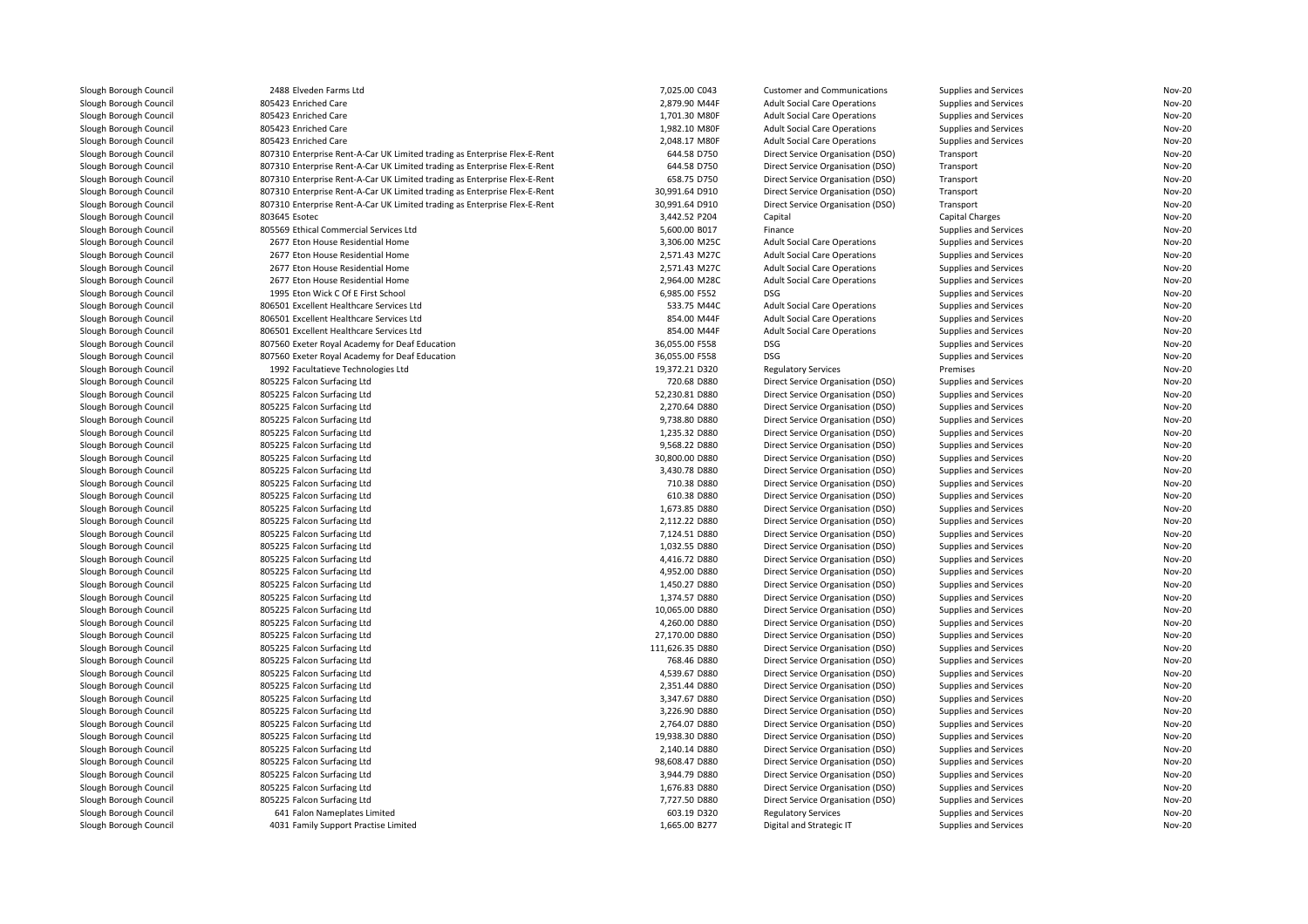| Slough Borough Council | 4031 Family Support Practise Limited | 1,665.00 B277              | Digital and Strategic IT               | Supplies and Services | <b>Nov-20</b> |
|------------------------|--------------------------------------|----------------------------|----------------------------------------|-----------------------|---------------|
| Slough Borough Council | 4031 Family Support Practise Limited | 1,665.00 B277              | Digital and Strategic IT               | Supplies and Services | <b>Nov-20</b> |
| Slough Borough Council | 4031 Family Support Practise Limited | 1,665.00 B277              | Digital and Strategic IT               | Supplies and Services | <b>Nov-20</b> |
| Slough Borough Council | 4031 Family Support Practise Limited | 1,665.00 B277              | Digital and Strategic IT               | Supplies and Services | <b>Nov-20</b> |
| Slough Borough Council | 475 Farnham Road Surgery             | 13,773.66 A04C             | Adult Social Care Commissioning        | Supplies and Services | <b>Nov-20</b> |
| Slough Borough Council | 955 First Beeline Buses Ltd          | 105,457.45 D512            | Major Infrastructure Projects          | Supplies and Services | <b>Nov-20</b> |
| Slough Borough Council | 754 First Steps Day Nursery          | 11,190.70 F909             | <b>DSG</b>                             | Supplies and Services | <b>Nov-20</b> |
| Slough Borough Council | 1626 Five Star Radio Cars Limited    | 930.00 F123                | Children, Learning and Skills          | Supplies and Services | <b>Nov-20</b> |
| Slough Borough Council | 1626 Five Star Radio Cars Limited    | 1,900.00 F123              | Children, Learning and Skills          | Supplies and Services | <b>Nov-20</b> |
| Slough Borough Council | 1626 Five Star Radio Cars Limited    | 1,425.00 F123              | Children, Learning and Skills          | Supplies and Services | <b>Nov-20</b> |
| Slough Borough Council | 1626 Five Star Radio Cars Limited    | 750.00 F123                | Children, Learning and Skills          | Supplies and Services | <b>Nov-20</b> |
| Slough Borough Council | 1626 Five Star Radio Cars Limited    | 1,445.00 F123              | Children, Learning and Skills          | Supplies and Services | <b>Nov-20</b> |
| Slough Borough Council | 1626 Five Star Radio Cars Limited    | 840.00 F123                | Children, Learning and Skills          | Supplies and Services | <b>Nov-20</b> |
| Slough Borough Council | 1626 Five Star Radio Cars Limited    | 1,200.00 F123              | Children, Learning and Skills          | Supplies and Services | <b>Nov-20</b> |
| Slough Borough Council | 2460 Forest Bridge School Ltd        | 2,500.00 F417              | <b>DSG</b>                             | Supplies and Services | <b>Nov-20</b> |
| Slough Borough Council | 2460 Forest Bridge School Ltd        | 8,633.66 F551              | <b>DSG</b>                             | Supplies and Services | <b>Nov-20</b> |
| Slough Borough Council | 2460 Forest Bridge School Ltd        | 8,633.66 F551              | <b>DSG</b>                             | Supplies and Services | <b>Nov-20</b> |
| Slough Borough Council | 2460 Forest Bridge School Ltd        | 12,459.33 F551             | <b>DSG</b>                             | Supplies and Services | <b>Nov-20</b> |
| Slough Borough Council | 2460 Forest Bridge School Ltd        | 8,633.66 F551              | <b>DSG</b>                             | Supplies and Services | <b>Nov-20</b> |
| Slough Borough Council | 2460 Forest Bridge School Ltd        | 12,459.33 F551             | <b>DSG</b>                             | Supplies and Services | <b>Nov-20</b> |
| Slough Borough Council | 2460 Forest Bridge School Ltd        | 12,459.33 F551             | <b>DSG</b>                             | Supplies and Services | <b>Nov-20</b> |
| Slough Borough Council | 2460 Forest Bridge School Ltd        | 850.00 F551                | <b>DSG</b>                             | Supplies and Services | <b>Nov-20</b> |
| Slough Borough Council | 2460 Forest Bridge School Ltd        | 8,464.66 F551              | <b>DSG</b>                             | Supplies and Services | <b>Nov-20</b> |
| Slough Borough Council | 3826 Forever Homecare Ltd            | 787.25 M44C                | <b>Adult Social Care Operations</b>    | Supplies and Services | <b>Nov-20</b> |
| Slough Borough Council | 3826 Forever Homecare Ltd            | 2,110.50 M44C              | <b>Adult Social Care Operations</b>    | Supplies and Services | <b>Nov-20</b> |
| Slough Borough Council | 3826 Forever Homecare Ltd            | 1,055.25 M44C              | <b>Adult Social Care Operations</b>    | Supplies and Services | <b>Nov-20</b> |
| Slough Borough Council | 3826 Forever Homecare Ltd            | 971.50 M44C                | <b>Adult Social Care Operations</b>    | Supplies and Services | <b>Nov-20</b> |
| Slough Borough Council | 3826 Forever Homecare Ltd            | 3,048.50 M44C              | <b>Adult Social Care Operations</b>    | Supplies and Services | <b>Nov-20</b> |
| Slough Borough Council | 3826 Forever Homecare Ltd            | 837.50 M44C                | <b>Adult Social Care Operations</b>    | Supplies and Services | <b>Nov-20</b> |
| Slough Borough Council | 3826 Forever Homecare Ltd            | 2,077.00 M44C              | <b>Adult Social Care Operations</b>    | Supplies and Services | <b>Nov-20</b> |
| Slough Borough Council |                                      |                            |                                        |                       | <b>Nov-20</b> |
| Slough Borough Council | 3826 Forever Homecare Ltd            | 2,144.00 M44C              | <b>Adult Social Care Operations</b>    | Supplies and Services | <b>Nov-20</b> |
|                        | 3826 Forever Homecare Ltd            | 988.25 M44C<br>770.50 M44C | <b>Adult Social Care Operations</b>    | Supplies and Services |               |
| Slough Borough Council | 3826 Forever Homecare Ltd            |                            | <b>Adult Social Care Operations</b>    | Supplies and Services | <b>Nov-20</b> |
| Slough Borough Council | 3826 Forever Homecare Ltd            | 502.50 M44C                | <b>Adult Social Care Operations</b>    | Supplies and Services | <b>Nov-20</b> |
| Slough Borough Council | 3826 Forever Homecare Ltd            | 1,289.75 M44D              | <b>Adult Social Care Operations</b>    | Supplies and Services | <b>Nov-20</b> |
| Slough Borough Council | 3826 Forever Homecare Ltd            | 3,400.00 M44D              | <b>Adult Social Care Operations</b>    | Supplies and Services | <b>Nov-20</b> |
| Slough Borough Council | 3826 Forever Homecare Ltd            | 938.00 M44D                | <b>Adult Social Care Operations</b>    | Supplies and Services | <b>Nov-20</b> |
| Slough Borough Council | 3826 Forever Homecare Ltd            | 2,881.00 M44D              | <b>Adult Social Care Operations</b>    | Supplies and Services | <b>Nov-20</b> |
| Slough Borough Council | 3826 Forever Homecare Ltd            | 5,579.00 M44D              | <b>Adult Social Care Operations</b>    | Supplies and Services | <b>Nov-20</b> |
| Slough Borough Council | 3826 Forever Homecare Ltd            | 3,680.00 M44E              | <b>Adult Social Care Operations</b>    | Supplies and Services | <b>Nov-20</b> |
| Slough Borough Council | 3826 Forever Homecare Ltd            | 1,072.00 M44E              | <b>Adult Social Care Operations</b>    | Supplies and Services | <b>Nov-20</b> |
| Slough Borough Council | 3826 Forever Homecare Ltd            | 5,579.00 M44E              | <b>Adult Social Care Operations</b>    | Supplies and Services | <b>Nov-20</b> |
| Slough Borough Council | 3826 Forever Homecare Ltd            | 737.00 M44F                | <b>Adult Social Care Operations</b>    | Supplies and Services | <b>Nov-20</b> |
| Slough Borough Council | 3826 Forever Homecare Ltd            | 2,814.00 M48C              | <b>Adult Social Care Operations</b>    | Supplies and Services | <b>Nov-20</b> |
| Slough Borough Council | 3826 Forever Homecare Ltd            | 2,110.50 M48C              | <b>Adult Social Care Operations</b>    | Supplies and Services | <b>Nov-20</b> |
| Slough Borough Council | 3826 Forever Homecare Ltd            | 2,345.00 M48C              | <b>Adult Social Care Operations</b>    | Supplies and Services | <b>Nov-20</b> |
| Slough Borough Council | 1204 Forget Me Not                   | 3,800.00 M25C              | <b>Adult Social Care Operations</b>    | Supplies and Services | <b>Nov-20</b> |
| Slough Borough Council | 1204 Forget Me Not                   | 3,000.00 M25C              | <b>Adult Social Care Operations</b>    | Supplies and Services | <b>Nov-20</b> |
| Slough Borough Council | 1204 Forget Me Not                   | 3,000.00 M27C              | <b>Adult Social Care Operations</b>    | Supplies and Services | <b>Nov-20</b> |
| Slough Borough Council | 1204 Forget Me Not                   | 3,400.00 M27C              | <b>Adult Social Care Operations</b>    | Supplies and Services | <b>Nov-20</b> |
| Slough Borough Council | 807250 Forthmeadow Limited           | 2,328.00 M25C              | <b>Adult Social Care Operations</b>    | Supplies and Services | <b>Nov-20</b> |
| Slough Borough Council | 647 Foxborough Primary School        | 4,880.00 E229              | <b>DSG</b>                             | Supplies and Services | <b>Nov-20</b> |
| Slough Borough Council | 649 Freeway Lift Services Ltd        | 6,842.00 P006              | Capital                                | Supplies and Services | <b>Nov-20</b> |
| Slough Borough Council | 806480 Frontier NX Limited           | 2,656.50 A04C              | <b>Adult Social Care Commissioning</b> | Supplies and Services | <b>Nov-20</b> |
| Slough Borough Council | 806480 Frontier NX Limited           | 657.30 A04C                | <b>Adult Social Care Commissioning</b> | Supplies and Services | <b>Nov-20</b> |
| Slough Borough Council | 806480 Frontier NX Limited           | 657.30 A04C                | <b>Adult Social Care Commissioning</b> | Supplies and Services | <b>Nov-20</b> |
| Slough Borough Council | 806480 Frontier NX Limited           | 3,679.50 A04C              | Adult Social Care Commissioning        | Supplies and Services | <b>Nov-20</b> |
| Slough Borough Council | 807125 Futures For Shared Lives      | 3,325.50 A02L              | <b>Adult Social Care Operations</b>    | Supplies and Services | <b>Nov-20</b> |
| Slough Borough Council | 807125 Futures For Shared Lives      | 3,436.35 A02L              | <b>Adult Social Care Operations</b>    | Supplies and Services | <b>Nov-20</b> |
|                        |                                      |                            |                                        |                       |               |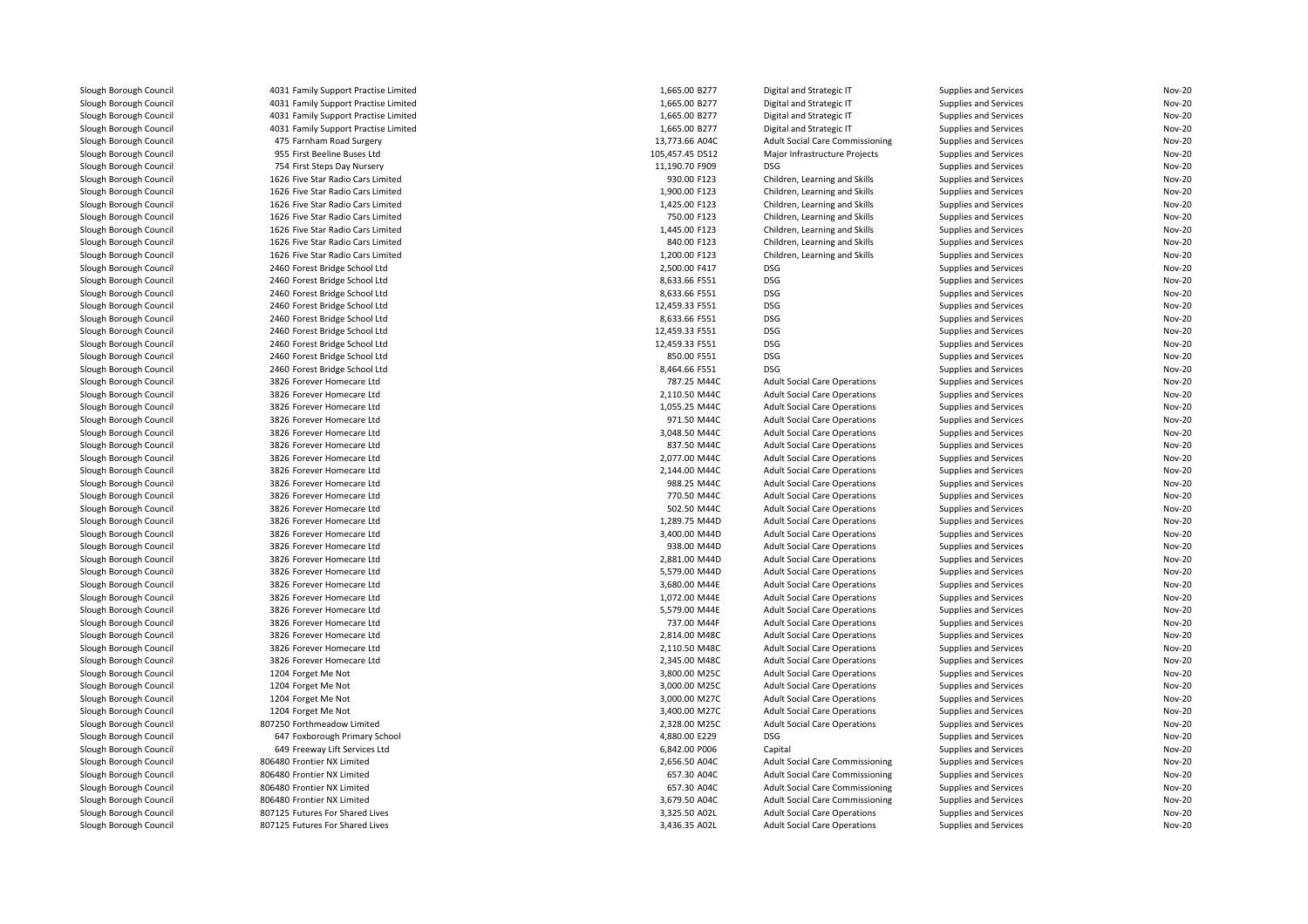| Slough Borough Council | 806700 G3 Comms Limited                             | 39,185.31 A106  | <b>Customer and Communications</b>     | Supplies and Services        | <b>Nov-20</b> |
|------------------------|-----------------------------------------------------|-----------------|----------------------------------------|------------------------------|---------------|
| Slough Borough Council | 1555 Gallagher Bassett                              | 12,978.93 B018  | Finance                                | <b>Supplies and Services</b> | <b>Nov-20</b> |
| Slough Borough Council | 806137 Gallanch Entreprises Limitied                | 3,450.00 B408   | People                                 | Supplies and Services        | <b>Nov-20</b> |
| Slough Borough Council | 804911 GAP Group Limited                            | 990.44 D880     | Direct Service Organisation (DSO)      | Supplies and Services        | <b>Nov-20</b> |
| Slough Borough Council | 804911 GAP Group Limited                            | 968.00 D880     | Direct Service Organisation (DSO)      | Supplies and Services        | <b>Nov-20</b> |
| Slough Borough Council | 804911 GAP Group Limited                            | 924.00 D880     | Direct Service Organisation (DSO)      | Supplies and Services        | <b>Nov-20</b> |
| Slough Borough Council | 806026 GARIMA AGRAWAL                               | 3,255.00 F446   | <b>DSG</b>                             | Supplies and Services        | <b>Nov-20</b> |
| Slough Borough Council | 806026 GARIMA AGRAWAL                               | 2,170.00 F446   | <b>DSG</b>                             | Supplies and Services        | <b>Nov-20</b> |
| Slough Borough Council | 1758 Gas Advisory Services Limited                  | 3,927.00 J606   | <b>Housing Revenue Account</b>         | Supplies and Services        | <b>Nov-20</b> |
| Slough Borough Council | 1758 Gas Advisory Services Limited                  | 4,224.50 J606   | <b>Housing Revenue Account</b>         | Supplies and Services        | <b>Nov-20</b> |
| Slough Borough Council | 807052 Georgia Thompson                             | 1,187.50 C322   | Communities and Lesiure                | Supplies and Services        | <b>Nov-20</b> |
| Slough Borough Council | 806597 Get Sports Inspired                          | 645.00 C032     | Communities and Lesiure                | Supplies and Services        | <b>Nov-20</b> |
| Slough Borough Council | 806204 GLOBAL MEDIATION LIMITED                     | 800.00 F500     | Children, Learning and Skills          | Supplies and Services        | <b>Nov-20</b> |
| Slough Borough Council | 652 Godolphin Infant School                         | 11,875.00 E289  | <b>DSG</b>                             | Supplies and Services        | <b>Nov-20</b> |
| Slough Borough Council | 2830 Golden Rose Comm Care Ltd                      | 532.00 A07R     | <b>Adult Social Care Operations</b>    | Supplies and Services        | <b>Nov-20</b> |
| Slough Borough Council | 2830 Golden Rose Comm Care Ltd                      | 2,660.00 M44C   | <b>Adult Social Care Operations</b>    | Supplies and Services        | <b>Nov-20</b> |
| Slough Borough Council | 2830 Golden Rose Comm Care Ltd                      | 646.00 M44C     | <b>Adult Social Care Operations</b>    | Supplies and Services        | <b>Nov-20</b> |
| Slough Borough Council | 2830 Golden Rose Comm Care Ltd                      | 2,394.00 M44C   | <b>Adult Social Care Operations</b>    | Supplies and Services        | <b>Nov-20</b> |
| Slough Borough Council | 2830 Golden Rose Comm Care Ltd                      | 2.394.00 M44C   | <b>Adult Social Care Operations</b>    | Supplies and Services        | <b>Nov-20</b> |
| Slough Borough Council | 2830 Golden Rose Comm Care Ltd                      | 2,394.00 M44C   | <b>Adult Social Care Operations</b>    | Supplies and Services        | <b>Nov-20</b> |
| Slough Borough Council | 2830 Golden Rose Comm Care Ltd                      | 1,197.00 M44C   | <b>Adult Social Care Operations</b>    | Supplies and Services        | <b>Nov-20</b> |
| Slough Borough Council | 2830 Golden Rose Comm Care Ltd                      | 2,527.00 M44C   | <b>Adult Social Care Operations</b>    | Supplies and Services        | <b>Nov-20</b> |
| Slough Borough Council | 2830 Golden Rose Comm Care Ltd                      | 2,793.00 M44C   | <b>Adult Social Care Operations</b>    | Supplies and Services        | <b>Nov-20</b> |
| Slough Borough Council | 2830 Golden Rose Comm Care Ltd                      | 2,394.00 M44C   | <b>Adult Social Care Operations</b>    | Supplies and Services        | <b>Nov-20</b> |
| Slough Borough Council | 2830 Golden Rose Comm Care Ltd                      | 2,394.00 M44C   | <b>Adult Social Care Operations</b>    | Supplies and Services        | <b>Nov-20</b> |
| Slough Borough Council | 2830 Golden Rose Comm Care Ltd                      | 2,128.00 M44C   | <b>Adult Social Care Operations</b>    | Supplies and Services        | <b>Nov-20</b> |
| Slough Borough Council | 2830 Golden Rose Comm Care Ltd                      | 2,394.00 M44C   | <b>Adult Social Care Operations</b>    | Supplies and Services        | <b>Nov-20</b> |
| Slough Borough Council | 2830 Golden Rose Comm Care Ltd                      | 665.00 M44C     | <b>Adult Social Care Operations</b>    | Supplies and Services        | <b>Nov-20</b> |
| Slough Borough Council | 2830 Golden Rose Comm Care Ltd                      | 2,128.00 M44C   | <b>Adult Social Care Operations</b>    | Supplies and Services        | <b>Nov-20</b> |
| Slough Borough Council | 2830 Golden Rose Comm Care Ltd                      | 1,083.00 M44C   | <b>Adult Social Care Operations</b>    | Supplies and Services        | <b>Nov-20</b> |
| Slough Borough Council | 2830 Golden Rose Comm Care Ltd                      | 1,691.00 M44C   | <b>Adult Social Care Operations</b>    | Supplies and Services        | <b>Nov-20</b> |
| Slough Borough Council | 2830 Golden Rose Comm Care Ltd                      | 2,394.00 M44C   | <b>Adult Social Care Operations</b>    | Supplies and Services        | <b>Nov-20</b> |
| Slough Borough Council | 2830 Golden Rose Comm Care Ltd                      | 2,394.00 M44C   | <b>Adult Social Care Operations</b>    | Supplies and Services        | <b>Nov-20</b> |
| Slough Borough Council | 2830 Golden Rose Comm Care Ltd                      | 1,197.00 M44C   | <b>Adult Social Care Operations</b>    | Supplies and Services        | <b>Nov-20</b> |
| Slough Borough Council | 2830 Golden Rose Comm Care Ltd                      | 2,394.00 M44C   | <b>Adult Social Care Operations</b>    | Supplies and Services        | <b>Nov-20</b> |
| Slough Borough Council | 2830 Golden Rose Comm Care Ltd                      | 1,140.00 M44D   | <b>Adult Social Care Operations</b>    | Supplies and Services        | <b>Nov-20</b> |
| Slough Borough Council | 2830 Golden Rose Comm Care Ltd                      | 2.793.00 M44D   | <b>Adult Social Care Operations</b>    | Supplies and Services        | <b>Nov-20</b> |
| Slough Borough Council | 2830 Golden Rose Comm Care Ltd                      | 2,166.00 M44D   | <b>Adult Social Care Operations</b>    | Supplies and Services        | <b>Nov-20</b> |
| Slough Borough Council | 2830 Golden Rose Comm Care Ltd                      | 2,660.00 M44D   | <b>Adult Social Care Operations</b>    | Supplies and Services        | <b>Nov-20</b> |
| Slough Borough Council | 2830 Golden Rose Comm Care Ltd                      | 2,004.00 M44D   | <b>Adult Social Care Operations</b>    | Supplies and Services        | <b>Nov-20</b> |
| Slough Borough Council | 2830 Golden Rose Comm Care Ltd                      | 2,128.00 M44F   | <b>Adult Social Care Operations</b>    | Supplies and Services        | <b>Nov-20</b> |
| Slough Borough Council | 2830 Golden Rose Comm Care Ltd                      | 918.18 M44F     | <b>Adult Social Care Operations</b>    | Supplies and Services        | <b>Nov-20</b> |
| Slough Borough Council | 2830 Golden Rose Comm Care Ltd                      | 1,444.00 M45C   | <b>Adult Social Care Operations</b>    | Supplies and Services        | <b>Nov-20</b> |
| Slough Borough Council | 2830 Golden Rose Comm Care Ltd                      | 1,188.00 M45C   | <b>Adult Social Care Operations</b>    | Supplies and Services        | <b>Nov-20</b> |
| Slough Borough Council | 2830 Golden Rose Comm Care Ltd                      | 2,394.00 M48C   | <b>Adult Social Care Operations</b>    | Supplies and Services        | <b>Nov-20</b> |
| Slough Borough Council | 2830 Golden Rose Comm Care Ltd                      | 2,736.00 M48C   | <b>Adult Social Care Operations</b>    | Supplies and Services        | <b>Nov-20</b> |
| Slough Borough Council | 2830 Golden Rose Comm Care Ltd                      | 9,700.00 A06C   | <b>Adult Social Care Commissioning</b> | Supplies and Services        | <b>Nov-20</b> |
| Slough Borough Council | 1682 Gpex                                           | 3,859.00 D750   | Direct Service Organisation (DSO)      | Supplies and Services        | <b>Nov-20</b> |
| Slough Borough Council | 805186 Grafton Merchanting GB Ltd                   | 1,086.24 D880   | Direct Service Organisation (DSO)      | Supplies and Services        | <b>Nov-20</b> |
| Slough Borough Council | 805186 Grafton Merchanting GB Ltd                   | 3,036.50 D880   | Direct Service Organisation (DSO)      | Supplies and Services        | <b>Nov-20</b> |
| Slough Borough Council | 848 Graham Peters Ltd                               | 5,200.00 P547   | Capital                                | Capital Charges              | <b>Nov-20</b> |
| Slough Borough Council | 848 Graham Peters Ltd                               | 6,000.00 P547   | Capital                                | <b>Capital Charges</b>       | <b>Nov-20</b> |
| Slough Borough Council | 804577 Green Monarch ZC2016 c/o Savills(UK) Limited | 3,583.33 H205   | <b>Strategic Housing Services</b>      | Premises                     | <b>Nov-20</b> |
| Slough Borough Council | 805069 Grove Academy                                | 4,333.33 E299   | <b>DSG</b>                             | Supplies and Services        | <b>Nov-20</b> |
| Slough Borough Council | 804447 Grundon Waste Management Limited             | 668.00 D342     | <b>Environmental Services</b>          | Supplies and Services        | <b>Nov-20</b> |
| Slough Borough Council | 804447 Grundon Waste Management Limited             | 1,063.00 D342   | <b>Environmental Services</b>          | Supplies and Services        | <b>Nov-20</b> |
| Slough Borough Council | 804447 Grundon Waste Management Limited             | 434,629.53 D342 | <b>Environmental Services</b>          | Supplies and Services        | <b>Nov-20</b> |
| Slough Borough Council | 804447 Grundon Waste Management Limited             | 1,470.00 D750   | Direct Service Organisation (DSO)      | Supplies and Services        | <b>Nov-20</b> |
| Slough Borough Council | 804447 Grundon Waste Management Limited             | 3,126.00 D750   | Direct Service Organisation (DSO)      | Supplies and Services        | <b>Nov-20</b> |
|                        |                                                     |                 |                                        |                              |               |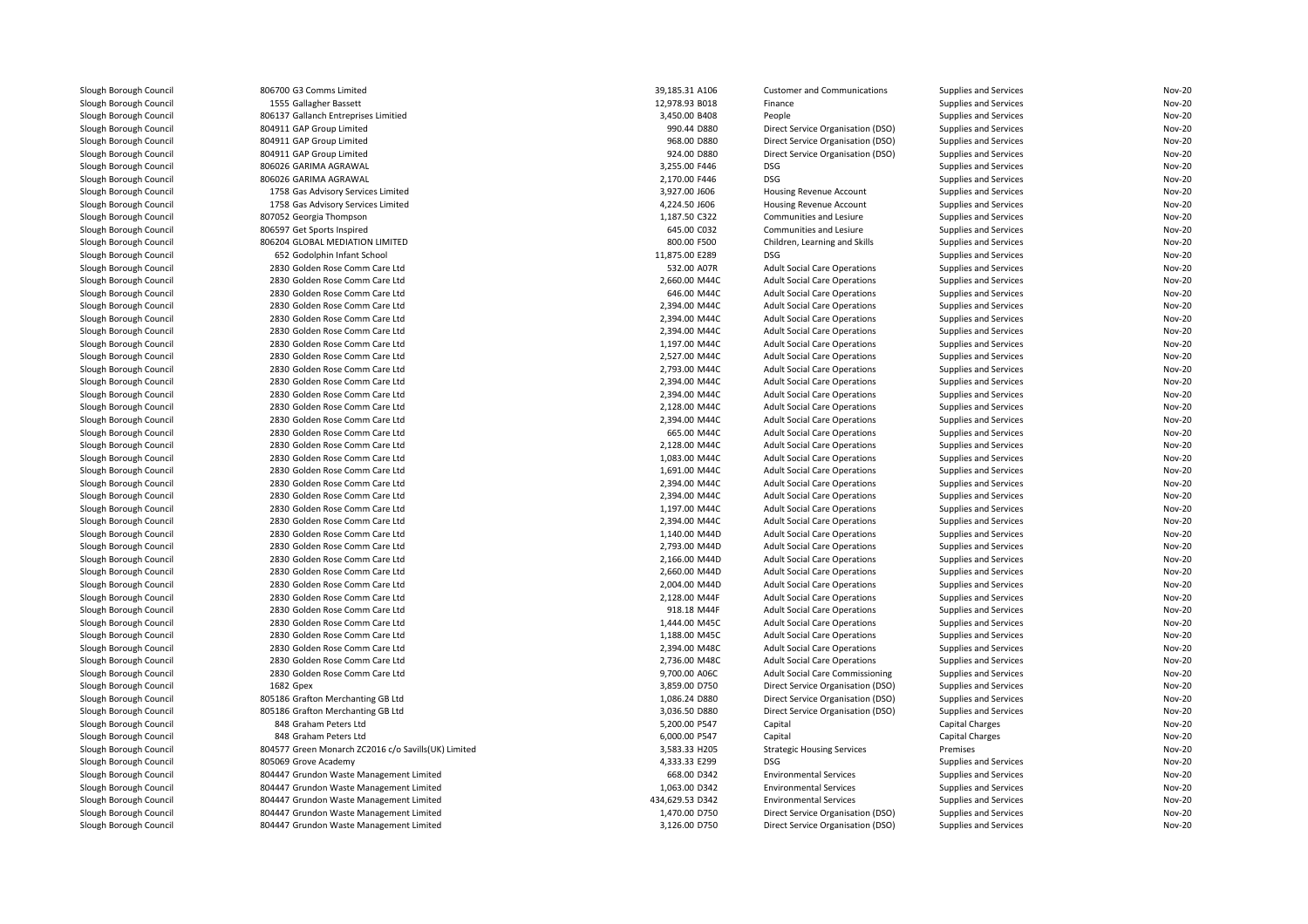| Slough Borough Council | 3228 H Plus Care Ltd                                        | 4,045.71 M15F                     | <b>Adult Social Care Operations</b>    | Supplies and Services | <b>Nov-20</b> |
|------------------------|-------------------------------------------------------------|-----------------------------------|----------------------------------------|-----------------------|---------------|
| Slough Borough Council | 3228 H Plus Care Ltd                                        | 4,045.71 M17C                     | <b>Adult Social Care Operations</b>    | Supplies and Services | <b>Nov-20</b> |
| Slough Borough Council | 3228 H Plus Care Ltd                                        | 4,045.71 M17C                     | <b>Adult Social Care Operations</b>    | Supplies and Services | <b>Nov-20</b> |
| Slough Borough Council | 3228 H Plus Care Ltd                                        | 4,045.71 M18C                     | <b>Adult Social Care Operations</b>    | Supplies and Services | <b>Nov-20</b> |
| Slough Borough Council | 3228 H Plus Care Ltd                                        | 12,685.71 M26E                    | <b>Adult Social Care Operations</b>    | Supplies and Services | <b>Nov-20</b> |
| Slough Borough Council | 807493 HACKWOOD HOMES LTD                                   | 60,313.61 P206                    | Capital                                | Capital Charges       | <b>Nov-20</b> |
| Slough Borough Council | 807493 HACKWOOD HOMES LTD                                   | 77,758.98 P207                    | Capital                                | Capital Charges       | <b>Nov-20</b> |
| Slough Borough Council | 806681 Hako Machines Ltd                                    | 597.42 D620                       | Direct Service Organisation (DSO)      | Supplies and Services | <b>Nov-20</b> |
| Slough Borough Council | 744 Hampshire County Council                                | 126,452.19 D015                   | Planning and Transport                 | Supplies and Services | <b>Nov-20</b> |
| Slough Borough Council | 805540 harrison.evans LTD                                   | 10,000.00 J020                    | HRA Housing Development                | Supplies and Services | <b>Nov-20</b> |
| Slough Borough Council | 807593 Harwood Hutton                                       | 7,400.00 B096                     | Governance                             | Supplies and Services | <b>Nov-20</b> |
| Slough Borough Council | 1465 HAS Technology Limited                                 | 567.15 A02F                       | <b>Adult Social Care Commissioning</b> | Supplies and Services | <b>Nov-20</b> |
| Slough Borough Council | 1465 HAS Technology Limited                                 | 567.15 A02F                       | <b>Adult Social Care Commissioning</b> | Supplies and Services | <b>Nov-20</b> |
| Slough Borough Council | 1465 HAS Technology Limited                                 | 961.16 A07R                       | <b>Adult Social Care Operations</b>    | Supplies and Services | <b>Nov-20</b> |
| Slough Borough Council | 1465 HAS Technology Limited                                 | 990.79 A07R                       | <b>Adult Social Care Operations</b>    | Supplies and Services | <b>Nov-20</b> |
| Slough Borough Council | 804986 Havencare Ltd                                        | 1,279.50 M26E                     | <b>Adult Social Care Operations</b>    | Supplies and Services | <b>Nov-20</b> |
| Slough Borough Council | 804986 Havencare Ltd                                        | 1,279.50 M26E                     | <b>Adult Social Care Operations</b>    | Supplies and Services | <b>Nov-20</b> |
| Slough Borough Council | 804986 Havencare Ltd                                        | 1,279.50 M26E                     | <b>Adult Social Care Operations</b>    | Supplies and Services | <b>Nov-20</b> |
| Slough Borough Council | 804986 Havencare Ltd                                        | 1,279.50 M26E                     | <b>Adult Social Care Operations</b>    | Supplies and Services | <b>Nov-20</b> |
| Slough Borough Council | 1381 Haybrook College                                       | 191,626.89 E809                   | <b>DSG</b>                             | Supplies and Services | Nov-20        |
| Slough Borough Council | 1381 Haybrook College                                       | 15,320.00 P139                    | Capital                                | Capital Charges       | <b>Nov-20</b> |
| Slough Borough Council | 3784 Haybrook College Pru                                   | 54,200.00 E809                    | <b>DSG</b>                             | Supplies and Services | Nov-20        |
| Slough Borough Council | 803753 Healthcare Homes                                     | 3,214.29 M15D                     | <b>Adult Social Care Operations</b>    | Supplies and Services | <b>Nov-20</b> |
| Slough Borough Council | 803753 Healthcare Homes                                     | 3,214.29 M18C                     | <b>Adult Social Care Operations</b>    | Supplies and Services | <b>Nov-20</b> |
| Slough Borough Council | 803753 Healthcare Homes                                     | 3,000.00 M27C                     | <b>Adult Social Care Operations</b>    | Supplies and Services | <b>Nov-20</b> |
| Slough Borough Council | 805368 Heathermount School                                  | 17,445.67 F462                    | <b>DSG</b>                             | Supplies and Services | Nov-20        |
| Slough Borough Council | 805368 Heathermount School                                  | 17,445.67 F462                    | <b>DSG</b>                             | Supplies and Services | <b>Nov-20</b> |
| Slough Borough Council | 1686 Herald Chase                                           | 614.00 C008                       | Communities and Lesiure                | Supplies and Services | <b>Nov-20</b> |
| Slough Borough Council | 803447 Herewards House Residential Home                     | 2,785.71 M27C                     | <b>Adult Social Care Operations</b>    | Supplies and Services | <b>Nov-20</b> |
| Slough Borough Council | 3387 Herschel Grammar School                                | 1,250.00 E309                     | <b>DSG</b>                             | Supplies and Services | <b>Nov-20</b> |
| Slough Borough Council | 805818 Hestia Housing & Support                             | 58,273.25 H254                    | <b>Regulatory Services</b>             | Supplies and Services | <b>Nov-20</b> |
| Slough Borough Council | 806731 High Hurlands Homes                                  | 6,996.35 M26E                     | <b>Adult Social Care Operations</b>    | Supplies and Services | <b>Nov-20</b> |
| Slough Borough Council | 806731 High Hurlands Homes                                  | 6,770.66 M26E                     | <b>Adult Social Care Operations</b>    | Supplies and Services | <b>Nov-20</b> |
| Slough Borough Council | 3250 Hodge Hill Grange H C One Ltd                          | 2,380.00 M15D                     | <b>Adult Social Care Operations</b>    | Supplies and Services | <b>Nov-20</b> |
|                        |                                                             |                                   | <b>DSG</b>                             |                       | Nov-20        |
| Slough Borough Council | 850 Holy Family Catholic Primary School                     | 239,161.60 E259<br>10,000.00 H231 |                                        | Supplies and Services | <b>Nov-20</b> |
| Slough Borough Council | 805931 Home Connections lettings Ltd                        |                                   | <b>Strategic Housing Services</b>      | Supplies and Services |               |
| Slough Borough Council | 806632 HomeKleen UK - Housework                             | 1,333.33 M51C                     | <b>Adult Social Care Operations</b>    | Supplies and Services | <b>Nov-20</b> |
| Slough Borough Council | 807153 Hugh L S McConnell Itd                               | 36,618.18 P093                    | Capital                                | Capital Charges       | <b>Nov-20</b> |
| Slough Borough Council | 807153 Hugh L S McConnell ltd                               | 186,317.03 P093                   | Capital                                | Capital Charges       | <b>Nov-20</b> |
| Slough Borough Council | 806778 IBB Solicitors                                       | 586.50 H009                       | Finance                                | Supplies and Services | <b>Nov-20</b> |
| Slough Borough Council | 2917 Imperial Coaches Ltd                                   | 8,190.00 F123                     | Children, Learning and Skills          | Supplies and Services | <b>Nov-20</b> |
| Slough Borough Council | 2917 Imperial Coaches Ltd                                   | 6,630.00 F123                     | Children, Learning and Skills          | Supplies and Services | <b>Nov-20</b> |
| Slough Borough Council | 868 Improvement And Development Agency For Local Government | 8,400.00 B409                     | People                                 | Supplies and Services | <b>Nov-20</b> |
| Slough Borough Council | 3570 Independent Supported Living And Disabilities Ltd      | 3,560.00 A05C                     | <b>Adult Social Care Commissioning</b> | Supplies and Services | <b>Nov-20</b> |
| Slough Borough Council | 3570 Independent Supported Living And Disabilities Ltd      | 3,000.28 M42E                     | <b>Adult Social Care Operations</b>    | Supplies and Services | <b>Nov-20</b> |
| Slough Borough Council | 3570 Independent Supported Living And Disabilities Ltd      | 3,044.16 M44D                     | <b>Adult Social Care Operations</b>    | Supplies and Services | <b>Nov-20</b> |
| Slough Borough Council | 3570 Independent Supported Living And Disabilities Ltd      | 1,049.72 M44E                     | <b>Adult Social Care Operations</b>    | Supplies and Services | <b>Nov-20</b> |
| Slough Borough Council | 3570 Independent Supported Living And Disabilities Ltd      | 1,440.00 M44E                     | <b>Adult Social Care Operations</b>    | Supplies and Services | <b>Nov-20</b> |
| Slough Borough Council | 3570 Independent Supported Living And Disabilities Ltd      | 3,570.00 M44E                     | <b>Adult Social Care Operations</b>    | Supplies and Services | <b>Nov-20</b> |
| Slough Borough Council | 3570 Independent Supported Living And Disabilities Ltd      | 4,212.00 M44E                     | <b>Adult Social Care Operations</b>    | Supplies and Services | <b>Nov-20</b> |
| Slough Borough Council | 807496 Info Technology Supply Ltd                           | 5,244.00 F210                     | Communities and Lesiure                | Supplies and Services | <b>Nov-20</b> |
| Slough Borough Council | 807496 Info Technology Supply Ltd                           | 1,324.00 C104                     | Communities and Lesiure                | Supplies and Services | <b>Nov-20</b> |
| Slough Borough Council | 807231 Initial Projects Limited                             | 1,047.50 D308                     | Major Infrastructure Projects          | Supplies and Services | <b>Nov-20</b> |
| Slough Borough Council | 803651 Insight Direct (UK) Ltd                              | 5,250.00 B282                     | Digital and Strategic IT               | Supplies and Services | <b>Nov-20</b> |
| Slough Borough Council | 803651 Insight Direct (UK) Ltd                              | 3,255.00 B342                     | Digital and Strategic IT               | Supplies and Services | <b>Nov-20</b> |
| Slough Borough Council | 803651 Insight Direct (UK) Ltd                              | 5,890.00 B342                     | Digital and Strategic IT               | Supplies and Services | <b>Nov-20</b> |
| Slough Borough Council | 803651 Insight Direct (UK) Ltd                              | 1,396.20 B342                     | Digital and Strategic IT               | Supplies and Services | Nov-20        |
| Slough Borough Council | 803651 Insight Direct (UK) Ltd                              | 2,625.00 B342                     | Digital and Strategic IT               | Supplies and Services | <b>Nov-20</b> |
| Slough Borough Council | 803651 Insight Direct (UK) Ltd                              | 2,625.00 B342                     | Digital and Strategic IT               | Supplies and Services | <b>Nov-20</b> |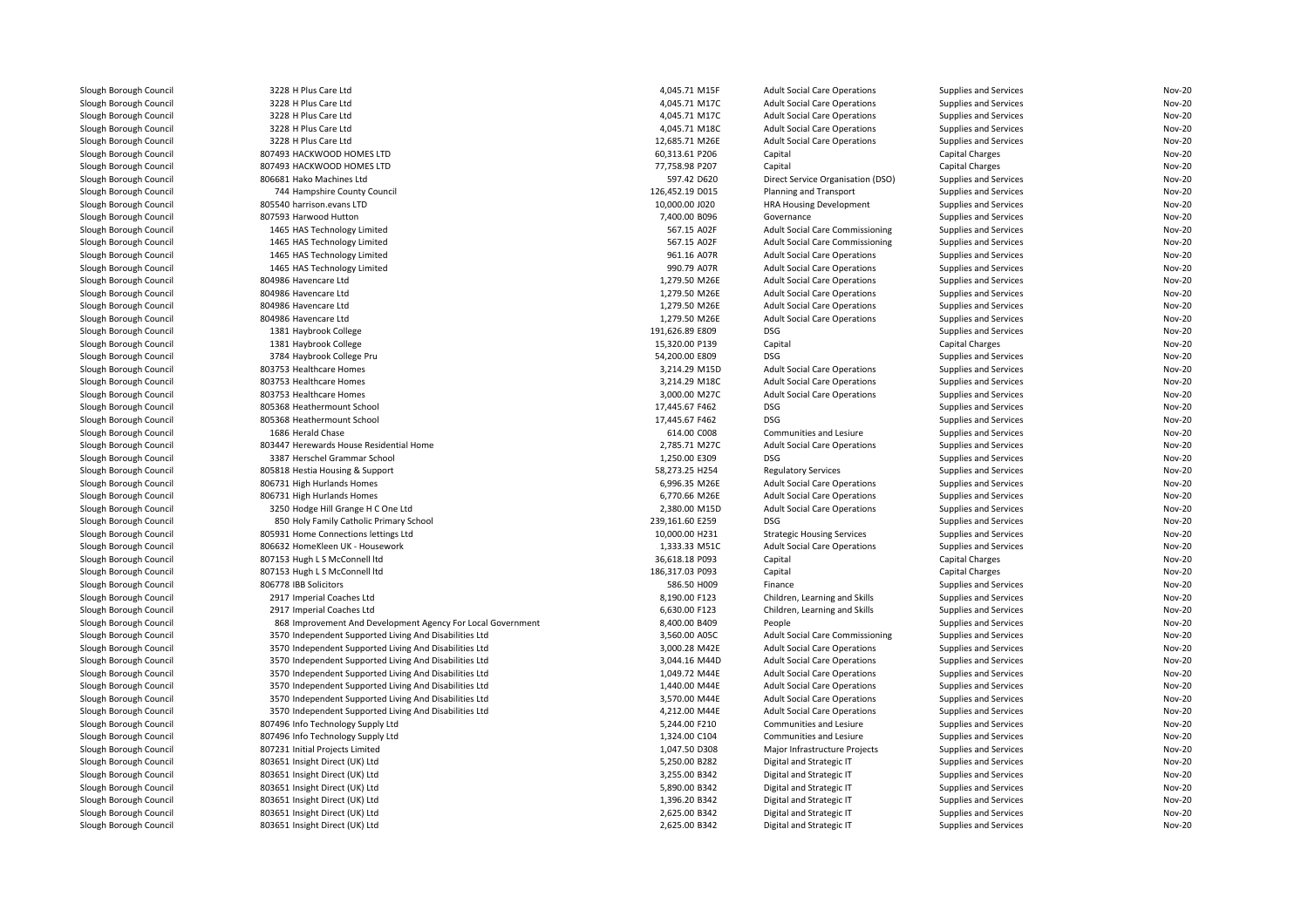| Slough Borough Council                           | 803651 Insight Direct (UK) Ltd                           | 674.83 B342     | Digital and Strategic IT            | Supplies and Services                 | <b>Nov-20</b> |
|--------------------------------------------------|----------------------------------------------------------|-----------------|-------------------------------------|---------------------------------------|---------------|
| Slough Borough Council                           | 803651 Insight Direct (UK) Ltd                           | 1,995.00 B342   | Digital and Strategic IT            | Supplies and Services                 | <b>Nov-20</b> |
| Slough Borough Council                           | 803651 Insight Direct (UK) Ltd                           | 923.20 P084     | Capital                             | Capital Charges                       | <b>Nov-20</b> |
| Slough Borough Council                           | 804784 Inspire-Works Limited                             | 1,260.00 F253   | Children, Learning and Skills       | <b>Agency Staff</b>                   | <b>Nov-20</b> |
| Slough Borough Council                           | 805325 Instarmac Group plc                               | 510.55 D880     | Direct Service Organisation (DSO)   | Supplies and Services                 | <b>Nov-20</b> |
| Slough Borough Council                           | 805325 Instarmac Group plc                               | 1,060.00 D880   | Direct Service Organisation (DSO)   | Supplies and Services                 | <b>Nov-20</b> |
| Slough Borough Council                           | 805325 Instarmac Group plc                               | 1,124.00 D880   | Direct Service Organisation (DSO)   | Supplies and Services                 | <b>Nov-20</b> |
| Slough Borough Council                           | 805325 Instarmac Group plc                               | 2,328.72 D880   | Direct Service Organisation (DSO)   | Supplies and Services                 | <b>Nov-20</b> |
| Slough Borough Council                           | 805325 Instarmac Group plc                               | 1,751.40 D880   | Direct Service Organisation (DSO)   | Supplies and Services                 | <b>Nov-20</b> |
| Slough Borough Council                           | 805325 Instarmac Group plc                               | 752.40 D880     | Direct Service Organisation (DSO)   | Supplies and Services                 | <b>Nov-20</b> |
| Slough Borough Council                           | 1775 Institute Of Highway Engineers                      | 1,995.00 D105   | Major Infrastructure Projects       | Indirect Employee Expenses            | <b>Nov-20</b> |
| Slough Borough Council                           | 806710 Intercity Managed Services Limited                | 1,820.98 P095   | Capital                             | Capital Charges                       | <b>Nov-20</b> |
| Slough Borough Council                           | 807054 Internal Systems Ltd                              | 26,494.00 B282  | Digital and Strategic IT            | Supplies and Services                 | <b>Nov-20</b> |
| Slough Borough Council                           | 3500 Iqra Slough Islamic Primary School                  | 137,909.40 E489 | <b>DSG</b>                          | Supplies and Services                 | <b>Nov-20</b> |
| Slough Borough Council                           | 2919 Islamic Shakhsiyah Foundation                       | 9,275.38 F909   | <b>DSG</b>                          | Supplies and Services                 | <b>Nov-20</b> |
| Slough Borough Council                           | 806270 J2 RESEARCH LTD                                   | 1,415.00 F210   | Communities and Lesiure             | Salaries and Wages-Employees Expenses | Nov-20        |
| Slough Borough Council                           | 753 Jack In The Box Day Nursery                          | 9,492.83 F909   | DSG                                 | Supplies and Services                 | Nov-20        |
| Slough Borough Council                           | 733 James Elliman School                                 | 21,098.09 E319  | <b>DSG</b>                          | Supplies and Services                 | <b>Nov-20</b> |
| Slough Borough Council                           | 805666 James Rosental                                    | 865.00 C322     | Communities and Lesiure             | Supplies and Services                 | <b>Nov-20</b> |
| Slough Borough Council                           | 803559 JCS Online Resources Ltd                          | 1,534.09 C104   | Communities and Lesiure             | Supplies and Services                 | <b>Nov-20</b> |
| Slough Borough Council                           | 805226 JD Surfacing & Civil Engineering Limited          | 12,275.15 D880  | Direct Service Organisation (DSO)   | Supplies and Services                 | <b>Nov-20</b> |
| Slough Borough Council                           | 805226 JD Surfacing & Civil Engineering Limited          | 504.00 D880     | Direct Service Organisation (DSO)   | Supplies and Services                 | <b>Nov-20</b> |
| Slough Borough Council                           | 805226 JD Surfacing & Civil Engineering Limited          | 11,235.90 D880  | Direct Service Organisation (DSO)   | Supplies and Services                 | <b>Nov-20</b> |
| Slough Borough Council                           | 805226 JD Surfacing & Civil Engineering Limited          | 1,855.00 D880   | Direct Service Organisation (DSO)   | Supplies and Services                 | <b>Nov-20</b> |
| Slough Borough Council                           | 805226 JD Surfacing & Civil Engineering Limited          | 3,077.25 D880   | Direct Service Organisation (DSO)   | Supplies and Services                 | Nov-20        |
| Slough Borough Council                           | 805226 JD Surfacing & Civil Engineering Limited          | 11,616.00 D880  | Direct Service Organisation (DSO)   | Supplies and Services                 | <b>Nov-20</b> |
| Slough Borough Council                           | 805226 JD Surfacing & Civil Engineering Limited          | 2,205.00 D880   | Direct Service Organisation (DSO)   | Supplies and Services                 | Nov-20        |
| Slough Borough Council                           | 805226 JD Surfacing & Civil Engineering Limited          | 2.856.25 D880   | Direct Service Organisation (DSO)   | Supplies and Services                 | Nov-20        |
| Slough Borough Council                           | 805226 JD Surfacing & Civil Engineering Limited          | 1,855.00 D880   | Direct Service Organisation (DSO)   | Supplies and Services                 | Nov-20        |
| Slough Borough Council                           | 805226 JD Surfacing & Civil Engineering Limited          | 16,555.90 D880  | Direct Service Organisation (DSO)   | Supplies and Services                 | <b>Nov-20</b> |
| Slough Borough Council                           | 805226 JD Surfacing & Civil Engineering Limited          | 1,400.00 D880   | Direct Service Organisation (DSO)   | Supplies and Services                 | <b>Nov-20</b> |
| Slough Borough Council                           | 805226 JD Surfacing & Civil Engineering Limited          | 2,900.00 D880   | Direct Service Organisation (DSO)   | Supplies and Services                 | Nov-20        |
| Slough Borough Council                           | 805226 JD Surfacing & Civil Engineering Limited          | 1,600.00 D880   | Direct Service Organisation (DSO)   | Supplies and Services                 | <b>Nov-20</b> |
| Slough Borough Council                           | 805226 JD Surfacing & Civil Engineering Limited          | 940.00 D880     | Direct Service Organisation (DSO)   | Supplies and Services                 | <b>Nov-20</b> |
| Slough Borough Council                           | 805226 JD Surfacing & Civil Engineering Limited          | 1,855.00 D880   | Direct Service Organisation (DSO)   | Supplies and Services                 | <b>Nov-20</b> |
|                                                  | 805226 JD Surfacing & Civil Engineering Limited          | 550.00 D880     | Direct Service Organisation (DSO)   |                                       | <b>Nov-20</b> |
| Slough Borough Council<br>Slough Borough Council | 805226 JD Surfacing & Civil Engineering Limited          | 700.00 D880     | Direct Service Organisation (DSO)   | Supplies and Services                 | <b>Nov-20</b> |
| Slough Borough Council                           | 805226 JD Surfacing & Civil Engineering Limited          | 12,984.90 D880  |                                     | Supplies and Services                 | <b>Nov-20</b> |
|                                                  |                                                          |                 | Direct Service Organisation (DSO)   | Supplies and Services                 | <b>Nov-20</b> |
| Slough Borough Council                           | 805226 JD Surfacing & Civil Engineering Limited          | 1,855.00 D880   | Direct Service Organisation (DSO)   | Supplies and Services                 |               |
| Slough Borough Council                           | 804698 Jenny Hooper SEN Consulting Ltd                   | 4,645.00 F500   | Children, Learning and Skills       | Supplies and Services                 | <b>Nov-20</b> |
| Slough Borough Council                           | 956 John Murphy & Company Ltd                            | 3,418.00 H206   | <b>Strategic Housing Services</b>   | Premises                              | <b>Nov-20</b> |
| Slough Borough Council                           | 956 John Murphy & Company Ltd                            | 4,118.00 H206   | <b>Strategic Housing Services</b>   | Premises                              | <b>Nov-20</b> |
| Slough Borough Council                           | 956 John Murphy & Company Ltd                            | 600.00 H206     | <b>Strategic Housing Services</b>   | Premises                              | <b>Nov-20</b> |
| Slough Borough Council                           | 956 John Murphy & Company Ltd                            | 5,420.00 H206   | <b>Strategic Housing Services</b>   | Premises                              | <b>Nov-20</b> |
| Slough Borough Council                           | 956 John Murphy & Company Ltd                            | 6,804.00 H206   | <b>Strategic Housing Services</b>   | Premises                              | <b>Nov-20</b> |
| Slough Borough Council                           | 298 John Ross Pharmacy                                   | 1,351.45 A04C   | Adult Social Care Commissioning     | Supplies and Services                 | <b>Nov-20</b> |
| Slough Borough Council                           | 803706 JP Mc Dougall & co Ltd T/A Dulux Decorator Centre | 590.63 J605     | Housing Revenue Account             | Supplies and Services                 | <b>Nov-20</b> |
| Slough Borough Council                           | 803815 Kathys Childcare                                  | 2,175.41 F909   | <b>DSG</b>                          | Supplies and Services                 | <b>Nov-20</b> |
| Slough Borough Council                           | 2620 Kcare Nursing Agency Ltd                            | 1,044.00 M44C   | <b>Adult Social Care Operations</b> | Supplies and Services                 | <b>Nov-20</b> |
| Slough Borough Council                           | 2620 Kcare Nursing Agency Ltd                            | 1,024.00 M44C   | <b>Adult Social Care Operations</b> | Supplies and Services                 | <b>Nov-20</b> |
| Slough Borough Council                           | 2620 Kcare Nursing Agency Ltd                            | 672.00 M44C     | <b>Adult Social Care Operations</b> | Supplies and Services                 | <b>Nov-20</b> |
| Slough Borough Council                           | 2620 Kcare Nursing Agency Ltd                            | 588.00 M44C     | <b>Adult Social Care Operations</b> | Supplies and Services                 | <b>Nov-20</b> |
| Slough Borough Council                           | 2620 Kcare Nursing Agency Ltd                            | 1,800.00 M44C   | <b>Adult Social Care Operations</b> | Supplies and Services                 | <b>Nov-20</b> |
| Slough Borough Council                           | 2620 Kcare Nursing Agency Ltd                            | 2,240.00 M44C   | <b>Adult Social Care Operations</b> | Supplies and Services                 | <b>Nov-20</b> |
| Slough Borough Council                           | 2620 Kcare Nursing Agency Ltd                            | 1,248.00 M44D   | <b>Adult Social Care Operations</b> | Supplies and Services                 | <b>Nov-20</b> |
| Slough Borough Council                           | 2620 Kcare Nursing Agency Ltd                            | 800.00 M44D     | <b>Adult Social Care Operations</b> | Supplies and Services                 | <b>Nov-20</b> |
| Slough Borough Council                           | 2620 Kcare Nursing Agency Ltd                            | 2,060.00 M48C   | <b>Adult Social Care Operations</b> | Supplies and Services                 | <b>Nov-20</b> |
| Slough Borough Council                           | 2620 Kcare Nursing Agency Ltd                            | 544.00 M48C     | <b>Adult Social Care Operations</b> | Supplies and Services                 | <b>Nov-20</b> |
| Slough Borough Council                           | 2620 Kcare Nursing Agency Ltd                            | 4,248.00 M48C   | <b>Adult Social Care Operations</b> | Supplies and Services                 | <b>Nov-20</b> |
|                                                  |                                                          |                 |                                     |                                       |               |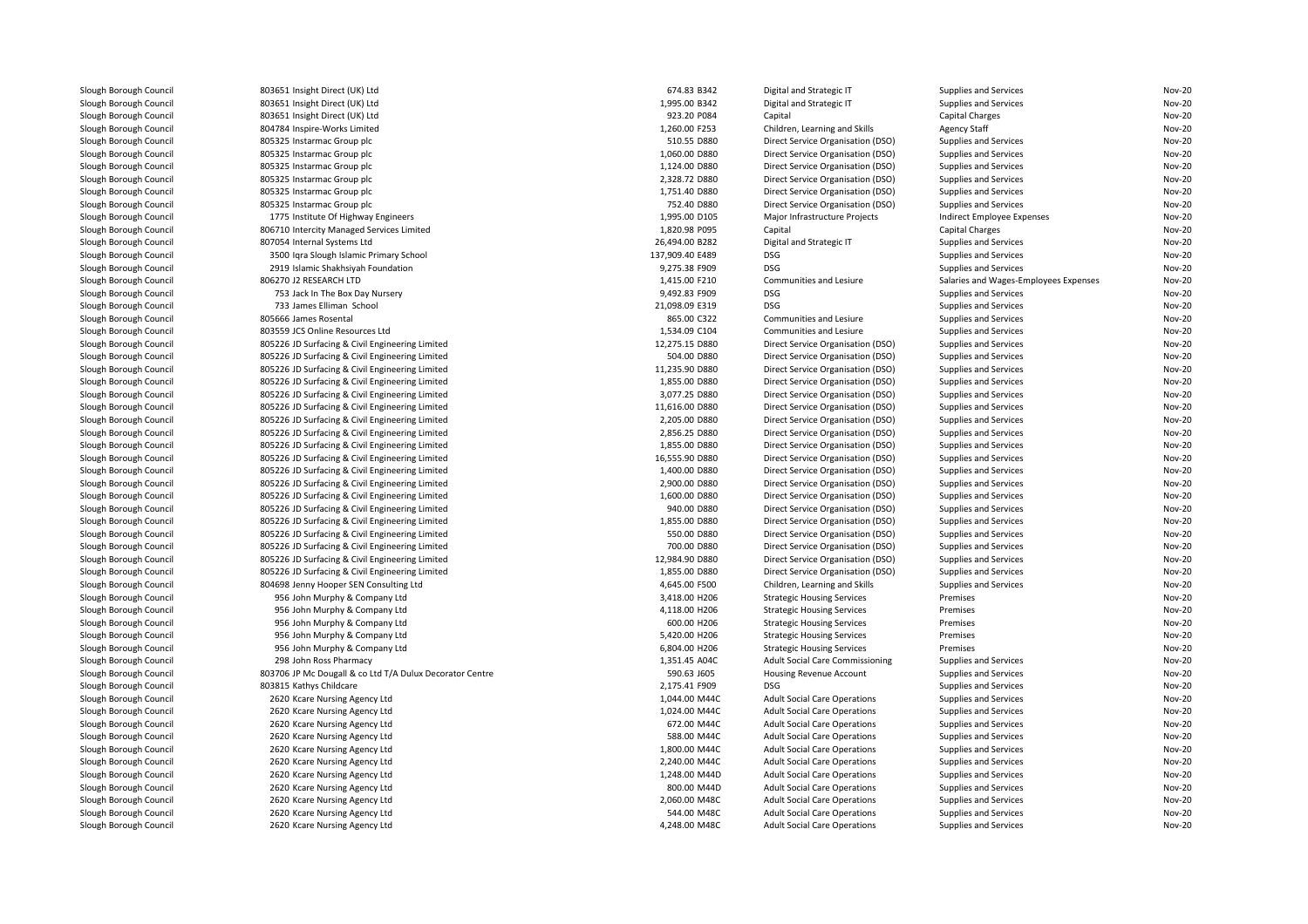| Slough Borough Council | 2620 Kcare Nursing Agency Ltd                                   | 692.00 M48C                    | <b>Adult Social Care Operations</b> | Supplies and Services      | <b>Nov-20</b>                  |
|------------------------|-----------------------------------------------------------------|--------------------------------|-------------------------------------|----------------------------|--------------------------------|
| Slough Borough Council | 2620 Kcare Nursing Agency Ltd                                   | 4,000.00 M48C                  | <b>Adult Social Care Operations</b> | Supplies and Services      | <b>Nov-20</b>                  |
| Slough Borough Council | 2620 Kcare Nursing Agency Ltd                                   | 4,000.00 M48C                  | <b>Adult Social Care Operations</b> | Supplies and Services      | <b>Nov-20</b>                  |
| Slough Borough Council | 2620 Kcare Nursing Agency Ltd                                   | 4,000.00 M48C                  | <b>Adult Social Care Operations</b> | Supplies and Services      | <b>Nov-20</b>                  |
| Slough Borough Council | 804887 KCare Nursing Agency Ltd Supported House Living          | 2,926.00 M42F                  | <b>Adult Social Care Operations</b> | Supplies and Services      | <b>Nov-20</b>                  |
| Slough Borough Council | 804887 KCare Nursing Agency Ltd Supported House Living          | 2,493.50 M44F                  | <b>Adult Social Care Operations</b> | Supplies and Services      | <b>Nov-20</b>                  |
| Slough Borough Council | 803658 Kendall Kingscott                                        | 4,203.50 P577                  | Capital                             | Capital Charges            | <b>Nov-20</b>                  |
| Slough Borough Council | 803916 Kharis Solutions                                         | 1,848.00 M44C                  | <b>Adult Social Care Operations</b> | Supplies and Services      | <b>Nov-20</b>                  |
| Slough Borough Council | 803916 Kharis Solutions                                         | 2,211.00 M44C                  | <b>Adult Social Care Operations</b> | Supplies and Services      | <b>Nov-20</b>                  |
| Slough Borough Council | 803916 Kharis Solutions                                         | 2,079.00 M44C                  | <b>Adult Social Care Operations</b> | Supplies and Services      | <b>Nov-20</b>                  |
| Slough Borough Council | 803916 Kharis Solutions                                         | 2,079.00 M44C                  | <b>Adult Social Care Operations</b> | Supplies and Services      | <b>Nov-20</b>                  |
| Slough Borough Council | 803916 Kharis Solutions                                         | 2,079.00 M44C                  | <b>Adult Social Care Operations</b> | Supplies and Services      | <b>Nov-20</b>                  |
| Slough Borough Council | 803916 Kharis Solutions                                         | 2,079.00 M44C                  | <b>Adult Social Care Operations</b> | Supplies and Services      | <b>Nov-20</b>                  |
| Slough Borough Council | 803916 Kharis Solutions                                         | 1,848.00 M44C                  | <b>Adult Social Care Operations</b> | Supplies and Services      | <b>Nov-20</b>                  |
| Slough Borough Council | 803916 Kharis Solutions                                         | 1,684.36 M44C                  | <b>Adult Social Care Operations</b> | Supplies and Services      | <b>Nov-20</b>                  |
| Slough Borough Council | 803916 Kharis Solutions                                         | 2,079.00 M44D                  | <b>Adult Social Care Operations</b> | Supplies and Services      | <b>Nov-20</b>                  |
| Slough Borough Council | 803916 Kharis Solutions                                         | 1,848.00 M48C                  | <b>Adult Social Care Operations</b> | Supplies and Services      | <b>Nov-20</b>                  |
| Slough Borough Council | 807411 Kier Construction Limited T/A Kier Construction Southern | 31,736.72 P204                 | Capital                             | Capital Charges            | <b>Nov-20</b>                  |
| Slough Borough Council | 807411 Kier Construction Limited T/A Kier Construction Southern | 31,467.00 P204                 | Capital                             | <b>Capital Charges</b>     | <b>Nov-20</b>                  |
| Slough Borough Council | 664 Langley Grammar School                                      | 833.33 E329                    | <b>DSG</b>                          | Supplies and Services      | <b>Nov-20</b>                  |
| Slough Borough Council | 1699 Langley Hall Primary Academy                               | 3,125.00 E739                  | <b>DSG</b>                          | Supplies and Services      | <b>Nov-20</b>                  |
|                        |                                                                 |                                |                                     |                            | <b>Nov-20</b>                  |
| Slough Borough Council | 3001 Langley Haven Care Homes Ltd                               | 3,420.00 M25C<br>3,428.57 M25C | <b>Adult Social Care Operations</b> | Supplies and Services      | <b>Nov-20</b>                  |
| Slough Borough Council | 3001 Langley Haven Care Homes Ltd                               |                                | <b>Adult Social Care Operations</b> | Supplies and Services      |                                |
| Slough Borough Council | 3001 Langley Haven Care Homes Ltd                               | 3,600.00 M26E                  | <b>Adult Social Care Operations</b> | Supplies and Services      | <b>Nov-20</b><br><b>Nov-20</b> |
| Slough Borough Council | 3001 Langley Haven Care Homes Ltd                               | 3,600.00 M26E                  | <b>Adult Social Care Operations</b> | Supplies and Services      |                                |
| Slough Borough Council | 3001 Langley Haven Care Homes Ltd                               | 3,420.00 M27C                  | <b>Adult Social Care Operations</b> | Supplies and Services      | <b>Nov-20</b>                  |
| Slough Borough Council | 3001 Langley Haven Care Homes Ltd                               | 3,420.00 M27C                  | <b>Adult Social Care Operations</b> | Supplies and Services      | <b>Nov-20</b>                  |
| Slough Borough Council | 3001 Langley Haven Care Homes Ltd                               | 3,420.00 M27C                  | <b>Adult Social Care Operations</b> | Supplies and Services      | <b>Nov-20</b>                  |
| Slough Borough Council | 3001 Langley Haven Care Homes Ltd                               | 1,800.00 M27F                  | <b>Adult Social Care Operations</b> | Supplies and Services      | <b>Nov-20</b>                  |
| Slough Borough Council | 3001 Langley Haven Care Homes Ltd                               | 3,420.00 M27F                  | <b>Adult Social Care Operations</b> | Supplies and Services      | <b>Nov-20</b>                  |
| Slough Borough Council | 3001 Langley Haven Care Homes Ltd                               | 3,857.14 M27F                  | <b>Adult Social Care Operations</b> | Supplies and Services      | <b>Nov-20</b>                  |
| Slough Borough Council | 3001 Langley Haven Care Homes Ltd                               | 3,078.00 M29C                  | <b>Adult Social Care Operations</b> | Supplies and Services      | <b>Nov-20</b>                  |
| Slough Borough Council | 3001 Langley Haven Care Homes Ltd                               | 3,420.00 M29C                  | <b>Adult Social Care Operations</b> | Supplies and Services      | <b>Nov-20</b>                  |
| Slough Borough Council | 803686 Lascelles Park Nursery                                   | 19,666.17 F909                 | DSG                                 | Supplies and Services      | <b>Nov-20</b>                  |
| Slough Borough Council | 806426 LAURA FRANKLIN                                           | 1,200.00 F417                  | <b>DSG</b>                          | Supplies and Services      | <b>Nov-20</b>                  |
| Slough Borough Council | 807556 Learn To Dance                                           | 2,100.00 C322                  | <b>Communities and Lesiure</b>      | Supplies and Services      | <b>Nov-20</b>                  |
| Slough Borough Council | 3482 Leonard Cheshire Disability                                | 5,472.08 M25D                  | <b>Adult Social Care Operations</b> | Supplies and Services      | <b>Nov-20</b>                  |
| Slough Borough Council | 3482 Leonard Cheshire Disability                                | 5,295.56 M25D                  | <b>Adult Social Care Operations</b> | Supplies and Services      | <b>Nov-20</b>                  |
| Slough Borough Council | 3482 Leonard Cheshire Disability                                | 5,472.08 M25D                  | <b>Adult Social Care Operations</b> | Supplies and Services      | <b>Nov-20</b>                  |
| Slough Borough Council | 301 Liberata Uk Limited                                         | 5,006.85 B048                  | <b>Customer and Communications</b>  | Supplies and Services      | <b>Nov-20</b>                  |
| Slough Borough Council | 301 Liberata Uk Limited                                         | 4,976.20 B048                  | <b>Customer and Communications</b>  | Supplies and Services      | <b>Nov-20</b>                  |
| Slough Borough Council | 469 Lime Blue Innovation Ltd                                    | 1,290.00 H213                  | <b>Strategic Housing Services</b>   | Supplies and Services      | <b>Nov-20</b>                  |
| Slough Borough Council | 469 Lime Blue Innovation Ltd                                    | 2,424.12 H213                  | <b>Strategic Housing Services</b>   | Supplies and Services      | <b>Nov-20</b>                  |
| Slough Borough Council | 2981 Limelight Futures C.I.C                                    | 725.00 C400                    | Communities and Lesiure             | Supplies and Services      | <b>Nov-20</b>                  |
| Slough Borough Council | 397 Liquidlogic                                                 | 21,500.00 B277                 | Digital and Strategic IT            | Supplies and Services      | <b>Nov-20</b>                  |
| Slough Borough Council | 804692 Little Diamonds Pre School                               | 15,460.26 F909                 | <b>DSG</b>                          | Supplies and Services      | <b>Nov-20</b>                  |
| Slough Borough Council | 3791 Littledown Pru                                             | 17,100.00 E807                 | DSG                                 | Supplies and Services      | <b>Nov-20</b>                  |
| Slough Borough Council | 667 Littledown School                                           | 96,454.67 E807                 | <b>DSG</b>                          | Supplies and Services      | <b>Nov-20</b>                  |
| Slough Borough Council | 792 Local Government Association                                | 5,163.29 J015                  | Housing Revenue Account             | Supplies and Services      | Nov-20                         |
| Slough Borough Council | 804544 London Borough of Harrow                                 | 77,194.49 B096                 | Governance                          | Indirect Employee Expenses | <b>Nov-20</b>                  |
| Slough Borough Council | 1282 Long Close School                                          | 10,332.18 F909                 | <b>DSG</b>                          | Supplies and Services      | <b>Nov-20</b>                  |
| Slough Borough Council | 804585 Longlea Ltd                                              | 3,857.14 M18C                  | <b>Adult Social Care Operations</b> | Supplies and Services      | <b>Nov-20</b>                  |
| Slough Borough Council | 2302 Look Ahead Care And Support                                | 31,316.20 M42F                 | <b>Adult Social Care Operations</b> | Supplies and Services      | <b>Nov-20</b>                  |
| Slough Borough Council | 2302 Look Ahead Care And Support                                | 7,490.42 M42F                  | <b>Adult Social Care Operations</b> | Supplies and Services      | <b>Nov-20</b>                  |
| Slough Borough Council | 2302 Look Ahead Care And Support                                | 30,725.42 M42F                 | <b>Adult Social Care Operations</b> | Supplies and Services      | <b>Nov-20</b>                  |
| Slough Borough Council | 2302 Look Ahead Care And Support                                | 61,450.84 M42F                 | <b>Adult Social Care Operations</b> | Supplies and Services      | <b>Nov-20</b>                  |
| Slough Borough Council | 2302 Look Ahead Care And Support                                | 13,961.64 H211                 | <b>Adult Social Care Operations</b> | Supplies and Services      | <b>Nov-20</b>                  |
| Slough Borough Council | 2302 Look Ahead Care And Support                                | 13,961.64 H211                 | <b>Adult Social Care Operations</b> | Supplies and Services      | <b>Nov-20</b>                  |
| Slough Borough Council | 1195 Lynch Hill (Foundation Primary) School                     | 31,368.78 E749                 | DSG                                 | Supplies and Services      | <b>Nov-20</b>                  |
|                        |                                                                 |                                |                                     |                            |                                |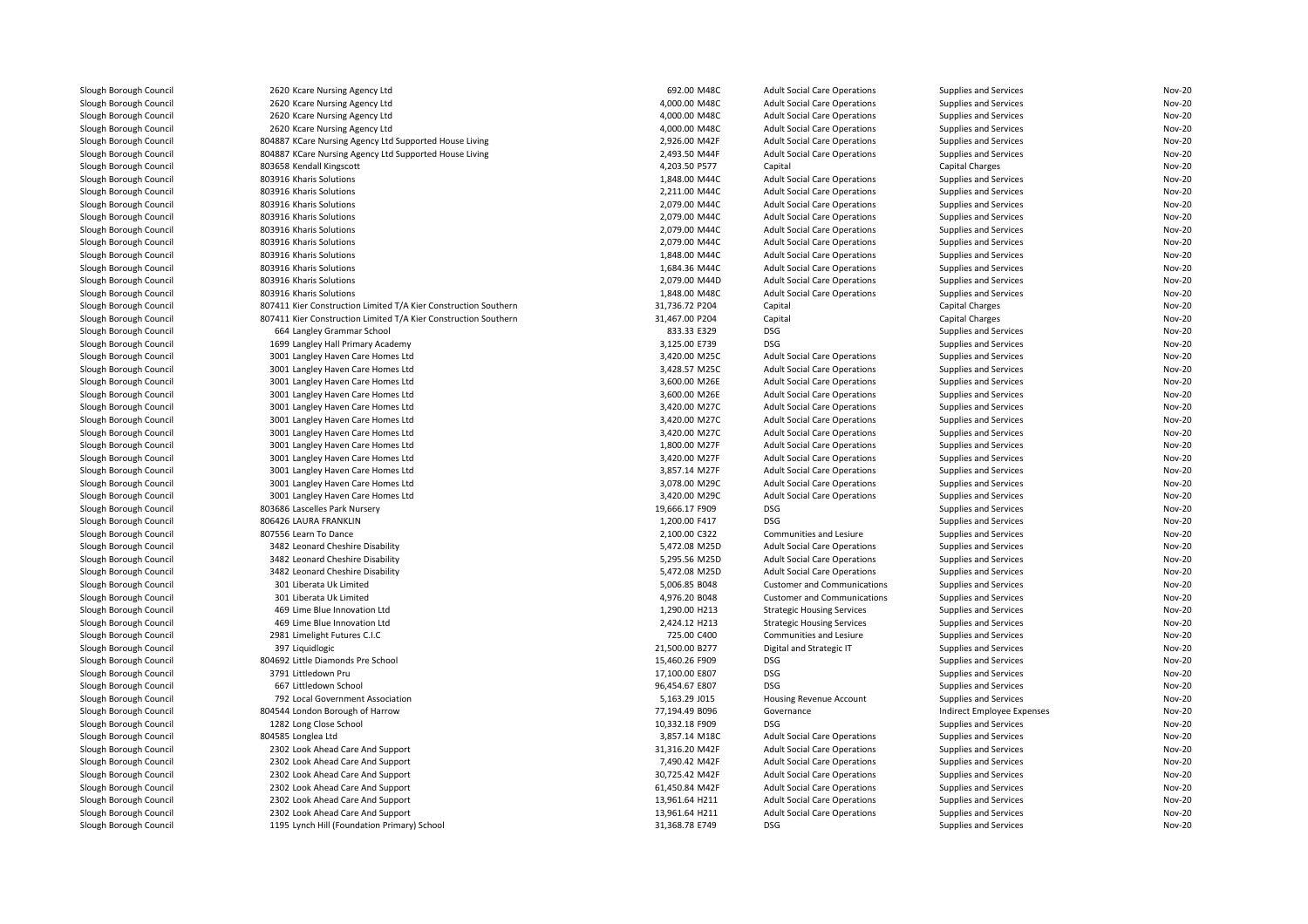| Slough Borough Council | 1771 Lynch Hill Academy                                      | 7,541.67 E359   | <b>DSG</b>                          | Supplies and Services | <b>Nov-20</b> |
|------------------------|--------------------------------------------------------------|-----------------|-------------------------------------|-----------------------|---------------|
| Slough Borough Council | 3424 M D Homes                                               | 4,714.29 M15F   | <b>Adult Social Care Operations</b> | Supplies and Services | <b>Nov-20</b> |
| Slough Borough Council | 807217 Macadamia Support Limited                             | 6,713.00 M42E   | <b>Adult Social Care Operations</b> | Supplies and Services | <b>Nov-20</b> |
| Slough Borough Council | 807217 Macadamia Support Limited                             | 3,591.56 M42E   | <b>Adult Social Care Operations</b> | Supplies and Services | <b>Nov-20</b> |
| Slough Borough Council | 807217 Macadamia Support Limited                             | 3,589.12 M42E   | <b>Adult Social Care Operations</b> | Supplies and Services | <b>Nov-20</b> |
| Slough Borough Council | 807217 Macadamia Support Limited                             | 5,523.00 M44D   | <b>Adult Social Care Operations</b> | Supplies and Services | <b>Nov-20</b> |
| Slough Borough Council | 1874 Maccabee Pets Hotel                                     | 1,241.00 H253   | Neighbourhood Services              | Supplies and Services | <b>Nov-20</b> |
| Slough Borough Council | 4001 Manpower Direct Uk Limited                              | 5,861.57 A07M   | <b>Adult Social Care Operations</b> | Premises              | <b>Nov-20</b> |
| Slough Borough Council | 529 Marish Primary School                                    | 67,540.00 E759  | <b>DSG</b>                          | Supplies and Services | <b>Nov-20</b> |
| Slough Borough Council | 2751 Martin Conway                                           | 799.15 M28E     | <b>Adult Social Care Operations</b> | Supplies and Services | <b>Nov-20</b> |
| Slough Borough Council | 1886 Matrix Scm                                              | 282,230.30 B023 | Finance                             | <b>Agency Staff</b>   | <b>Nov-20</b> |
| Slough Borough Council | 1886 Matrix Scm                                              | 258,494.53 B023 | Finance                             | <b>Agency Staff</b>   | <b>Nov-20</b> |
| Slough Borough Council | 1886 Matrix Scm                                              | 286,754.44 B023 | Finance                             | <b>Agency Staff</b>   | <b>Nov-20</b> |
| Slough Borough Council | 1886 Matrix Scm                                              | 272,993.04 B023 | Finance                             | <b>Agency Staff</b>   | <b>Nov-20</b> |
| Slough Borough Council | 1886 Matrix Scm                                              | 296,802.62 B023 | Finance                             | <b>Agency Staff</b>   | <b>Nov-20</b> |
| Slough Borough Council | 807009 Medigold Health Consultancy Ltd                       | 555.00 B349     | People                              | Supplies and Services | <b>Nov-20</b> |
| Slough Borough Council | 807009 Medigold Health Consultancy Ltd                       | 2,755.00 B349   | People                              | Supplies and Services | <b>Nov-20</b> |
| Slough Borough Council | 805218 Merit Thornton Planning and Community Consultants Ltd | 4,760.00 D012   | Major Infrastructure Projects       | Supplies and Services | <b>Nov-20</b> |
| Slough Borough Council | 1496 Mighty Acorns Day Nursery Ltd                           | 16,488.69 F909  | DSG                                 | Supplies and Services | Nov-20        |
| Slough Borough Council | 805121 MMCG (2) Limited                                      | 3,487.50 M15D   | <b>Adult Social Care Operations</b> | Supplies and Services | <b>Nov-20</b> |
| Slough Borough Council | 805121 MMCG (2) Limited                                      | 3,487.50 M17C   | <b>Adult Social Care Operations</b> | Supplies and Services | <b>Nov-20</b> |
| Slough Borough Council | 805121 MMCG (2) Limited                                      | 3,487.50 M17C   | <b>Adult Social Care Operations</b> | Supplies and Services | <b>Nov-20</b> |
| Slough Borough Council | 805121 MMCG (2) Limited                                      | 2,805.00 M17C   | <b>Adult Social Care Operations</b> | Supplies and Services | <b>Nov-20</b> |
| Slough Borough Council | 805121 MMCG (2) Limited                                      | 3,825.00 M17C   | <b>Adult Social Care Operations</b> | Supplies and Services | <b>Nov-20</b> |
| Slough Borough Council | 805121 MMCG (2) Limited                                      | 3,825.00 M17C   | <b>Adult Social Care Operations</b> | Supplies and Services | <b>Nov-20</b> |
| Slough Borough Council | 805121 MMCG (2) Limited                                      | 4,162.50 M17C   | <b>Adult Social Care Operations</b> | Supplies and Services | <b>Nov-20</b> |
| Slough Borough Council | 805121 MMCG (2) Limited                                      | 3,952.50 M17C   | <b>Adult Social Care Operations</b> | Supplies and Services | <b>Nov-20</b> |
| Slough Borough Council | 805121 MMCG (2) Limited                                      | 4,301.25 M17C   | <b>Adult Social Care Operations</b> | Supplies and Services | <b>Nov-20</b> |
| Slough Borough Council | 805121 MMCG (2) Limited                                      | 3,487.50 M18C   | <b>Adult Social Care Operations</b> | Supplies and Services | <b>Nov-20</b> |
| Slough Borough Council | 805121 MMCG (2) Limited                                      | 3,487.50 M18C   | <b>Adult Social Care Operations</b> | Supplies and Services | <b>Nov-20</b> |
| Slough Borough Council | 805121 MMCG (2) Limited                                      | 3,487.50 M18C   | <b>Adult Social Care Operations</b> | Supplies and Services | <b>Nov-20</b> |
| Slough Borough Council | 805121 MMCG (2) Limited                                      | 3,487.50 M18C   | <b>Adult Social Care Operations</b> | Supplies and Services | <b>Nov-20</b> |
| Slough Borough Council | 805121 MMCG (2) Limited                                      | 3,487.50 M18C   | <b>Adult Social Care Operations</b> | Supplies and Services | <b>Nov-20</b> |
|                        | 805121 MMCG (2) Limited                                      | 3,952.50 M18C   | <b>Adult Social Care Operations</b> | Supplies and Services | <b>Nov-20</b> |
| Slough Borough Council | 805121 MMCG (2) Limited                                      | 3,952.50 M18C   |                                     | Supplies and Services | <b>Nov-20</b> |
| Slough Borough Council |                                                              |                 | <b>Adult Social Care Operations</b> |                       |               |
| Slough Borough Council | 805121 MMCG (2) Limited                                      | 3,952.50 M18C   | <b>Adult Social Care Operations</b> | Supplies and Services | <b>Nov-20</b> |
| Slough Borough Council | 805121 MMCG (2) Limited                                      | 3,487.50 M18C   | <b>Adult Social Care Operations</b> | Supplies and Services | <b>Nov-20</b> |
| Slough Borough Council | 805121 MMCG (2) Limited                                      | 3,487.50 M18C   | <b>Adult Social Care Operations</b> | Supplies and Services | Nov-20        |
| Slough Borough Council | 805121 MMCG (2) Limited                                      | 4,301.25 M18C   | <b>Adult Social Care Operations</b> | Supplies and Services | <b>Nov-20</b> |
| Slough Borough Council | 805121 MMCG (2) Limited                                      | 3,487.50 M18C   | <b>Adult Social Care Operations</b> | Supplies and Services | <b>Nov-20</b> |
| Slough Borough Council | 805121 MMCG (2) Limited                                      | 3,487.50 M25C   | <b>Adult Social Care Operations</b> | Supplies and Services | <b>Nov-20</b> |
| Slough Borough Council | 805121 MMCG (2) Limited                                      | 3,487.50 M25C   | <b>Adult Social Care Operations</b> | Supplies and Services | <b>Nov-20</b> |
| Slough Borough Council | 805121 MMCG (2) Limited                                      | 3,487.50 M25C   | <b>Adult Social Care Operations</b> | Supplies and Services | <b>Nov-20</b> |
| Slough Borough Council | 805121 MMCG (2) Limited                                      | 3,487.50 M25C   | <b>Adult Social Care Operations</b> | Supplies and Services | <b>Nov-20</b> |
| Slough Borough Council | 805121 MMCG (2) Limited                                      | 3,487.50 M27C   | <b>Adult Social Care Operations</b> | Supplies and Services | <b>Nov-20</b> |
| Slough Borough Council | 805121 MMCG (2) Limited                                      | 3,487.50 M27C   | <b>Adult Social Care Operations</b> | Supplies and Services | <b>Nov-20</b> |
| Slough Borough Council | 805121 MMCG (2) Limited                                      | 3,487.50 M27C   | <b>Adult Social Care Operations</b> | Supplies and Services | <b>Nov-20</b> |
| Slough Borough Council | 805121 MMCG (2) Limited                                      | 3,487.50 M27C   | <b>Adult Social Care Operations</b> | Supplies and Services | <b>Nov-20</b> |
| Slough Borough Council | 805121 MMCG (2) Limited                                      | 3,375.00 M27C   | <b>Adult Social Care Operations</b> | Supplies and Services | <b>Nov-20</b> |
| Slough Borough Council | 805121 MMCG (2) Limited                                      | 3,487.50 M28C   | <b>Adult Social Care Operations</b> | Supplies and Services | <b>Nov-20</b> |
| Slough Borough Council | 805121 MMCG (2) Limited                                      | 3,487.50 M28C   | <b>Adult Social Care Operations</b> | Supplies and Services | <b>Nov-20</b> |
| Slough Borough Council | 805121 MMCG (2) Limited                                      | 3,487.50 M28C   | <b>Adult Social Care Operations</b> | Supplies and Services | <b>Nov-20</b> |
| Slough Borough Council | 805121 MMCG (2) Limited                                      | 3,487.50 M28C   | <b>Adult Social Care Operations</b> | Supplies and Services | <b>Nov-20</b> |
| Slough Borough Council | 805121 MMCG (2) Limited                                      | -551.25 M28C    | <b>Adult Social Care Operations</b> | Supplies and Services | Nov-20        |
| Slough Borough Council | 805121 MMCG (2) Limited                                      | 3,487.50 M29C   | <b>Adult Social Care Operations</b> | Supplies and Services | <b>Nov-20</b> |
| Slough Borough Council | 1786 Mobius Networks Ltd                                     | 536.92 P210     | Capital                             | Capital Charges       | <b>Nov-20</b> |
| Slough Borough Council | 1786 Mobius Networks Ltd                                     | 536.92 P214     | Capital                             | Capital Charges       | <b>Nov-20</b> |
| Slough Borough Council | 2645 Modus Care Ltd                                          | 10,455.86 M26E  | <b>Adult Social Care Operations</b> | Supplies and Services | <b>Nov-20</b> |
| Slough Borough Council | 2115 Montagu Evans Llp                                       | 5,000.00 B082   | <b>Regeneration Development</b>     | Supplies and Services | <b>Nov-20</b> |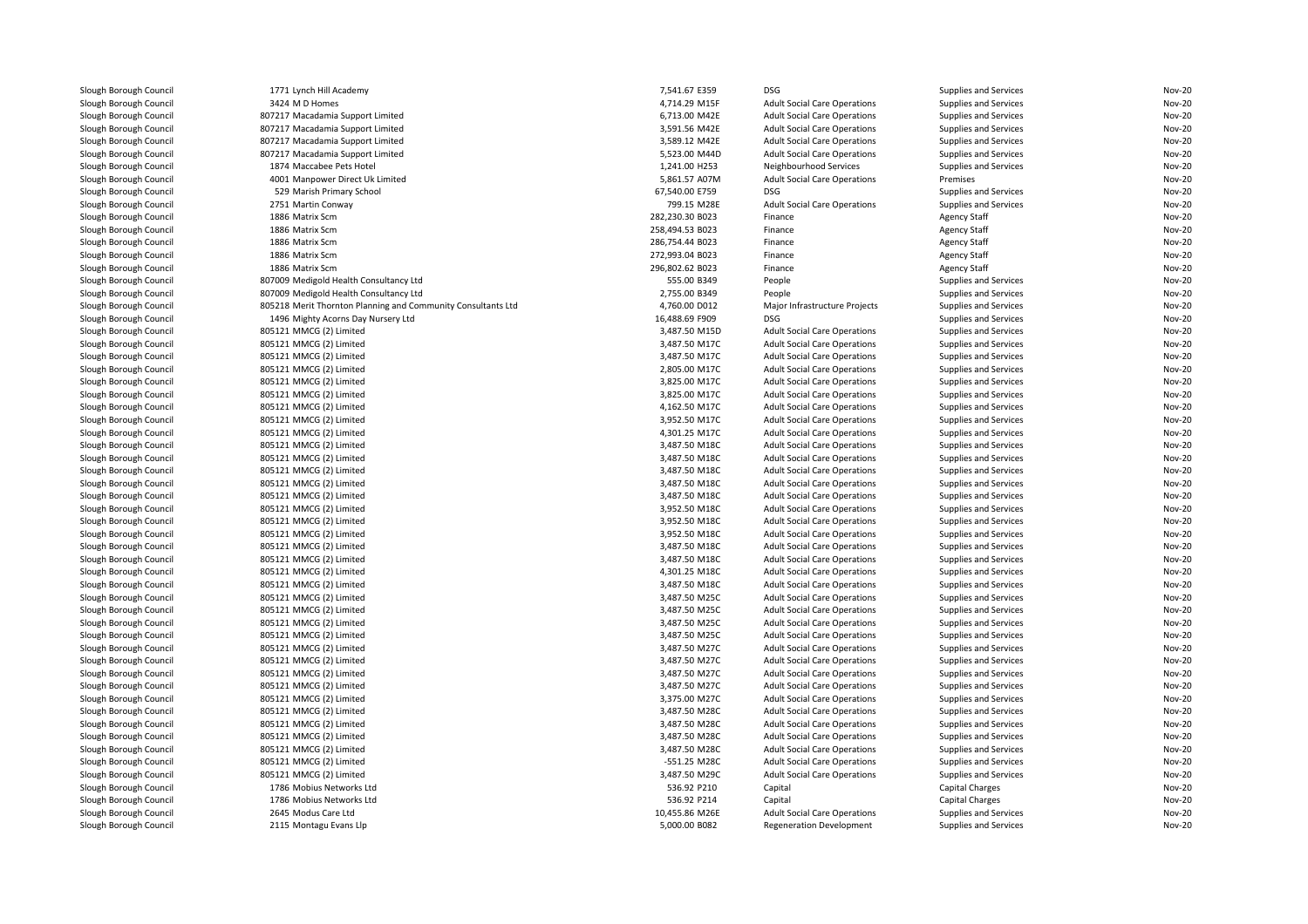| Slough Borough Council | 2115 Montagu Evans Llp                                                         | 15,000.00 B079                 | <b>Regeneration Development</b>                                            | Capital Charges                                | <b>Nov-20</b>                  |
|------------------------|--------------------------------------------------------------------------------|--------------------------------|----------------------------------------------------------------------------|------------------------------------------------|--------------------------------|
| Slough Borough Council | 1140 Montem Guesthouse                                                         | 630.00 M07E                    | <b>Adult Social Care Operations</b>                                        | Supplies and Services                          | Nov-20                         |
| Slough Borough Council | 1140 Montem Guesthouse                                                         | 1,240.00 M81D                  | <b>Adult Social Care Operations</b>                                        | Supplies and Services                          | <b>Nov-20</b>                  |
| Slough Borough Council | 3302 Montem Primary School                                                     | 21,961.67 E339                 | DSG                                                                        | Supplies and Services                          | Nov-20                         |
| Slough Borough Council | 807160 Moot Hill Limited                                                       | 4,312.50 B096                  | Governance                                                                 | Supplies and Services                          | <b>Nov-20</b>                  |
| Slough Borough Council | 807432 MPD FM Limited                                                          | 1,980.33 B167                  | <b>Building Management</b>                                                 | Premises                                       | <b>Nov-20</b>                  |
| Slough Borough Council | 807432 MPD FM Limited                                                          | 1,980.33 B167                  | <b>Building Management</b>                                                 | Premises                                       | <b>Nov-20</b>                  |
| Slough Borough Council | 807432 MPD FM Limited                                                          | 1,855.90 B169                  | <b>Building Management</b>                                                 | Premises                                       | <b>Nov-20</b>                  |
| Slough Borough Council | 807432 MPD FM Limited                                                          | 1,980.33 B169                  | <b>Building Management</b>                                                 | Premises                                       | <b>Nov-20</b>                  |
| Slough Borough Council | 807432 MPD FM Limited                                                          | 2,022.69 B170                  | <b>Building Management</b>                                                 | Premises                                       | Nov-20                         |
| Slough Borough Council | 807432 MPD FM Limited                                                          | 1,524.96 B175                  | <b>Building Management</b>                                                 | Premises                                       | <b>Nov-20</b>                  |
| Slough Borough Council | 807432 MPD FM Limited                                                          | 6,872.91 H216                  | <b>Strategic Housing Services</b>                                          | Supplies and Services                          | Nov-20                         |
| Slough Borough Council | 806484 Mrs Parwinder Kaur Bhandal                                              | 5,509.00 H205                  | <b>Strategic Housing Services</b>                                          | Supplies and Services                          | <b>Nov-20</b>                  |
| Slough Borough Council | 805369 NAS Services Limited                                                    | 8,170.16 M42E                  | <b>Adult Social Care Operations</b>                                        | Supplies and Services                          | <b>Nov-20</b>                  |
| Slough Borough Council | 807459 NDTi                                                                    | 875.00 F500                    | Children, Learning and Skills                                              | Supplies and Services                          | <b>Nov-20</b>                  |
| Slough Borough Council | 1945 Neem Tree Care Ltd                                                        | 2,878.57 M17C                  | <b>Adult Social Care Operations</b>                                        | Supplies and Services                          | <b>Nov-20</b>                  |
| Slough Borough Council | 1945 Neem Tree Care Ltd                                                        | 2,785.71 M17C                  | <b>Adult Social Care Operations</b>                                        | Supplies and Services                          | Nov-20                         |
| Slough Borough Council | 804856 New Look Lawns                                                          | 751.60 F187                    | Children, Learning and Skills                                              | Premises                                       | <b>Nov-20</b>                  |
| Slough Borough Council | 804856 New Look Lawns                                                          | 1,478.38 F189                  | Children, Learning and Skills                                              | Premises                                       | <b>Nov-20</b>                  |
| Slough Borough Council | 805932 NHS East Berkshire CCG                                                  | 17,932.10 A04C                 | Adult Social Care Commissioning                                            | Supplies and Services                          | <b>Nov-20</b>                  |
| Slough Borough Council | 805330 Norden Farm Centre Trust Limited                                        | 600.00 C010                    | Communities and Lesiure                                                    | Indirect Employee Expenses                     | Nov-20                         |
| Slough Borough Council | 805330 Norden Farm Centre Trust Limited                                        | 1,480.00 B175                  | <b>Building Management</b>                                                 | <b>External Receipts</b>                       | Nov-20                         |
| Slough Borough Council | 3717 Norwood Schools Limited                                                   | 3,997.28 M26E                  | <b>Adult Social Care Operations</b>                                        | Supplies and Services                          | <b>Nov-20</b>                  |
| Slough Borough Council | 3717 Norwood Schools Limited                                                   | -552.40 M26E                   | <b>Adult Social Care Operations</b>                                        | <b>External Receipts</b>                       | <b>Nov-20</b>                  |
| Slough Borough Council | 2021 Now Medical                                                               | 515.00 H207                    | <b>Strategic Housing Services</b>                                          | Supplies and Services                          | <b>Nov-20</b>                  |
| Slough Borough Council | 803238 Oasis Care and Training Agency                                          | 1,443.96 M42C                  | <b>Adult Social Care Operations</b>                                        | Supplies and Services                          | <b>Nov-20</b>                  |
| Slough Borough Council | 803238 Oasis Care and Training Agency                                          | 842.32 M44C                    | <b>Adult Social Care Operations</b>                                        | Supplies and Services                          | <b>Nov-20</b>                  |
| Slough Borough Council | 803238 Oasis Care and Training Agency                                          | 2.647.28 M44C                  | <b>Adult Social Care Operations</b>                                        | Supplies and Services                          | <b>Nov-20</b>                  |
| Slough Borough Council | 803238 Oasis Care and Training Agency                                          | 3,472.40 M44C                  | <b>Adult Social Care Operations</b>                                        | Supplies and Services                          | <b>Nov-20</b>                  |
| Slough Borough Council | 803238 Oasis Care and Training Agency                                          | 1.443.96 M44C                  | <b>Adult Social Care Operations</b>                                        | Supplies and Services                          | <b>Nov-20</b>                  |
| Slough Borough Council | 803238 Oasis Care and Training Agency                                          | 1,323.63 M44C                  | <b>Adult Social Care Operations</b>                                        | Supplies and Services                          | <b>Nov-20</b>                  |
| Slough Borough Council | 803238 Oasis Care and Training Agency                                          | 2,544.12 M44C                  | <b>Adult Social Care Operations</b>                                        | Supplies and Services                          | <b>Nov-20</b>                  |
| Slough Borough Council | 803238 Oasis Care and Training Agency                                          | 2,784.80 M44C                  | <b>Adult Social Care Operations</b>                                        | Supplies and Services                          | <b>Nov-20</b>                  |
| Slough Borough Council | 803238 Oasis Care and Training Agency                                          | 1,443.96 M44C                  | <b>Adult Social Care Operations</b>                                        | Supplies and Services                          | Nov-20                         |
| Slough Borough Council | 803238 Oasis Care and Training Agency                                          | 627.43 M44C                    | <b>Adult Social Care Operations</b>                                        | Supplies and Services                          | <b>Nov-20</b>                  |
| Slough Borough Council | 803238 Oasis Care and Training Agency                                          | 1,323.64 M44C                  | <b>Adult Social Care Operations</b>                                        | Supplies and Services                          | Nov-20                         |
| Slough Borough Council | 803238 Oasis Care and Training Agency                                          | 945.44 M44C                    | <b>Adult Social Care Operations</b>                                        | Supplies and Services                          | <b>Nov-20</b>                  |
| Slough Borough Council | 803238 Oasis Care and Training Agency                                          | 2,587.11 M44C                  | <b>Adult Social Care Operations</b>                                        | Supplies and Services                          | <b>Nov-20</b>                  |
| Slough Borough Council | 803238 Oasis Care and Training Agency                                          | 2,165.96 M44C                  | <b>Adult Social Care Operations</b>                                        | Supplies and Services                          | <b>Nov-20</b>                  |
| Slough Borough Council | 803238 Oasis Care and Training Agency                                          | 2,165.96 M44C                  |                                                                            | Supplies and Services                          | <b>Nov-20</b>                  |
| Slough Borough Council |                                                                                |                                | <b>Adult Social Care Operations</b>                                        |                                                | <b>Nov-20</b>                  |
| Slough Borough Council | 803238 Oasis Care and Training Agency                                          | 3,472.40 M44C<br>1,727.60 M44C | <b>Adult Social Care Operations</b>                                        | Supplies and Services                          | <b>Nov-20</b>                  |
| Slough Borough Council | 803238 Oasis Care and Training Agency<br>803238 Oasis Care and Training Agency | 911.08 M44D                    | <b>Adult Social Care Operations</b><br><b>Adult Social Care Operations</b> | Supplies and Services<br>Supplies and Services | <b>Nov-20</b>                  |
|                        |                                                                                |                                |                                                                            |                                                |                                |
| Slough Borough Council | 803238 Oasis Care and Training Agency                                          | 842.32 M44D                    | <b>Adult Social Care Operations</b>                                        | Supplies and Services                          | <b>Nov-20</b>                  |
| Slough Borough Council | 803238 Oasis Care and Training Agency                                          | 2,165.96 M44D<br>1,340.84 M44D | <b>Adult Social Care Operations</b>                                        | Supplies and Services                          | <b>Nov-20</b><br><b>Nov-20</b> |
| Slough Borough Council | 803238 Oasis Care and Training Agency                                          |                                | <b>Adult Social Care Operations</b>                                        | Supplies and Services                          |                                |
| Slough Borough Council | 803238 Oasis Care and Training Agency                                          | 4,331.88 M44F                  | <b>Adult Social Care Operations</b>                                        | Supplies and Services                          | <b>Nov-20</b>                  |
| Slough Borough Council | 803238 Oasis Care and Training Agency                                          | 4,331.88 M44F                  | <b>Adult Social Care Operations</b>                                        | Supplies and Services                          | <b>Nov-20</b>                  |
| Slough Borough Council | 803238 Oasis Care and Training Agency                                          | 1,323.65 M45C                  | <b>Adult Social Care Operations</b>                                        | Supplies and Services                          | Nov-20                         |
| Slough Borough Council | 803238 Oasis Care and Training Agency                                          | 1,203.32 M48C                  | <b>Adult Social Care Operations</b>                                        | Supplies and Services                          | <b>Nov-20</b>                  |
| Slough Borough Council | 803238 Oasis Care and Training Agency                                          | 2,406.60 M48C                  | <b>Adult Social Care Operations</b>                                        | Supplies and Services                          | <b>Nov-20</b>                  |
| Slough Borough Council | 1823 Oh Works Ltd                                                              | 2,190.00 D900                  | Direct Service Organisation (DSO)                                          | Salaries and Wages-Employees Expenses          | <b>Nov-20</b>                  |
| Slough Borough Council | 1767 Olive Tree Montessori Ltd                                                 | 18,236.94 F909                 | <b>DSG</b>                                                                 | Supplies and Services                          | <b>Nov-20</b>                  |
| Slough Borough Council | 3603 Olympia Transport Limited                                                 | 10,420.61 F123                 | Children, Learning and Skills                                              | Supplies and Services                          | <b>Nov-20</b>                  |
| Slough Borough Council | 3603 Olympia Transport Limited                                                 | 6,903.88 F123                  | Children, Learning and Skills                                              | Supplies and Services                          | <b>Nov-20</b>                  |
| Slough Borough Council | 804687 Optalis Limited                                                         | 5,642.13 M26E                  | <b>Adult Social Care Operations</b>                                        | Supplies and Services                          | <b>Nov-20</b>                  |
| Slough Borough Council | 804687 Optalis Limited                                                         | 4,807.26 M42E                  | <b>Adult Social Care Operations</b>                                        | Supplies and Services                          | Nov-20                         |
| Slough Borough Council | 803490 Optimum Specialised Home Limited                                        | 2,100.00 M26E                  | <b>Adult Social Care Operations</b>                                        | Supplies and Services                          | <b>Nov-20</b>                  |
| Slough Borough Council | 803490 Optimum Specialised Home Limited                                        | 2,100.00 M26E                  | <b>Adult Social Care Operations</b>                                        | Supplies and Services                          | <b>Nov-20</b>                  |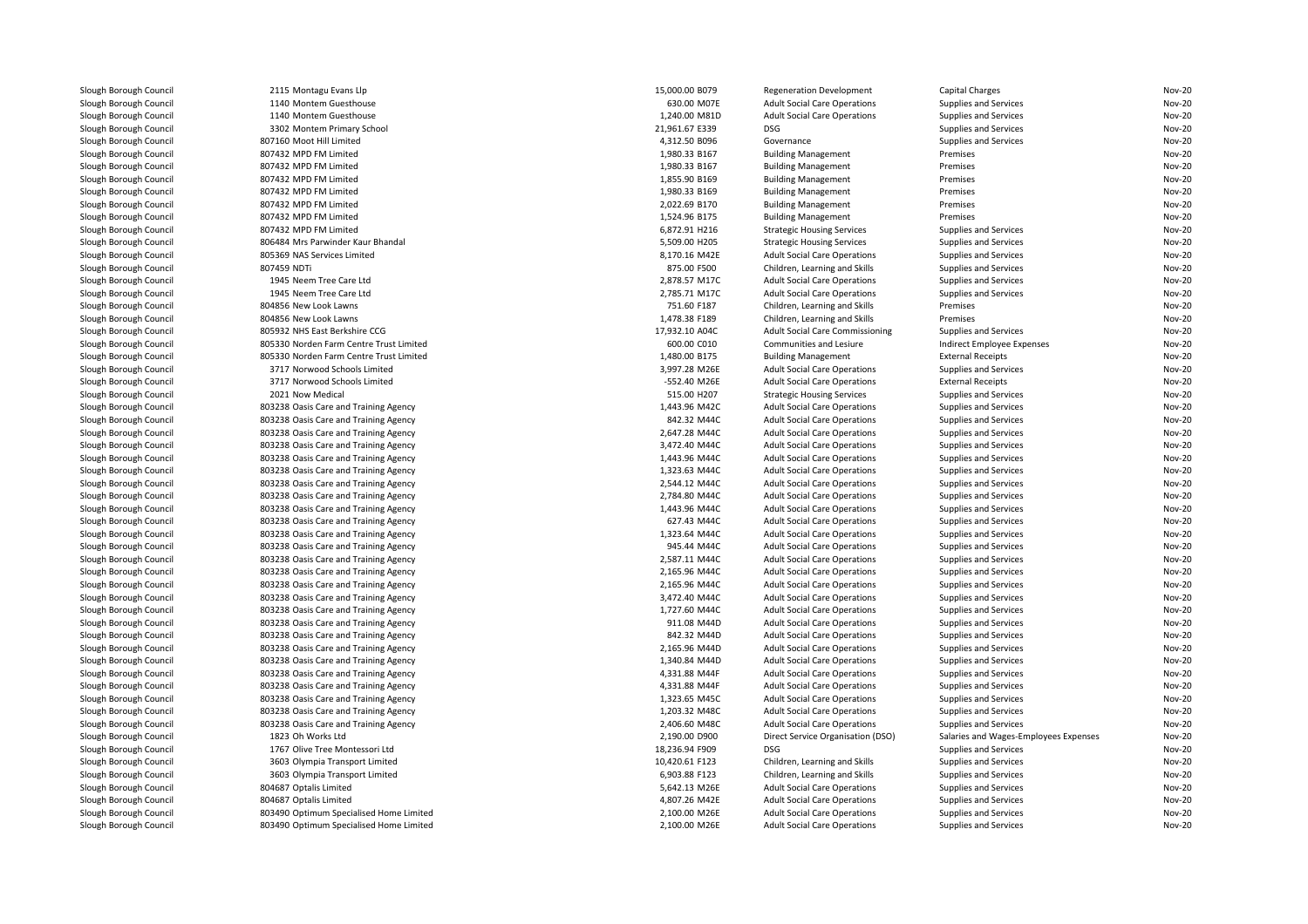| Slough Borough Council | 803490 Optimum Specialised Home Limited                            | 2,100.00 M26E   | <b>Adult Social Care Operations</b> | Supplies and Services | Nov-20        |
|------------------------|--------------------------------------------------------------------|-----------------|-------------------------------------|-----------------------|---------------|
| Slough Borough Council | 803490 Optimum Specialised Home Limited                            | 2,100.00 M26E   | <b>Adult Social Care Operations</b> | Supplies and Services | <b>Nov-20</b> |
| Slough Borough Council | 1629 Opus Energy Limited                                           | 6,110.09 K526   | <b>Building Management</b>          | Premises              | <b>Nov-20</b> |
| Slough Borough Council | 1629 Opus Energy Limited                                           | 18,694.78 K526  | <b>Building Management</b>          | Premises              | Nov-20        |
| Slough Borough Council | 803960 Orchard Hill College                                        | 18,063.80 F558  | DSG                                 | Supplies and Services | <b>Nov-20</b> |
| Slough Borough Council | 803960 Orchard Hill College                                        | 11,000.00 F558  | DSG                                 | Supplies and Services | <b>Nov-20</b> |
| Slough Borough Council | 803960 Orchard Hill College                                        | 720.00 F558     | <b>DSG</b>                          | Supplies and Services | Nov-20        |
| Slough Borough Council | 805011 Osborne Property Services Limited                           | 78,233.64 P419  | Capital                             | Supplies and Services | Nov-20        |
| Slough Borough Council | 805011 Osborne Property Services Limited                           | 98,275.11 P431  | Capital                             | Supplies and Services | <b>Nov-20</b> |
| Slough Borough Council | 805011 Osborne Property Services Limited                           | 51,281.68 J607  | Housing Revenue Account             | Premises              | <b>Nov-20</b> |
| Slough Borough Council | 805011 Osborne Property Services Limited                           | 46,736.54 J015  | <b>Housing Revenue Account</b>      | Premises              | <b>Nov-20</b> |
| Slough Borough Council | 805011 Osborne Property Services Limited                           | 174,891.95 J607 | Housing Revenue Account             | Supplies and Services | <b>Nov-20</b> |
| Slough Borough Council | 805011 Osborne Property Services Limited                           | 19,638.00 J607  | Housing Revenue Account             | Supplies and Services | <b>Nov-20</b> |
| Slough Borough Council | 805011 Osborne Property Services Limited                           | 50,077.02 J607  | Housing Revenue Account             | Supplies and Services | Nov-20        |
| Slough Borough Council | 805011 Osborne Property Services Limited                           | 255,136.09 J606 | <b>Housing Revenue Account</b>      | Supplies and Services | <b>Nov-20</b> |
| Slough Borough Council | 805011 Osborne Property Services Limited                           | 5,111.81 J606   | Housing Revenue Account             | Supplies and Services | Nov-20        |
| Slough Borough Council | 807400 Osborne Thomas Ltd                                          | 23,775.00 B403  | People                              | Supplies and Services | <b>Nov-20</b> |
| Slough Borough Council | 807400 Osborne Thomas Ltd                                          | 34,283.33 B403  | People                              | Supplies and Services | <b>Nov-20</b> |
| Slough Borough Council | 807400 Osborne Thomas Ltd                                          | 17,000.00 B403  | People                              | Supplies and Services | <b>Nov-20</b> |
| Slough Borough Council | 807400 Osborne Thomas Ltd                                          | 8,325.00 B403   | People                              | Supplies and Services | Nov-20        |
| Slough Borough Council | 804370 Our Community Enterprise                                    | 2,000.00 H235   | <b>Regulatory Services</b>          | Supplies and Services | <b>Nov-20</b> |
| Slough Borough Council | 3371 Our Lady Of Peace Catholic Primary and Nursery School         | 67,898.26 E349  | DSG                                 | Supplies and Services | Nov-20        |
| Slough Borough Council | 680 Oxford House Community Care                                    | 1,108.80 A07R   | <b>Adult Social Care Operations</b> | Supplies and Services | <b>Nov-20</b> |
| Slough Borough Council | 680 Oxford House Community Care                                    | 602.80 M44C     | <b>Adult Social Care Operations</b> | Supplies and Services | <b>Nov-20</b> |
| Slough Borough Council | 680 Oxford House Community Care                                    | 981.20 M44C     | <b>Adult Social Care Operations</b> | Supplies and Services | <b>Nov-20</b> |
| Slough Borough Council | 680 Oxford House Community Care                                    | 616.00 M44C     | <b>Adult Social Care Operations</b> | Supplies and Services | <b>Nov-20</b> |
| Slough Borough Council | 680 Oxford House Community Care                                    | 1,073.60 M44C   | <b>Adult Social Care Operations</b> | Supplies and Services | <b>Nov-20</b> |
| Slough Borough Council | 680 Oxford House Community Care                                    | 1,100.00 M44C   | <b>Adult Social Care Operations</b> | Supplies and Services | <b>Nov-20</b> |
| Slough Borough Council | 680 Oxford House Community Care                                    | 668.80 M44C     | <b>Adult Social Care Operations</b> | Supplies and Services | <b>Nov-20</b> |
| Slough Borough Council | 680 Oxford House Community Care                                    | 1,144.00 M44C   | <b>Adult Social Care Operations</b> | Supplies and Services | <b>Nov-20</b> |
| Slough Borough Council | 680 Oxford House Community Care                                    | 651.20 M44C     | <b>Adult Social Care Operations</b> | Supplies and Services | <b>Nov-20</b> |
| Slough Borough Council | 680 Oxford House Community Care                                    | 2,226.40 M44C   | <b>Adult Social Care Operations</b> | Supplies and Services | <b>Nov-20</b> |
| Slough Borough Council | 680 Oxford House Community Care                                    | 2,446.40 M44C   | <b>Adult Social Care Operations</b> | Supplies and Services | <b>Nov-20</b> |
| Slough Borough Council | 680 Oxford House Community Care                                    | 2,316.16 M44C   | <b>Adult Social Care Operations</b> | Supplies and Services | <b>Nov-20</b> |
|                        |                                                                    | 1,241.09 M44C   |                                     |                       | <b>Nov-20</b> |
| Slough Borough Council | 680 Oxford House Community Care<br>680 Oxford House Community Care | 743.60 M44C     | <b>Adult Social Care Operations</b> | Supplies and Services | <b>Nov-20</b> |
| Slough Borough Council |                                                                    |                 | <b>Adult Social Care Operations</b> | Supplies and Services |               |
| Slough Borough Council | 680 Oxford House Community Care                                    | 985.60 M44C     | <b>Adult Social Care Operations</b> | Supplies and Services | <b>Nov-20</b> |
| Slough Borough Council | 680 Oxford House Community Care                                    | 739.20 M44C     | <b>Adult Social Care Operations</b> | Supplies and Services | <b>Nov-20</b> |
| Slough Borough Council | 680 Oxford House Community Care                                    | 1,108.80 M44C   | <b>Adult Social Care Operations</b> | Supplies and Services | <b>Nov-20</b> |
| Slough Borough Council | 680 Oxford House Community Care                                    | 985.60 M44C     | <b>Adult Social Care Operations</b> | Supplies and Services | <b>Nov-20</b> |
| Slough Borough Council | 680 Oxford House Community Care                                    | 1,130.80 M44C   | <b>Adult Social Care Operations</b> | Supplies and Services | <b>Nov-20</b> |
| Slough Borough Council | 680 Oxford House Community Care                                    | 1,042.80 M44C   | <b>Adult Social Care Operations</b> | Supplies and Services | <b>Nov-20</b> |
| Slough Borough Council | 680 Oxford House Community Care                                    | 2,217.60 M44C   | <b>Adult Social Care Operations</b> | Supplies and Services | <b>Nov-20</b> |
| Slough Borough Council | 680 Oxford House Community Care                                    | 871.20 M44C     | <b>Adult Social Care Operations</b> | Supplies and Services | <b>Nov-20</b> |
| Slough Borough Council | 680 Oxford House Community Care                                    | 739.20 M44C     | <b>Adult Social Care Operations</b> | Supplies and Services | <b>Nov-20</b> |
| Slough Borough Council | 680 Oxford House Community Care                                    | 756.80 M44C     | <b>Adult Social Care Operations</b> | Supplies and Services | <b>Nov-20</b> |
| Slough Borough Council | 680 Oxford House Community Care                                    | 558.80 M44C     | <b>Adult Social Care Operations</b> | Supplies and Services | <b>Nov-20</b> |
| Slough Borough Council | 680 Oxford House Community Care                                    | 1,244.61 M44C   | <b>Adult Social Care Operations</b> | Supplies and Services | <b>Nov-20</b> |
| Slough Borough Council | 680 Oxford House Community Care                                    | 1,135.20 M44C   | <b>Adult Social Care Operations</b> | Supplies and Services | <b>Nov-20</b> |
| Slough Borough Council | 680 Oxford House Community Care                                    | 2,213.20 M44C   | <b>Adult Social Care Operations</b> | Supplies and Services | <b>Nov-20</b> |
| Slough Borough Council | 680 Oxford House Community Care                                    | 528.00 M44D     | <b>Adult Social Care Operations</b> | Supplies and Services | <b>Nov-20</b> |
| Slough Borough Council | 680 Oxford House Community Care                                    | 1,113.20 M44D   | <b>Adult Social Care Operations</b> | Supplies and Services | <b>Nov-20</b> |
| Slough Borough Council | 680 Oxford House Community Care                                    | 620.40 M44D     | <b>Adult Social Care Operations</b> | Supplies and Services | <b>Nov-20</b> |
| Slough Borough Council | 680 Oxford House Community Care                                    | 558.80 M44F     | <b>Adult Social Care Operations</b> | Supplies and Services | <b>Nov-20</b> |
| Slough Borough Council | 680 Oxford House Community Care                                    | 743.60 M44F     | <b>Adult Social Care Operations</b> | Supplies and Services | <b>Nov-20</b> |
| Slough Borough Council | 680 Oxford House Community Care                                    | 642.40 M47D     | <b>Adult Social Care Operations</b> | Supplies and Services | <b>Nov-20</b> |
| Slough Borough Council | 680 Oxford House Community Care                                    | 1,104.40 M48C   | <b>Adult Social Care Operations</b> | Supplies and Services | <b>Nov-20</b> |
| Slough Borough Council | 680 Oxford House Community Care                                    | 501.60 M48C     | <b>Adult Social Care Operations</b> | Supplies and Services | <b>Nov-20</b> |
| Slough Borough Council | 680 Oxford House Community Care                                    | 783.20 M48C     | <b>Adult Social Care Operations</b> | Supplies and Services | <b>Nov-20</b> |
|                        |                                                                    |                 |                                     |                       |               |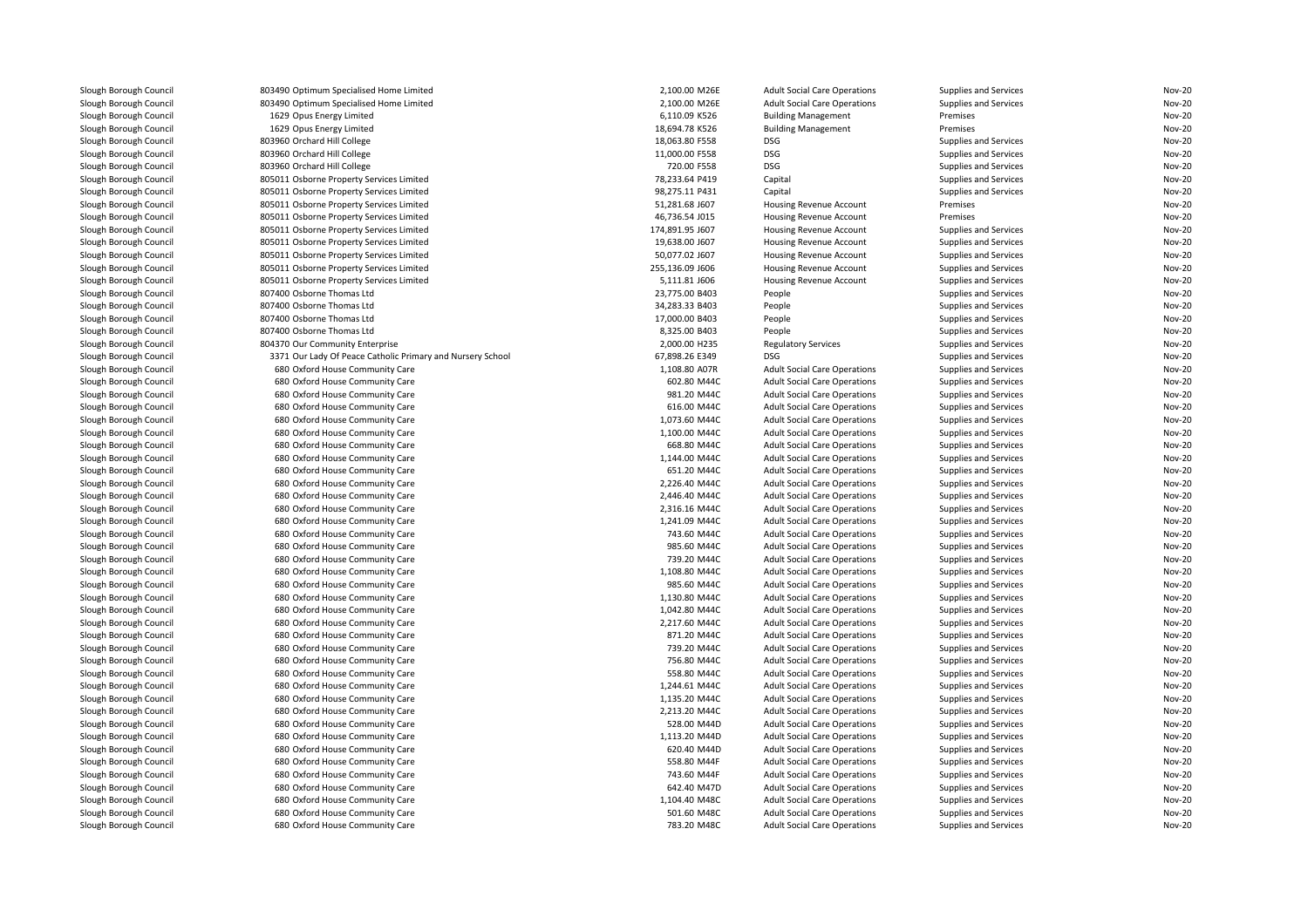| Slough Borough Council | 680 Oxford House Community Care                 | 1,091.20 M48C   | <b>Adult Social Care Operations</b>    | Supplies and Services        | <b>Nov-20</b> |
|------------------------|-------------------------------------------------|-----------------|----------------------------------------|------------------------------|---------------|
| Slough Borough Council | 518 Oxford House Nursing Home                   | 3,005.12 M15D   | <b>Adult Social Care Operations</b>    | <b>Supplies and Services</b> | <b>Nov-20</b> |
| Slough Borough Council | 518 Oxford House Nursing Home                   | 3,005.12 M18C   | <b>Adult Social Care Operations</b>    | Supplies and Services        | <b>Nov-20</b> |
| Slough Borough Council | 518 Oxford House Nursing Home                   | 3,005.12 M18C   | <b>Adult Social Care Operations</b>    | Supplies and Services        | <b>Nov-20</b> |
| Slough Borough Council | 518 Oxford House Nursing Home                   | 3,005.12 M18C   | <b>Adult Social Care Operations</b>    | Supplies and Services        | <b>Nov-20</b> |
| Slough Borough Council | 518 Oxford House Nursing Home                   | 3,005.12 M18C   | <b>Adult Social Care Operations</b>    | Supplies and Services        | <b>Nov-20</b> |
| Slough Borough Council | 518 Oxford House Nursing Home                   | -12,020.48 M18C | <b>Adult Social Care Operations</b>    | Supplies and Services        | <b>Nov-20</b> |
| Slough Borough Council | 518 Oxford House Nursing Home                   | -12,020.48 M18C | <b>Adult Social Care Operations</b>    | Supplies and Services        | <b>Nov-20</b> |
| Slough Borough Council | 518 Oxford House Nursing Home                   | 36,061.44 M18C  | <b>Adult Social Care Operations</b>    | Supplies and Services        | <b>Nov-20</b> |
| Slough Borough Council | 518 Oxford House Nursing Home                   | 24,040.96 M18C  | <b>Adult Social Care Operations</b>    | Supplies and Services        | <b>Nov-20</b> |
| Slough Borough Council | 518 Oxford House Nursing Home                   | -12,020.48 M18C | <b>Adult Social Care Operations</b>    | Supplies and Services        | <b>Nov-20</b> |
| Slough Borough Council | 518 Oxford House Nursing Home                   | 858.61 M28C     | <b>Adult Social Care Operations</b>    | Supplies and Services        | <b>Nov-20</b> |
| Slough Borough Council | 518 Oxford House Nursing Home                   | 1,502.56 M28C   | <b>Adult Social Care Operations</b>    | Supplies and Services        | <b>Nov-20</b> |
| Slough Borough Council | 333 P W Secure-It Ltd                           | 750.50 C019     | Communities and Lesiure                | Premises                     | <b>Nov-20</b> |
| Slough Borough Council | 2520 Paradigm Housing Group Ltd                 | 26,567.72 H205  | <b>Strategic Housing Services</b>      | Premises                     | <b>Nov-20</b> |
| Slough Borough Council | 2461 PARK NOW LIMITED                           | 2,489.18 D123   | Planning and Transport                 | Supplies and Services        | <b>Nov-20</b> |
| Slough Borough Council | 3271 Partnership In Care Ltd                    | 3,845.27 M27F   | <b>Adult Social Care Operations</b>    | Supplies and Services        | <b>Nov-20</b> |
| Slough Borough Council | 3271 Partnership In Care Ltd                    | 3.876.55 M27F   | <b>Adult Social Care Operations</b>    | Supplies and Services        | <b>Nov-20</b> |
| Slough Borough Council | 3271 Partnership In Care Ltd                    | 3,845.27 M27F   | <b>Adult Social Care Operations</b>    | Supplies and Services        | <b>Nov-20</b> |
| Slough Borough Council | 2509 Parvaaz Project                            | 585.00 M44E     | <b>Adult Social Care Operations</b>    | Supplies and Services        | <b>Nov-20</b> |
| Slough Borough Council | 2509 Parvaaz Project                            | 585.00 M44E     | <b>Adult Social Care Operations</b>    | Supplies and Services        | <b>Nov-20</b> |
| Slough Borough Council | 2509 Parvaaz Project                            | 585.00 M44E     | <b>Adult Social Care Operations</b>    | Supplies and Services        | <b>Nov-20</b> |
| Slough Borough Council | 2509 Parvaaz Project                            | 585.00 M44E     | <b>Adult Social Care Operations</b>    | Supplies and Services        | <b>Nov-20</b> |
| Slough Borough Council | 2509 Parvaaz Project                            | 585.00 M44E     | <b>Adult Social Care Operations</b>    | Supplies and Services        | <b>Nov-20</b> |
| Slough Borough Council | 2509 Parvaaz Project                            | 736.00 M50E     | <b>Adult Social Care Operations</b>    | Supplies and Services        | <b>Nov-20</b> |
| Slough Borough Council | 2509 Parvaaz Project                            | 736.00 M50E     | <b>Adult Social Care Operations</b>    | Supplies and Services        | <b>Nov-20</b> |
| Slough Borough Council | 2509 Parvaaz Project                            | 736.00 M50E     | <b>Adult Social Care Operations</b>    | Supplies and Services        | <b>Nov-20</b> |
| Slough Borough Council | 2509 Parvaaz Project                            | 736.00 M50E     | <b>Adult Social Care Operations</b>    | Supplies and Services        | <b>Nov-20</b> |
| Slough Borough Council | 2509 Parvaaz Project                            | 736.00 M50E     | <b>Adult Social Care Operations</b>    | Supplies and Services        | <b>Nov-20</b> |
| Slough Borough Council | 1468 Patrol                                     | 569.10 D010     | Planning and Transport                 | Supplies and Services        | <b>Nov-20</b> |
| Slough Borough Council | 1468 Patrol                                     | 3,648.30 D123   | Planning and Transport                 | Supplies and Services        | <b>Nov-20</b> |
| Slough Borough Council | 806879 Pearce Recycling Ltd                     | 1,844.80 D342   | <b>Environmental Services</b>          | Supplies and Services        | <b>Nov-20</b> |
| Slough Borough Council | 824 Penn Wood Primary and Nursery School        | 377,876.35 E459 | <b>DSG</b>                             | Supplies and Services        | <b>Nov-20</b> |
| Slough Borough Council | 807366 Perfect Circle JV Ltd                    | 47,518.70 P432  | Capital                                | Capital Charges              | <b>Nov-20</b> |
| Slough Borough Council | 1504 Permanent Futures Limited                  | 1,230.00 F410   | <b>DSG</b>                             | <b>Agency Staff</b>          | <b>Nov-20</b> |
| Slough Borough Council | 1504 Permanent Futures Limited                  | 1,230.00 F410   | <b>DSG</b>                             | <b>Agency Staff</b>          | <b>Nov-20</b> |
| Slough Borough Council | 1504 Permanent Futures Limited                  | 2,460.00 F410   | <b>DSG</b>                             | <b>Agency Staff</b>          | <b>Nov-20</b> |
| Slough Borough Council | 803786 Phillipa Holliday                        | 1,134.38 C322   | Communities and Lesiure                | Supplies and Services        | <b>Nov-20</b> |
| Slough Borough Council | 3359 Pippins School                             | 41,565.88 E379  | <b>DSG</b>                             | Supplies and Services        | <b>Nov-20</b> |
| Slough Borough Council | 904 Pitney Bowes Finance Plc                    | 14,999.88 K077  | <b>Building Management</b>             | Supplies and Services        | <b>Nov-20</b> |
| Slough Borough Council | 807120 PJ Care Limited                          | 9,514.50 M15D   | <b>Adult Social Care Operations</b>    | Supplies and Services        | <b>Nov-20</b> |
| Slough Borough Council | 3644 Poppy Cottage                              | 6,159.00 M42E   | <b>Adult Social Care Operations</b>    | Supplies and Services        | <b>Nov-20</b> |
| Slough Borough Council | 806807 Poppy Radford                            | 675.04 C322     | Communities and Lesiure                | Supplies and Services        | <b>Nov-20</b> |
| Slough Borough Council | 803188 Pre Paid Financial Services Ltd          | 623.50 A01D     | <b>Adult Social Care Operations</b>    | Supplies and Services        | <b>Nov-20</b> |
| Slough Borough Council | 803188 Pre Paid Financial Services Ltd          | 600.00 A01D     | <b>Adult Social Care Operations</b>    | Supplies and Services        | <b>Nov-20</b> |
| Slough Borough Council | 803188 Pre Paid Financial Services Ltd          | 600.00 A01D     | <b>Adult Social Care Operations</b>    | Supplies and Services        | <b>Nov-20</b> |
| Slough Borough Council | 2537 Pre School Stars                           | 7,609.70 F909   | <b>DSG</b>                             | Supplies and Services        | <b>Nov-20</b> |
| Slough Borough Council | 803391 Premier People Solutions LTS             | 625.00 B409     | People                                 | Supplies and Services        | <b>Nov-20</b> |
| Slough Borough Council | 803391 Premier People Solutions LTS             | 780.00 B409     | People                                 | Supplies and Services        | <b>Nov-20</b> |
| Slough Borough Council | 803391 Premier People Solutions LTS             | 700.00 B409     | People                                 | Supplies and Services        | <b>Nov-20</b> |
| Slough Borough Council | 2693 Pressbeau Ltd                              | 4,500.00 M18C   | <b>Adult Social Care Operations</b>    | Supplies and Services        | <b>Nov-20</b> |
| Slough Borough Council | 2693 Pressbeau Ltd                              | 3,857.14 M18C   | <b>Adult Social Care Operations</b>    | Supplies and Services        | <b>Nov-20</b> |
| Slough Borough Council | 2693 Pressbeau Ltd                              | 4,500.00 M18C   | <b>Adult Social Care Operations</b>    | Supplies and Services        | <b>Nov-20</b> |
| Slough Borough Council | 803790 Primula Care Limited                     | 2,700.00 M25C   | <b>Adult Social Care Operations</b>    | Supplies and Services        | <b>Nov-20</b> |
| Slough Borough Council | 849 Priory Primary School                       | 529,690.90 E389 | <b>DSG</b>                             | Supplies and Services        | <b>Nov-20</b> |
| Slough Borough Council | 805500 Privilege Care Ltd                       | 2,136.00 A05C   | <b>Adult Social Care Commissioning</b> | Supplies and Services        | <b>Nov-20</b> |
| Slough Borough Council | 806931 Proclus Mediation Limited                | 3,812.50 B096   | Governance                             | Supplies and Services        | <b>Nov-20</b> |
| Slough Borough Council | 805949 Promedica24 UK Limited                   | 3,432.14 M44D   | <b>Adult Social Care Operations</b>    | Supplies and Services        | <b>Nov-20</b> |
| Slough Borough Council | 803400 PTRC Education and Research Services Ltd | 649.00 D105     | Major Infrastructure Projects          | Indirect Employee Expenses   | <b>Nov-20</b> |
|                        |                                                 |                 |                                        |                              |               |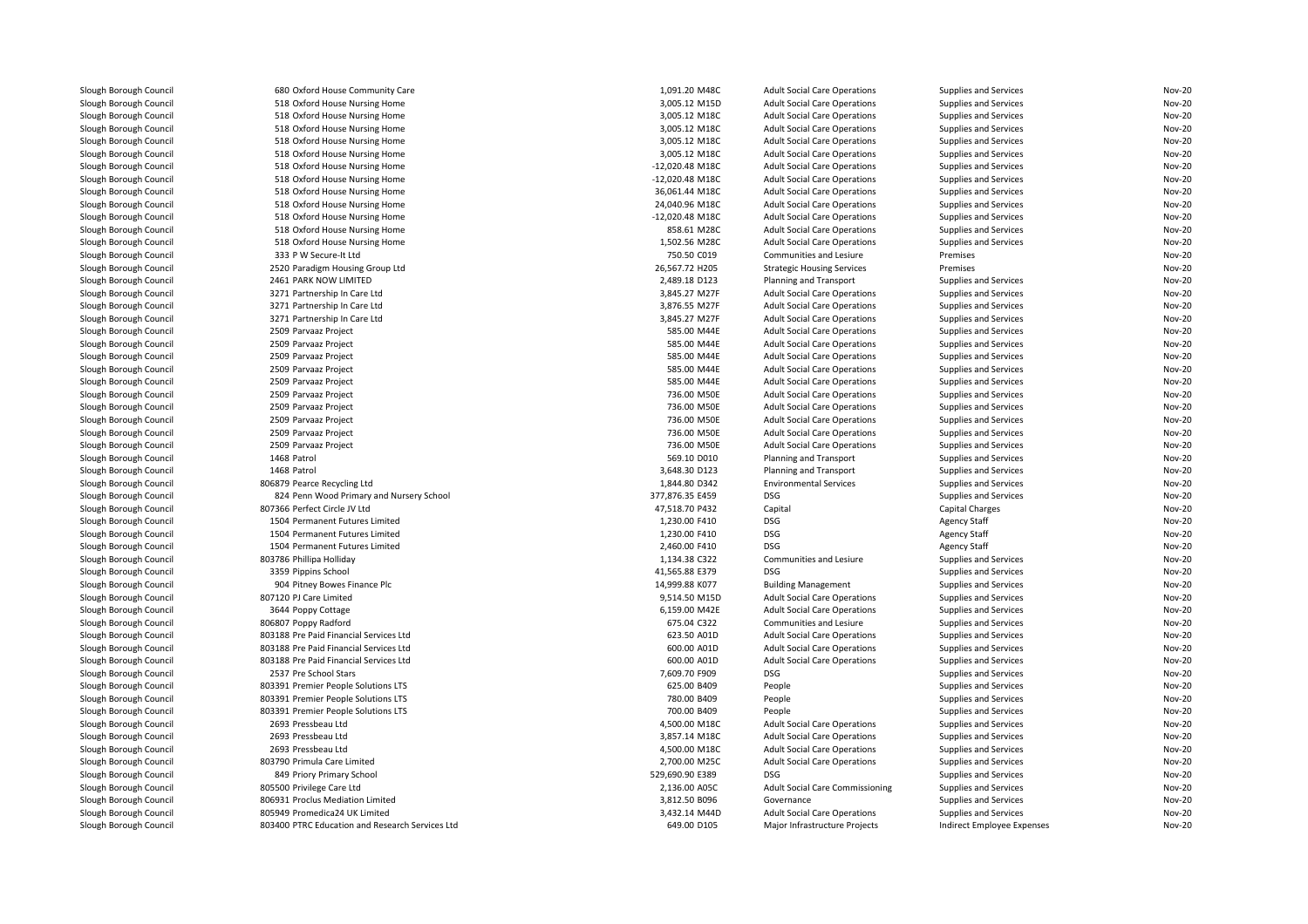| Slough Borough Council                           | 806492 PW Safety Ltd                                       | 2,685.00 P193  | Capital                                | Capital Charges                                | <b>Nov-20</b> |
|--------------------------------------------------|------------------------------------------------------------|----------------|----------------------------------------|------------------------------------------------|---------------|
| Slough Borough Council                           | 806492 PW Safety Ltd                                       | 1,700.00 P204  | Capital                                | Capital Charges                                | <b>Nov-20</b> |
| Slough Borough Council                           | 1138 Qed Slough Ltd                                        | 4,332.48 F868  | Children, Learning and Skills          | Supplies and Services                          | <b>Nov-20</b> |
| Slough Borough Council                           | 805746 Qfree (Bristol) UK Ltd                              | 2,056.74 D500  | Major Infrastructure Projects          | Premises                                       | <b>Nov-20</b> |
| Slough Borough Council                           | 2376 Quality Care Homes Uk Ltd                             | 1,800.00 M26E  | <b>Adult Social Care Operations</b>    | Supplies and Services                          | <b>Nov-20</b> |
| Slough Borough Council                           | 2376 Quality Care Homes Uk Ltd                             | 1,800.00 M26E  | <b>Adult Social Care Operations</b>    | Supplies and Services                          | <b>Nov-20</b> |
| Slough Borough Council                           | 2376 Quality Care Homes Uk Ltd                             | 1,800.00 M26E  | <b>Adult Social Care Operations</b>    | Supplies and Services                          | <b>Nov-20</b> |
| Slough Borough Council                           | 2376 Quality Care Homes Uk Ltd                             | 1,800.00 M26E  | <b>Adult Social Care Operations</b>    | Supplies and Services                          | <b>Nov-20</b> |
| Slough Borough Council                           | 1884 Queensmead School                                     | 34,012.00 F462 | <b>DSG</b>                             | Supplies and Services                          | <b>Nov-20</b> |
| Slough Borough Council                           | 1884 Queensmead School                                     | 34,012.00 F462 | <b>DSG</b>                             | Supplies and Services                          | <b>Nov-20</b> |
| Slough Borough Council                           | 807513 QuikPlan Limited                                    | 712.50 A07R    | <b>Adult Social Care Operations</b>    | Supplies and Services                          | <b>Nov-20</b> |
| Slough Borough Council                           | 1979 R Bensons Property Maintenance Ltd                    | 3,727.51 H202  | <b>Strategic Housing Services</b>      | Premises                                       | <b>Nov-20</b> |
| Slough Borough Council                           | 1979 R Bensons Property Maintenance Ltd                    | 26,630.75 H202 | <b>Strategic Housing Services</b>      | Premises                                       | <b>Nov-20</b> |
| Slough Borough Council                           | 805551 R Watts and Sons Ltd                                | 1,170.00 D750  | Direct Service Organisation (DSO)      | Premises                                       | <b>Nov-20</b> |
| Slough Borough Council                           | 1872 R&D Contractors                                       | 1,923.82 P547  | Capital                                | <b>Capital Charges</b>                         | <b>Nov-20</b> |
| Slough Borough Council                           | 1872 R&D Contractors                                       | 6,347.50 P006  | Capital                                | Supplies and Services                          | <b>Nov-20</b> |
| Slough Borough Council                           | 2685 R.E.A.C.H                                             | 2,958.68 A05C  | <b>Adult Social Care Commissioning</b> | Supplies and Services                          | <b>Nov-20</b> |
| Slough Borough Council                           | 2685 R.E.A.C.H                                             | 4,438.02 A05C  | <b>Adult Social Care Commissioning</b> | Supplies and Services                          | <b>Nov-20</b> |
| Slough Borough Council                           | 2685 R.E.A.C.H                                             | 2,958.68 A05C  | Adult Social Care Commissioning        | Supplies and Services                          | <b>Nov-20</b> |
| Slough Borough Council                           | 2685 R.E.A.C.H                                             | 6,592.00 M26E  | <b>Adult Social Care Operations</b>    | Supplies and Services                          | <b>Nov-20</b> |
| Slough Borough Council                           | 2685 R.E.A.C.H                                             | 5,755.36 M26E  | <b>Adult Social Care Operations</b>    | Supplies and Services                          | <b>Nov-20</b> |
| Slough Borough Council                           | 2685 R.E.A.C.H                                             | 7,267.68 M26E  | <b>Adult Social Care Operations</b>    | Supplies and Services                          | <b>Nov-20</b> |
| Slough Borough Council                           | 2685 R.E.A.C.H                                             | 5,108.20 M26E  | <b>Adult Social Care Operations</b>    | Supplies and Services                          | <b>Nov-20</b> |
| Slough Borough Council                           | 2685 R.E.A.C.H                                             | -521.80 M26E   | <b>Adult Social Care Operations</b>    | <b>External Receipts</b>                       | <b>Nov-20</b> |
| Slough Borough Council                           | 807577 Rachel Holliday Training                            | 500.00 B409    | People                                 | Supplies and Services                          | <b>Nov-20</b> |
| Slough Borough Council                           | 689 Rainer Security Products Ltd                           | 1,508.00 H203  | <b>Strategic Housing Services</b>      | Supplies and Services                          | <b>Nov-20</b> |
| Slough Borough Council                           | 689 Rainer Security Products Ltd                           | 750.00 H205    | <b>Strategic Housing Services</b>      | Supplies and Services                          | <b>Nov-20</b> |
| Slough Borough Council                           | 689 Rainer Security Products Ltd                           | 750.00 H208    | <b>Strategic Housing Services</b>      | Supplies and Services                          | <b>Nov-20</b> |
| Slough Borough Council                           | 690 Reading Borough Council                                | 21,000.00 B348 | People                                 | Supplies and Services                          | <b>Nov-20</b> |
| Slough Borough Council                           | 690 Reading Borough Council                                | 37,238.00 D320 | <b>Regulatory Services</b>             | Supplies and Services                          | <b>Nov-20</b> |
| Slough Borough Council                           | 805444 Reading Transport Ltd                               | 7,919.67 D512  | Major Infrastructure Projects          | Supplies and Services                          | <b>Nov-20</b> |
| Slough Borough Council                           | 806766 Red Brick Care Ltd                                  | 1,020.00 M44C  | <b>Adult Social Care Operations</b>    | Supplies and Services                          | <b>Nov-20</b> |
| Slough Borough Council                           | 806766 Red Brick Care Ltd                                  | 1,020.00 M44C  | <b>Adult Social Care Operations</b>    | Supplies and Services                          | <b>Nov-20</b> |
| Slough Borough Council                           | 806766 Red Brick Care Ltd                                  | 2,618.00 M44C  | <b>Adult Social Care Operations</b>    | Supplies and Services                          | <b>Nov-20</b> |
| Slough Borough Council                           | 806766 Red Brick Care Ltd                                  | 1,764.00 M44C  | <b>Adult Social Care Operations</b>    | Supplies and Services                          | <b>Nov-20</b> |
| Slough Borough Council                           | 806541 Redacted                                            | 10,016.14 F909 | <b>DSG</b>                             | Supplies and Services                          | <b>Nov-20</b> |
| Slough Borough Council                           | 803807 Redacted                                            | 1,210.28 F909  | <b>DSG</b>                             | Supplies and Services                          | <b>Nov-20</b> |
| Slough Borough Council                           | 805307 Redacted                                            | 686.25 F909    | <b>DSG</b>                             | Supplies and Services                          | <b>Nov-20</b> |
| Slough Borough Council                           | 1928 Redacted                                              | 543.51 F909    | <b>DSG</b>                             | Supplies and Services                          | <b>Nov-20</b> |
| Slough Borough Council                           | 3834 Redacted                                              | 2,057.97 F909  | <b>DSG</b>                             | Supplies and Services                          | <b>Nov-20</b> |
| Slough Borough Council                           | 806671 Redacted                                            | 581.03 F909    | <b>DSG</b>                             | Supplies and Services                          | <b>Nov-20</b> |
| Slough Borough Council                           | 3934 Redacted                                              | 588.21 F909    | <b>DSG</b>                             | Supplies and Services                          | <b>Nov-20</b> |
| Slough Borough Council                           | 804932 Redacted                                            | 828.29 F909    | <b>DSG</b>                             | Supplies and Services                          | <b>Nov-20</b> |
| Slough Borough Council                           | 807443 Redacted                                            | 588.21 F909    | <b>DSG</b>                             | Supplies and Services                          | <b>Nov-20</b> |
| Slough Borough Council                           | 803824 Redacted                                            | 776.54 F909    | <b>DSG</b>                             |                                                | <b>Nov-20</b> |
| Slough Borough Council                           | 3251 Redacted                                              | 1,245.43 F909  | <b>DSG</b>                             | Supplies and Services<br>Supplies and Services | <b>Nov-20</b> |
|                                                  | 803802 Redacted                                            | 1,644.32 F909  | DSG                                    | Supplies and Services                          | <b>Nov-20</b> |
| Slough Borough Council<br>Slough Borough Council | 803842 Redacted                                            | 517.67 F909    | <b>DSG</b>                             |                                                | <b>Nov-20</b> |
|                                                  |                                                            |                | <b>DSG</b>                             | Supplies and Services                          | <b>Nov-20</b> |
| Slough Borough Council                           | 805806 Redacted                                            | 674.56 F909    |                                        | Supplies and Services                          |               |
| Slough Borough Council                           | 804597 Redline Buses Ltd                                   | 5,042.91 D512  | Major Infrastructure Projects          | Supplies and Services                          | <b>Nov-20</b> |
| Slough Borough Council                           | 806854 Reed Specialist Recruitment                         | 727.20 B033    | People                                 | Salaries and Wages                             | <b>Nov-20</b> |
| Slough Borough Council                           | 806854 Reed Specialist Recruitment                         | 720.53 B033    | People                                 | Salaries and Wages                             | <b>Nov-20</b> |
| Slough Borough Council                           | 806854 Reed Specialist Recruitment                         | 767.60 B033    | People                                 | Salaries and Wages                             | <b>Nov-20</b> |
| Slough Borough Council                           | 6 Re-Format Llp                                            | 6,939.00 P577  | Capital                                | <b>Capital Charges</b>                         | <b>Nov-20</b> |
| Slough Borough Council                           | 6 Re-Format Llp                                            | 17,744.50 P153 | Capital                                | Capital Charges                                | <b>Nov-20</b> |
| Slough Borough Council                           | 2229 Reliance High-Tech Limited (T/A Reliance Project)     | 8,532.00 J200  | Housing Revenue Account                | Supplies and Services                          | <b>Nov-20</b> |
| Slough Borough Council                           | 807562 Renovo Farnborough Limited                          | 8,100.00 M25D  | <b>Adult Social Care Operations</b>    | Supplies and Services                          | <b>Nov-20</b> |
| Slough Borough Council                           | 805624 Rent Connect Housing Itd.                           | 8.060.00 H205  | <b>Strategic Housing Services</b>      | Premises                                       | <b>Nov-20</b> |
| Slough Borough Council                           | 806612 Rentokil Initial K Ltd T/A Initial Washroom Hygiene | 2,015.00 B064  | <b>Building Management</b>             | Supplies and Services                          | <b>Nov-20</b> |
|                                                  |                                                            |                |                                        |                                                |               |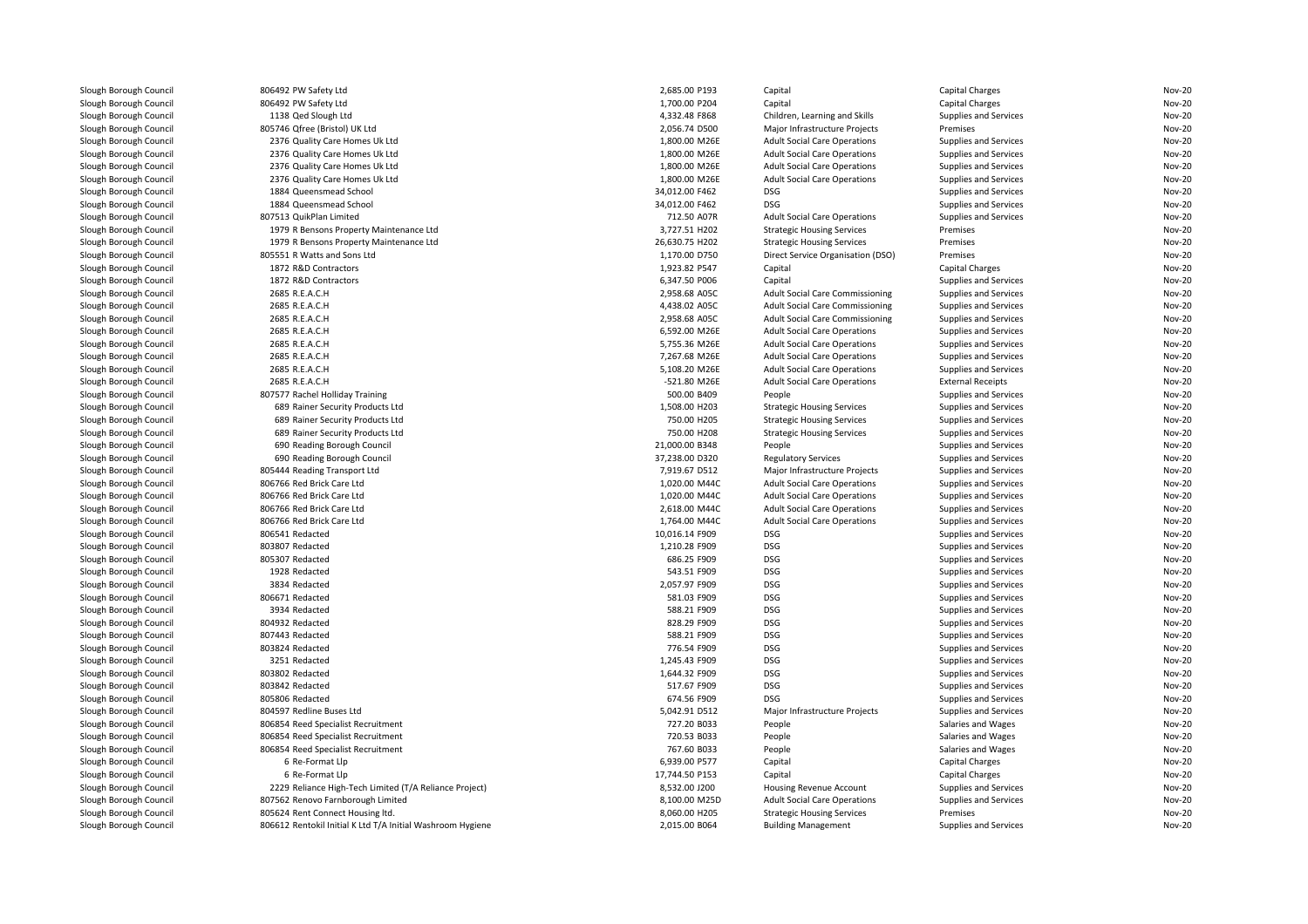| Slough Borough Council                           | 781 Resource Productions CIC                       | 2,750.00 C322                  | Communities and Lesiure             | Supplies and Services        | Nov-20 |
|--------------------------------------------------|----------------------------------------------------|--------------------------------|-------------------------------------|------------------------------|--------|
| Slough Borough Council                           | 805436 Rhian Duncan                                | 595.00 C322                    | Communities and Lesiure             | Supplies and Services        | Nov-20 |
| Slough Borough Council                           | 805202 Rigby Taylor Ltd                            | 2,176.00 D750                  | Direct Service Organisation (DSO)   | Supplies and Services        | Nov-20 |
| Slough Borough Council                           | 696 Royal Borough Of Windsor And Maidenhead        | 2,298.68 C104                  | Communities and Lesiure             | Supplies and Services        | Nov-20 |
| Slough Borough Council                           | 696 Royal Borough Of Windsor And Maidenhead        | 1,650.00 B924                  | Finance                             | Supplies and Services        | Nov-20 |
| Slough Borough Council                           | 696 Royal Borough Of Windsor And Maidenhead        | 10,747.62 C104                 | Communities and Lesiure             | Supplies and Services        | Nov-20 |
| Slough Borough Council                           | 2168 RSM Risk Assurance Services LLP               | 21,613.00 B132                 | Finance                             | Supplies and Services        | Nov-20 |
| Slough Borough Council                           | 2168 RSM Risk Assurance Services LLP               | 23,062.50 B146                 | Governance                          | Supplies and Services        | Nov-20 |
| Slough Borough Council                           | 2168 RSM Risk Assurance Services LLP               | 3,300.00 B018                  | Finance                             | Supplies and Services        | Nov-20 |
| Slough Borough Council                           | 842 Ryvers Primary School                          | 28,938.34 E399                 | <b>DSG</b>                          | Supplies and Services        | Nov-20 |
| Slough Borough Council                           | 806398 Saba Park UK Services Limited               | 2,134.44 D123                  | <b>Planning and Transport</b>       | Supplies and Services        | Nov-20 |
| Slough Borough Council                           | 806398 Saba Park UK Services Limited               | 19,333.72 D010                 | Planning and Transport              | Supplies and Services        | Nov-20 |
| Slough Borough Council                           | 806398 Saba Park UK Services Limited               | 12,951.48 D122                 | <b>Planning and Transport</b>       | Premises                     | Nov-20 |
| Slough Borough Council                           | 806398 Saba Park UK Services Limited               | 1,104.79 D123                  | Planning and Transport              | Supplies and Services        | Nov-20 |
| Slough Borough Council                           | 806398 Saba Park UK Services Limited               | 2,171.16 D123                  | Planning and Transport              | Supplies and Services        | Nov-20 |
| Slough Borough Council                           | 806398 Saba Park UK Services Limited               | 95,870.12 D123                 | Planning and Transport              | Supplies and Services        | Nov-20 |
| Slough Borough Council                           | 806398 Saba Park UK Services Limited               | 2,125.03 D123                  | <b>Planning and Transport</b>       | Supplies and Services        | Nov-20 |
| Slough Borough Council                           | 806398 Saba Park UK Services Limited               | 10,652.24 D122                 | Planning and Transport              | Supplies and Services        | Nov-20 |
| Slough Borough Council                           | 806398 Saba Park UK Services Limited               | 1,568.14 D123                  | Planning and Transport              | Supplies and Services        | Nov-20 |
| Slough Borough Council                           | 805875 Salutem LD Bidco IV Limited T/A Ambito Care | 3,502.50 M25D                  | <b>Adult Social Care Operations</b> | Supplies and Services        | Nov-20 |
| Slough Borough Council                           | 804350 Sandra's Childcare                          | 1,385.13 F909                  | <b>DSG</b>                          | Supplies and Services        | Nov-20 |
| Slough Borough Council                           | 925 Sara Wood                                      | 575.00 D320                    | <b>Regulatory Services</b>          | Supplies and Services        | Nov-20 |
| Slough Borough Council                           | 925 Sara Wood                                      | 700.00 D320                    | <b>Regulatory Services</b>          | Supplies and Services        | Nov-20 |
| Slough Borough Council                           | 1580 Savills (UK) Ltd                              | 15,000.00 P407                 | Capital                             | <b>Supplies and Services</b> | Nov-20 |
| Slough Borough Council                           | 1580 Savills (UK) Ltd                              | 2,070.00 J150                  | Housing Revenue Account             | Supplies and Services        | Nov-20 |
| Slough Borough Council                           | 1580 Savills (UK) Ltd                              | 3,450.00 J150                  | Housing Revenue Account             | Supplies and Services        | Nov-20 |
| Slough Borough Council                           | 1580 Savills (UK) Ltd                              | 750.00 P405                    | Capital                             | Capital Charges              | Nov-20 |
|                                                  | 1580 Savills (UK) Ltd                              | 1,909.06 P405                  | Capital                             | Capital Charges              | Nov-20 |
| Slough Borough Council<br>Slough Borough Council | 1580 Savills (UK) Ltd                              | 5,425.00 P405                  | Capital                             | Capital Charges              | Nov-20 |
| Slough Borough Council                           | 1580 Savills (UK) Ltd                              | 2,200.00 P405                  | Capital                             | Capital Charges              | Nov-20 |
| Slough Borough Council                           | 1580 Savills (UK) Ltd                              | 50,000.00 P406                 | Capital                             | Capital Charges              | Nov-20 |
|                                                  |                                                    |                                |                                     |                              | Nov-20 |
| Slough Borough Council                           | 1580 Savills (UK) Ltd<br>1580 Savills (UK) Ltd     | 4,000.00 P432<br>1,127.50 P432 | Capital<br>Capital                  | Capital Charges              | Nov-20 |
| Slough Borough Council                           |                                                    |                                |                                     | Capital Charges              | Nov-20 |
| Slough Borough Council<br>Slough Borough Council | 1580 Savills (UK) Ltd                              | 3,195.00 P432                  | Capital                             | Capital Charges              | Nov-20 |
|                                                  | 1580 Savills (UK) Ltd                              | 2,091.00 P432                  | Capital                             | Capital Charges              |        |
| Slough Borough Council                           | 1580 Savills (UK) Ltd                              | 11,377.50 P432                 | Capital                             | Capital Charges              | Nov-20 |
| Slough Borough Council                           | 1580 Savills (UK) Ltd                              | 6.529.50 P432                  | Capital                             | Capital Charges              | Nov-20 |
| Slough Borough Council                           | 1580 Savills (UK) Ltd                              | 1,000.00 P432                  | Capital                             | Capital Charges              | Nov-20 |
| Slough Borough Council                           | 3169 Seeability                                    | 7,945.28 M26E                  | <b>Adult Social Care Operations</b> | Supplies and Services        | Nov-20 |
| Slough Borough Council                           | 3169 Seeability                                    | 8,210.13 M26E                  | <b>Adult Social Care Operations</b> | Supplies and Services        | Nov-20 |
| Slough Borough Council                           | 2585 Seymour House                                 | 6,503.56 M26E                  | <b>Adult Social Care Operations</b> | Supplies and Services        | Nov-20 |
| Slough Borough Council                           | 2585 Seymour House                                 | 5,638.99 M26E                  | <b>Adult Social Care Operations</b> | Supplies and Services        | Nov-20 |
| Slough Borough Council                           | 2585 Seymour House                                 | 1,488.00 M26E                  | <b>Adult Social Care Operations</b> | Supplies and Services        | Nov-20 |
| Slough Borough Council                           | 2585 Seymour House                                 | 5,774.41 M26E                  | <b>Adult Social Care Operations</b> | Supplies and Services        | Nov-20 |
| Slough Borough Council                           | 2585 Seymour House                                 | 6,720.00 M42E                  | <b>Adult Social Care Operations</b> | Supplies and Services        | Nov-20 |
| Slough Borough Council                           | 2585 Seymour House                                 | 2,376.76 M42E                  | <b>Adult Social Care Operations</b> | Supplies and Services        | Nov-20 |
| Slough Borough Council                           | 2585 Seymour House                                 | 44,844.80 M42F                 | <b>Adult Social Care Operations</b> | Supplies and Services        | Nov-20 |
| Slough Borough Council                           | 2585 Seymour House                                 | -594.98 M26E                   | <b>Adult Social Care Operations</b> | <b>External Receipts</b>     | Nov-20 |
| Slough Borough Council                           | 805203 Shorts Agricultural Services Ltd            | 17,770.17 D342                 | <b>Environmental Services</b>       | Supplies and Services        | Nov-20 |
| Slough Borough Council                           | 805203 Shorts Agricultural Services Ltd            | 12,872.09 D342                 | <b>Environmental Services</b>       | Supplies and Services        | Nov-20 |
| Slough Borough Council                           | 805203 Shorts Agricultural Services Ltd            | 14,926.93 D342                 | <b>Environmental Services</b>       | <b>Supplies and Services</b> | Nov-20 |
| Slough Borough Council                           | 805203 Shorts Agricultural Services Ltd            | 11,448.82 D342                 | <b>Environmental Services</b>       | Supplies and Services        | Nov-20 |
| Slough Borough Council                           | 805204 Shorts Group Ltd                            | 900.00 D750                    | Direct Service Organisation (DSO)   | Supplies and Services        | Nov-20 |
| Slough Borough Council                           | 805807 Siemens Mobility Limited                    | 17.803.34 D500                 | Major Infrastructure Projects       | Premises                     | Nov-20 |
| Slough Borough Council                           | 805807 Siemens Mobility Limited                    | 2,753.25 D500                  | Major Infrastructure Projects       | Premises                     | Nov-20 |
| Slough Borough Council                           | 805807 Siemens Mobility Limited                    | 17,348.79 D500                 | Major Infrastructure Projects       | Premises                     | Nov-20 |
| Slough Borough Council                           | 805807 Siemens Mobility Limited                    | 60,123.00 P214                 | Capital                             | Capital Charges              | Nov-20 |
| Slough Borough Council                           | 805303 Sign Health                                 | 3,461.10 M27C                  | <b>Adult Social Care Operations</b> | Supplies and Services        | Nov-20 |
| Slough Borough Council                           | 805303 Sign Health                                 | 3,576.47 M27C                  | <b>Adult Social Care Operations</b> | Supplies and Services        | Nov-20 |
|                                                  |                                                    |                                |                                     |                              |        |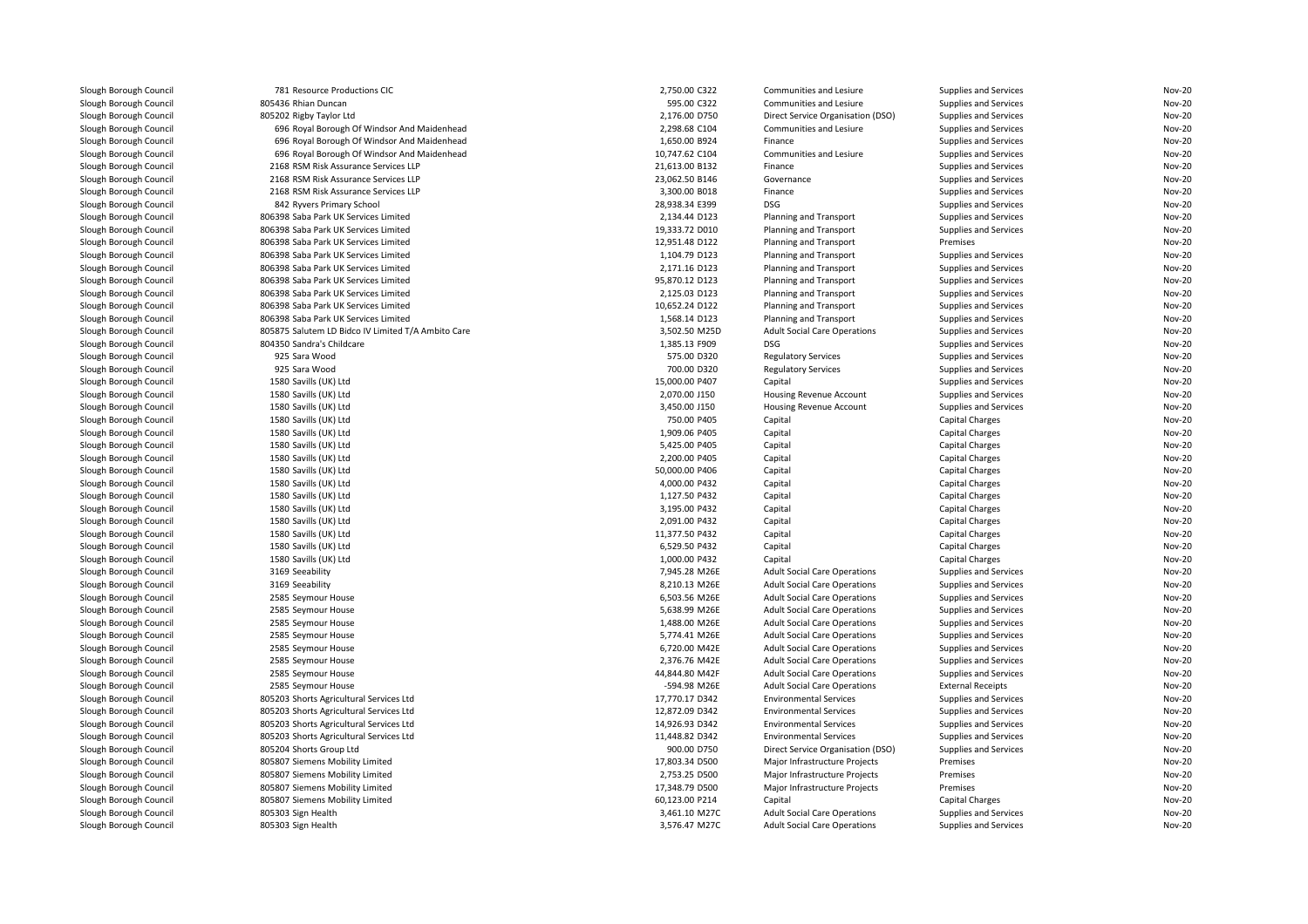| Slough Borough Council | 805303 Sign Health                                    | 3,576.47 M27C                | <b>Adult Social Care Operations</b>    | Supplies and Services | <b>Nov-20</b> |
|------------------------|-------------------------------------------------------|------------------------------|----------------------------------------|-----------------------|---------------|
| Slough Borough Council | 805303 Sign Health                                    | 3,461.10 M27C                | <b>Adult Social Care Operations</b>    | Supplies and Services | <b>Nov-20</b> |
| Slough Borough Council | 805303 Sign Health                                    | 3,461.10 M27C                | <b>Adult Social Care Operations</b>    | Supplies and Services | <b>Nov-20</b> |
| Slough Borough Council | 805303 Sign Health                                    | 3,576.47 M27C                | <b>Adult Social Care Operations</b>    | Supplies and Services | <b>Nov-20</b> |
| Slough Borough Council | 1459 Slough And Eton C E School                       | 16,440.85 E769               | DSG                                    | Supplies and Services | <b>Nov-20</b> |
| Slough Borough Council | 2466 Slough Childrens Services Trust Limited          | 2,333,252.00 M99C            | Children, Learning and Skills          | Supplies and Services | <b>Nov-20</b> |
| Slough Borough Council | 2466 Slough Childrens Services Trust Limited          | 62,445.00 M99C               | Children, Learning and Skills          | Supplies and Services | <b>Nov-20</b> |
| Slough Borough Council | 1619 Slough Council For Voluntary Services            | 153,063.50 A02C              | <b>Adult Social Care Commissioning</b> | Supplies and Services | <b>Nov-20</b> |
| Slough Borough Council | 1913 Slough Crossroads Caring For Carers              | 528.00 M44D                  | <b>Adult Social Care Operations</b>    | Supplies and Services | <b>Nov-20</b> |
| Slough Borough Council | 1913 Slough Crossroads Caring For Carers              | 528.32 M44D                  | <b>Adult Social Care Operations</b>    | Supplies and Services | <b>Nov-20</b> |
| Slough Borough Council | 1913 Slough Crossroads Caring For Carers              | 814.04 M44E                  | <b>Adult Social Care Operations</b>    | Supplies and Services | <b>Nov-20</b> |
| Slough Borough Council | 1913 Slough Crossroads Caring For Carers              | 1,650.80 M44E                | <b>Adult Social Care Operations</b>    | Supplies and Services | <b>Nov-20</b> |
|                        |                                                       |                              |                                        |                       | <b>Nov-20</b> |
| Slough Borough Council | 1913 Slough Crossroads Caring For Carers              | 1,584.96 M44E                | <b>Adult Social Care Operations</b>    | Supplies and Services |               |
| Slough Borough Council | 1913 Slough Crossroads Caring For Carers              | 858.52 M44E                  | <b>Adult Social Care Operations</b>    | Supplies and Services | <b>Nov-20</b> |
| Slough Borough Council | 1913 Slough Crossroads Caring For Carers              | 1,672.80 M44E                | <b>Adult Social Care Operations</b>    | Supplies and Services | <b>Nov-20</b> |
| Slough Borough Council | 1913 Slough Crossroads Caring For Carers              | 1,584.96 M44E                | <b>Adult Social Care Operations</b>    | Supplies and Services | <b>Nov-20</b> |
| Slough Borough Council | 1913 Slough Crossroads Caring For Carers              | 814.04 M44E                  | <b>Adult Social Care Operations</b>    | Supplies and Services | <b>Nov-20</b> |
| Slough Borough Council | 1913 Slough Crossroads Caring For Carers              | 858.52 M44E                  | <b>Adult Social Care Operations</b>    | Supplies and Services | <b>Nov-20</b> |
| Slough Borough Council | 1913 Slough Crossroads Caring For Carers              | 828.15 M44F                  | <b>Adult Social Care Operations</b>    | Supplies and Services | <b>Nov-20</b> |
| Slough Borough Council | 1913 Slough Crossroads Caring For Carers              | 891.38 M44F                  | <b>Adult Social Care Operations</b>    | Supplies and Services | <b>Nov-20</b> |
| Slough Borough Council | 1913 Slough Crossroads Caring For Carers              | 883.13 M44F                  | <b>Adult Social Care Operations</b>    | Supplies and Services | <b>Nov-20</b> |
| Slough Borough Council | 1913 Slough Crossroads Caring For Carers              | 775.89 M44F                  | <b>Adult Social Care Operations</b>    | Supplies and Services | <b>Nov-20</b> |
| Slough Borough Council | 1119 Slough Cvs                                       | 10,000.00 C529               | Communities and Lesiure                | Supplies and Services | <b>Nov-20</b> |
| Slough Borough Council | 3503 Slough Day Nursery                               | 9,288.50 F909                | <b>DSG</b>                             | Supplies and Services | <b>Nov-20</b> |
| Slough Borough Council | 804380 Slough Refugee Council                         | 9,925.88 B211                | <b>Strategy and Performance</b>        | Premises              | <b>Nov-20</b> |
| Slough Borough Council | 804380 Slough Refugee Council                         | 9,790.37 B211                | <b>Strategy and Performance</b>        | Premises              | <b>Nov-20</b> |
| Slough Borough Council | 3011 Slough Urban Renewal Community Projects LLP      | 46,116.54 P051               | Capital                                | Capital Charges       | <b>Nov-20</b> |
| Slough Borough Council | 3011 Slough Urban Renewal Community Projects LLP      | 55,962.52 P575               | Capital                                | Capital Charges       | <b>Nov-20</b> |
| Slough Borough Council | 3011 Slough Urban Renewal Community Projects LLP      | 2,152.50 P051                | Capital                                | Capital Charges       | <b>Nov-20</b> |
| Slough Borough Council | 3011 Slough Urban Renewal Community Projects LLP      | 5,400.40 P095                | Capital                                | Capital Charges       | <b>Nov-20</b> |
| Slough Borough Council | 3011 Slough Urban Renewal Community Projects LLP      | 89,939.19 P575               | Capital                                | Capital Charges       | <b>Nov-20</b> |
| Slough Borough Council | 3011 Slough Urban Renewal Community Projects LLP      | 36,509.59 P575               | Capital                                | Capital Charges       | <b>Nov-20</b> |
| Slough Borough Council | 382 Softcat Plc                                       | 11,198.00 B342               | Digital and Strategic IT               | Supplies and Services | <b>Nov-20</b> |
| Slough Borough Council | 382 Softcat Plc                                       | 7,734.81 B282                | Digital and Strategic IT               | Supplies and Services | <b>Nov-20</b> |
| Slough Borough Council | 382 Softcat Plc                                       | 6,000.00 P084                | Capital                                | Capital Charges       | <b>Nov-20</b> |
| Slough Borough Council | 114 Solutions 4 Health Ltd                            | 86,281.85 A09C               | <b>Adult Social Care Commissioning</b> | Supplies and Services | <b>Nov-20</b> |
| Slough Borough Council | 114 Solutions 4 Health Ltd                            | 5,683.00 A09C                | <b>Adult Social Care Commissioning</b> | Supplies and Services | <b>Nov-20</b> |
| Slough Borough Council | 114 Solutions 4 Health Ltd                            | 17,049.00 A09C               | <b>Adult Social Care Commissioning</b> | Supplies and Services | <b>Nov-20</b> |
| Slough Borough Council | 114 Solutions 4 Health Ltd                            | 226,216.31 A09C              | <b>Adult Social Care Commissioning</b> | Supplies and Services | <b>Nov-20</b> |
| Slough Borough Council | 114 Solutions 4 Health Ltd                            | 60,000.00 A09C               | <b>Adult Social Care Commissioning</b> | Supplies and Services | <b>Nov-20</b> |
|                        |                                                       |                              |                                        |                       | <b>Nov-20</b> |
| Slough Borough Council | 1598 Sorbon Estates Limited                           | 5,865.00 H205<br>580.00 J018 | <b>Strategic Housing Services</b>      | Premises              | <b>Nov-20</b> |
| Slough Borough Council | 805996 Soul Clean Limited                             |                              | Housing Revenue Account                | Supplies and Services |               |
| Slough Borough Council | 710 Southern Electric Plc                             | 540.26 H203                  | <b>Strategic Housing Services</b>      | Premises              | <b>Nov-20</b> |
| Slough Borough Council | 805742 Southern Tyre Recycling Ltd                    | 691.50 D342                  | <b>Environmental Services</b>          | Supplies and Services | <b>Nov-20</b> |
| Slough Borough Council | 807124 Spacecraft Limited                             | 33,500.00 P084               | Capital                                | Capital Charges       | <b>Nov-20</b> |
| Slough Borough Council | 805205 Spaldings Ltd                                  | 529.70 D750                  | Direct Service Organisation (DSO)      | Supplies and Services | <b>Nov-20</b> |
| Slough Borough Council | 804781 Sports and Leisure Management Ltd              | 91,978.38 C025               | Communities and Lesiure                | Supplies and Services | <b>Nov-20</b> |
| Slough Borough Council | 804781 Sports and Leisure Management Ltd              | 93,252.10 C025               | Communities and Lesiure                | Supplies and Services | <b>Nov-20</b> |
| Slough Borough Council | 1875 Ss & Kk. Hothi                                   | 11,771.25 H205               | <b>Strategic Housing Services</b>      | Premises              | <b>Nov-20</b> |
| Slough Borough Council | 1875 Ss & Kk. Hothi                                   | 15,816.66 H205               | <b>Strategic Housing Services</b>      | Premises              | <b>Nov-20</b> |
| Slough Borough Council | 803165 St Anthony's Catholic Primary School & Nursery | 18,550.00 E409               | DSG                                    | Supplies and Services | <b>Nov-20</b> |
| Slough Borough Council | 3383 St Bernards Catholic Grammar School              | 550,027.60 E559              | <b>DSG</b>                             | Supplies and Services | <b>Nov-20</b> |
| Slough Borough Council | 2918 St Bernard'S Rc Preparatory School               | 16,036.27 F909               | <b>DSG</b>                             | Supplies and Services | <b>Nov-20</b> |
| Slough Borough Council | 3547 St Ethelberts School                             | 11,038.33 E419               | <b>DSG</b>                             | Supplies and Services | <b>Nov-20</b> |
| Slough Borough Council | 1378 St Josephs Catholic High School                  | 13,416.67 E569               | <b>DSG</b>                             | Supplies and Services | Nov-20        |
| Slough Borough Council | 806584 St Mattews Ltd                                 | 3,964.28 M15F                | <b>Adult Social Care Operations</b>    | Supplies and Services | <b>Nov-20</b> |
| Slough Borough Council | 807546 St Nicolas' CE Combined School                 | 5,000.00 F552                | <b>DSG</b>                             | Supplies and Services | <b>Nov-20</b> |
| Slough Borough Council | 1445 Stallcombe House                                 | 5,922.00 M26E                | <b>Adult Social Care Operations</b>    | Supplies and Services | <b>Nov-20</b> |
| Slough Borough Council | 468 Stannah Lift Services Ltd                         | 6,158.50 P006                | Capital                                | Supplies and Services | <b>Nov-20</b> |
|                        |                                                       |                              |                                        |                       |               |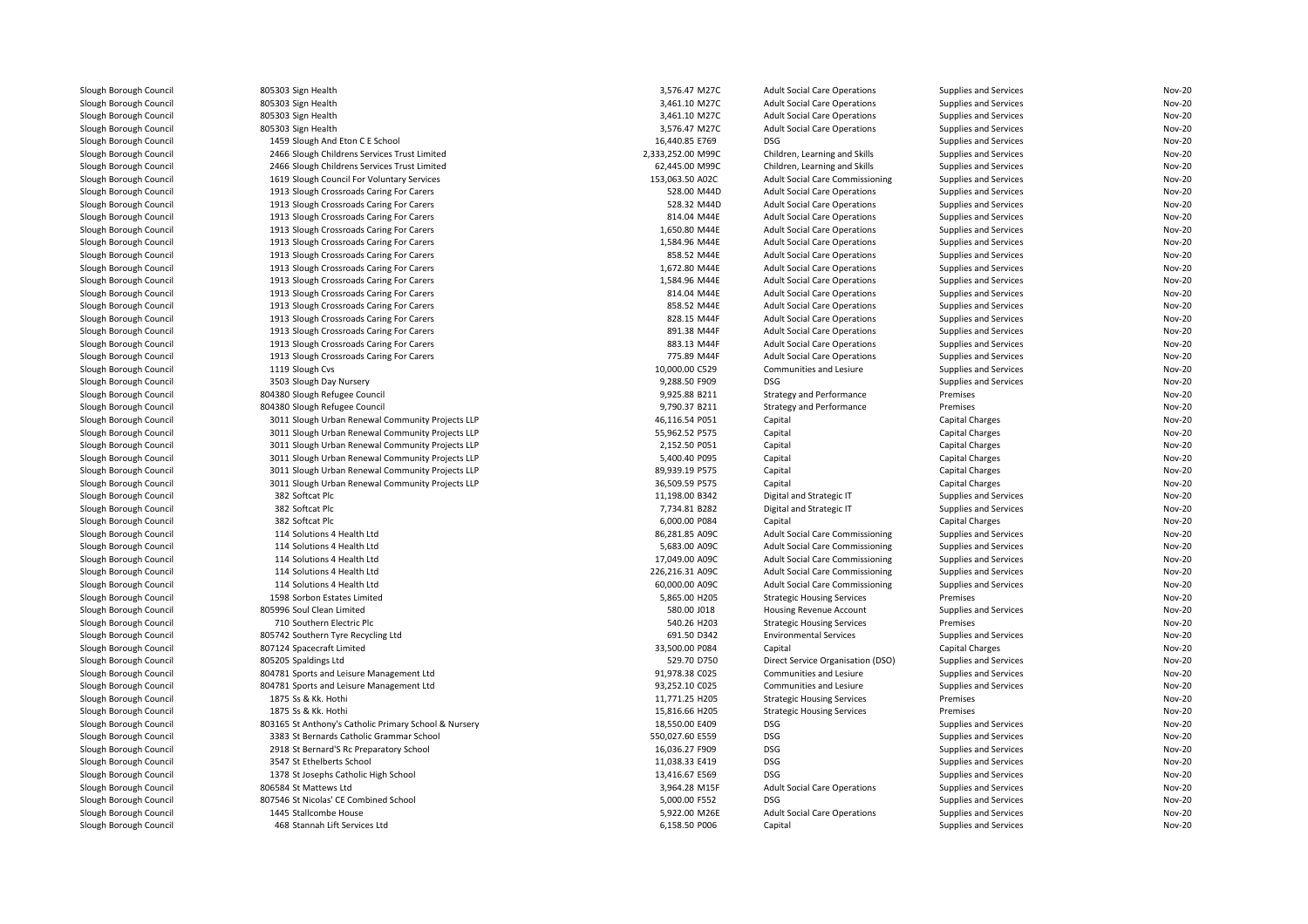| Slough Borough Council | 468 Stannah Lift Services Ltd       | 6,158.50 P006     | Capital                                                                    | Supplies and Services  | Nov-20           |
|------------------------|-------------------------------------|-------------------|----------------------------------------------------------------------------|------------------------|------------------|
| Slough Borough Council | 804910 Stennetts Limited            | 5,070.00 D630     | Direct Service Organisation (DSO)                                          | Supplies and Services  | Nov-20           |
| Slough Borough Council | 804910 Stennetts Limited            | 1,000.00 D750     | Direct Service Organisation (DSO)                                          | Supplies and Services  | Nov-20           |
| Slough Borough Council | 804910 Stennetts Limited            | 1,365.00 D880     | Direct Service Organisation (DSO)                                          | Supplies and Services  | Nov-20           |
| Slough Borough Council | 804910 Stennetts Limited            | 2,230.00 D630     | Direct Service Organisation (DSO)                                          | Supplies and Services  | Nov-20           |
| Slough Borough Council | 804910 Stennetts Limited            | 1,135.00 D880     | Direct Service Organisation (DSO)                                          | Supplies and Services  | Nov-20           |
| Slough Borough Council | 2687 Stepping Stones                | 8,005.12 M27F     | <b>Adult Social Care Operations</b>                                        | Supplies and Services  | Nov-20           |
| Slough Borough Council | 805181 Street Furnishings Ltd       | 796.00 D880       | Direct Service Organisation (DSO)                                          | Supplies and Services  | Nov-20           |
| Slough Borough Council | 805181 Street Furnishings Ltd       | 538.77 D880       | Direct Service Organisation (DSO)                                          | Supplies and Services  | Nov-20           |
| Slough Borough Council | 805181 Street Furnishings Ltd       | 937.50 D880       | Direct Service Organisation (DSO)                                          | Supplies and Services  | Nov-20           |
| Slough Borough Council | 805181 Street Furnishings Ltd       | 1,027.40 D880     | Direct Service Organisation (DSO)                                          | Supplies and Services  | Nov-20           |
| Slough Borough Council | 805181 Street Furnishings Ltd       | 533.80 D880       | Direct Service Organisation (DSO)                                          | Supplies and Services  | Nov-20           |
| Slough Borough Council | 807426 Sunfield Children's Home Ltd | 37,000.00 F462    | <b>DSG</b>                                                                 | Supplies and Services  | Nov-20           |
| Slough Borough Council | 2688 Sunnyside Nursing Home         | 2,991.76 M15D     | <b>Adult Social Care Operations</b>                                        | Supplies and Services  | Nov-20           |
| Slough Borough Council | 2688 Sunnyside Nursing Home         | 2,979.80 M17C     | <b>Adult Social Care Operations</b>                                        | Supplies and Services  | Nov-20           |
| Slough Borough Council | 805898 SUR Old Library (Hotel) LLP  | 1,250,713.77 P159 | Capital                                                                    | <b>Capital Charges</b> | Nov-20           |
| Slough Borough Council | 293 Surecare Slough                 | 870.43 A07R       | <b>Adult Social Care Operations</b>                                        | Supplies and Services  | Nov-20           |
| Slough Borough Council | 293 Surecare Slough                 | 3,400.36 M44C     | <b>Adult Social Care Operations</b>                                        | Supplies and Services  | Nov-20           |
| Slough Borough Council | 293 Surecare Slough                 | 2,941.40 M44C     | <b>Adult Social Care Operations</b>                                        | Supplies and Services  | Nov-20           |
| Slough Borough Council | 293 Surecare Slough                 | 1,143.46 M44C     | <b>Adult Social Care Operations</b>                                        | Supplies and Services  | Nov-20           |
| Slough Borough Council | 293 Surecare Slough                 | 2,497.30 M44C     | <b>Adult Social Care Operations</b>                                        | Supplies and Services  | Nov-20           |
| Slough Borough Council | 293 Surecare Slough                 | 1,337.28 M44C     | <b>Adult Social Care Operations</b>                                        | Supplies and Services  | Nov-20           |
| Slough Borough Council | 293 Surecare Slough                 | 1,069.60 M44C     | <b>Adult Social Care Operations</b>                                        | Supplies and Services  | Nov-20           |
| Slough Borough Council | 293 Surecare Slough                 | 668.50 M44C       | <b>Adult Social Care Operations</b>                                        | Supplies and Services  | Nov-20           |
| Slough Borough Council | 293 Surecare Slough                 | 515.70 M44C       | <b>Adult Social Care Operations</b>                                        | Supplies and Services  | Nov-20           |
| Slough Borough Council | 293 Surecare Slough                 | 1,130.08 M44C     | <b>Adult Social Care Operations</b>                                        | Supplies and Services  | Nov-20           |
| Slough Borough Council | 293 Surecare Slough                 | 2,406.60 M44C     | <b>Adult Social Care Operations</b>                                        | Supplies and Services  | Nov-20           |
| Slough Borough Council | 293 Surecare Slough                 | 802.20 M44C       | <b>Adult Social Care Operations</b>                                        | Supplies and Services  | Nov-20           |
| Slough Borough Council | 293 Surecare Slough                 | 1,203.30 M44C     | <b>Adult Social Care Operations</b>                                        | Supplies and Services  | Nov-20           |
| Slough Borough Council | 293 Surecare Slough                 | 2,742.64 M44C     | <b>Adult Social Care Operations</b>                                        | Supplies and Services  | Nov-20           |
| Slough Borough Council | 293 Surecare Slough                 | 1,069.60 M44C     | <b>Adult Social Care Operations</b>                                        | Supplies and Services  | Nov-20           |
| Slough Borough Council | 293 Surecare Slough                 | 558.75 M44C       | <b>Adult Social Care Operations</b>                                        | Supplies and Services  | Nov-20           |
| Slough Borough Council | 293 Surecare Slough                 | 506.55 M44C       | <b>Adult Social Care Operations</b>                                        | Supplies and Services  | Nov-20           |
| Slough Borough Council | 293 Surecare Slough                 | 1,198.96 M44C     | <b>Adult Social Care Operations</b>                                        | Supplies and Services  | Nov-20           |
| Slough Borough Council | 293 Surecare Slough                 | 936.04 M44C       | <b>Adult Social Care Operations</b>                                        | Supplies and Services  | Nov-20           |
| Slough Borough Council | 293 Surecare Slough                 | 801.25 M44C       | <b>Adult Social Care Operations</b>                                        | Supplies and Services  | Nov-20           |
| Slough Borough Council | 293 Surecare Slough                 | 2,445.04 M44C     |                                                                            | Supplies and Services  | Nov-20           |
| Slough Borough Council | 293 Surecare Slough                 | 2,941.36 M44C     | <b>Adult Social Care Operations</b><br><b>Adult Social Care Operations</b> | Supplies and Services  | Nov-20           |
|                        | 293 Surecare Slough                 | 534.80 M44C       |                                                                            | Supplies and Services  | Nov-20           |
| Slough Borough Council |                                     |                   | <b>Adult Social Care Operations</b>                                        |                        |                  |
| Slough Borough Council | 293 Surecare Slough                 | 1,203.30 M44C     | <b>Adult Social Care Operations</b>                                        | Supplies and Services  | Nov-20           |
| Slough Borough Council | 293 Surecare Slough                 | 2,139.20 M44C     | <b>Adult Social Care Operations</b>                                        | Supplies and Services  | Nov-20           |
| Slough Borough Council | 293 Surecare Slough                 | 1,325.38 M44C     | <b>Adult Social Care Operations</b>                                        | Supplies and Services  | Nov-20<br>Nov-20 |
| Slough Borough Council | 293 Surecare Slough                 | 1,240.04 M44C     | <b>Adult Social Care Operations</b>                                        | Supplies and Services  |                  |
| Slough Borough Council | 293 Surecare Slough                 | 2,482.35 M44C     | <b>Adult Social Care Operations</b>                                        | Supplies and Services  | Nov-20           |
| Slough Borough Council | 293 Surecare Slough                 | 2,406.60 M44C     | <b>Adult Social Care Operations</b>                                        | Supplies and Services  | Nov-20           |
| Slough Borough Council | 293 Surecare Slough                 | 762.73 M44C       | <b>Adult Social Care Operations</b>                                        | Supplies and Services  | Nov-20           |
| Slough Borough Council | 293 Surecare Slough                 | 1,236.54 M44C     | <b>Adult Social Care Operations</b>                                        | Supplies and Services  | Nov-20           |
| Slough Borough Council | 293 Surecare Slough                 | 783.10 M44C       | <b>Adult Social Care Operations</b>                                        | Supplies and Services  | Nov-20           |
| Slough Borough Council | 293 Surecare Slough                 | 825.20 M44C       | <b>Adult Social Care Operations</b>                                        | Supplies and Services  | Nov-20           |
| Slough Borough Council | 293 Surecare Slough                 | 2,406.88 M44C     | <b>Adult Social Care Operations</b>                                        | Supplies and Services  | Nov-20           |
| Slough Borough Council | 293 Surecare Slough                 | 1,605.52 M44C     | <b>Adult Social Care Operations</b>                                        | Supplies and Services  | Nov-20           |
| Slough Borough Council | 293 Surecare Slough                 | 802.20 M44C       | <b>Adult Social Care Operations</b>                                        | Supplies and Services  | Nov-20           |
| Slough Borough Council | 293 Surecare Slough                 | 2,406.88 M44C     | <b>Adult Social Care Operations</b>                                        | Supplies and Services  | Nov-20           |
| Slough Borough Council | 293 Surecare Slough                 | 791.07 M44C       | <b>Adult Social Care Operations</b>                                        | Supplies and Services  | Nov-20           |
| Slough Borough Council | 293 Surecare Slough                 | 668.64 M44C       | <b>Adult Social Care Operations</b>                                        | Supplies and Services  | Nov-20           |
| Slough Borough Council | 293 Surecare Slough                 | 1,060.60 M44C     | <b>Adult Social Care Operations</b>                                        | Supplies and Services  | Nov-20           |
| Slough Borough Council | 293 Surecare Slough                 | 2,406.88 M44C     | <b>Adult Social Care Operations</b>                                        | Supplies and Services  | Nov-20           |
| Slough Borough Council | 293 Surecare Slough                 | 2,066.48 M44C     | <b>Adult Social Care Operations</b>                                        | Supplies and Services  | Nov-20           |
| Slough Borough Council | 293 Surecare Slough                 | 762.28 M44C       | <b>Adult Social Care Operations</b>                                        | Supplies and Services  | Nov-20           |
|                        |                                     |                   |                                                                            |                        |                  |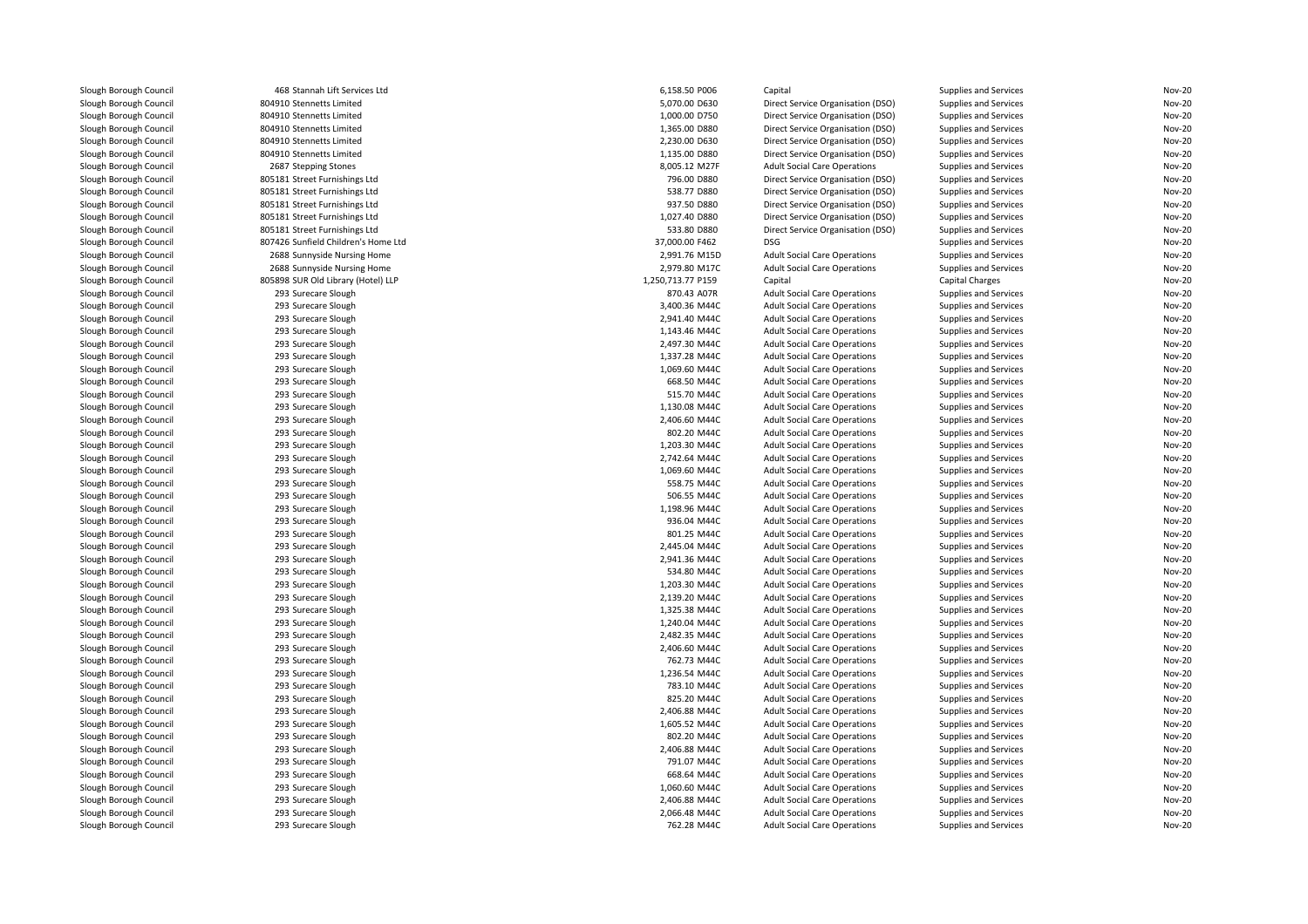| Slough Borough Council | 293 Surecare Slough                          | 716.25 M44C    | <b>Adult Social Care Operations</b> | Supplies and Services | Nov-20 |
|------------------------|----------------------------------------------|----------------|-------------------------------------|-----------------------|--------|
| Slough Borough Council | 293 Surecare Slough                          | 1,173.79 M44C  | <b>Adult Social Care Operations</b> | Supplies and Services | Nov-20 |
| Slough Borough Council | 293 Surecare Slough                          | 1,106.35 M44C  | <b>Adult Social Care Operations</b> | Supplies and Services | Nov-20 |
| Slough Borough Council | 293 Surecare Slough                          | 2,468.64 M44C  | <b>Adult Social Care Operations</b> | Supplies and Services | Nov-20 |
| Slough Borough Council | 293 Surecare Slough                          | 1,239.73 M44C  | <b>Adult Social Care Operations</b> | Supplies and Services | Nov-20 |
| Slough Borough Council | 293 Surecare Slough                          | 2,401.15 M44C  | <b>Adult Social Care Operations</b> | Supplies and Services | Nov-20 |
| Slough Borough Council | 293 Surecare Slough                          | 2,406.88 M44C  | <b>Adult Social Care Operations</b> | Supplies and Services | Nov-20 |
| Slough Borough Council | 293 Surecare Slough                          | 1,605.52 M44C  | <b>Adult Social Care Operations</b> | Supplies and Services | Nov-20 |
| Slough Borough Council | 293 Surecare Slough                          | 744.90 M44C    | <b>Adult Social Care Operations</b> | Supplies and Services | Nov-20 |
| Slough Borough Council | 293 Surecare Slough                          | 2,406.60 M44D  | <b>Adult Social Care Operations</b> | Supplies and Services | Nov-20 |
| Slough Borough Council | 293 Surecare Slough                          | 2,674.00 M44D  | <b>Adult Social Care Operations</b> | Supplies and Services | Nov-20 |
| Slough Borough Council | 293 Surecare Slough                          | 2,519.78 M44D  | <b>Adult Social Care Operations</b> | Supplies and Services | Nov-20 |
| Slough Borough Council | 293 Surecare Slough                          | 2,406.60 M44D  | <b>Adult Social Care Operations</b> | Supplies and Services | Nov-20 |
| Slough Borough Council | 293 Surecare Slough                          | 2,139.20 M44D  | <b>Adult Social Care Operations</b> | Supplies and Services | Nov-20 |
| Slough Borough Council | 293 Surecare Slough                          | 1,222.40 M44D  | <b>Adult Social Care Operations</b> | Supplies and Services | Nov-20 |
| Slough Borough Council | 293 Surecare Slough                          | 2,941.12 M44D  | <b>Adult Social Care Operations</b> | Supplies and Services | Nov-20 |
| Slough Borough Council | 293 Surecare Slough                          | 795.35 M44D    | <b>Adult Social Care Operations</b> | Supplies and Services | Nov-20 |
| Slough Borough Council | 293 Surecare Slough                          | 1,069.60 M44E  | <b>Adult Social Care Operations</b> | Supplies and Services | Nov-20 |
| Slough Borough Council | 293 Surecare Slough                          | 1,337.00 M44E  | <b>Adult Social Care Operations</b> | Supplies and Services | Nov-20 |
| Slough Borough Council | 293 Surecare Slough                          | 687.84 M44E    | <b>Adult Social Care Operations</b> | Supplies and Services | Nov-20 |
| Slough Borough Council | 293 Surecare Slough                          | 754.46 M44E    | <b>Adult Social Care Operations</b> | Supplies and Services | Nov-20 |
| Slough Borough Council | 293 Surecare Slough                          | 798.00 M44F    | <b>Adult Social Care Operations</b> | Supplies and Services | Nov-20 |
| Slough Borough Council | 293 Surecare Slough                          | 1,222.40 M44F  | <b>Adult Social Care Operations</b> | Supplies and Services | Nov-20 |
| Slough Borough Council | 293 Surecare Slough                          | 1.222.40 M44F  | <b>Adult Social Care Operations</b> | Supplies and Services | Nov-20 |
| Slough Borough Council | 293 Surecare Slough                          | 2,139.20 M45C  | <b>Adult Social Care Operations</b> | Supplies and Services | Nov-20 |
| Slough Borough Council | 293 Surecare Slough                          | 2,400.51 M47D  | <b>Adult Social Care Operations</b> | Supplies and Services | Nov-20 |
| Slough Borough Council | 293 Surecare Slough                          | 2,941.40 M48C  | <b>Adult Social Care Operations</b> | Supplies and Services | Nov-20 |
| Slough Borough Council | 293 Surecare Slough                          | 1,871.76 M48C  | <b>Adult Social Care Operations</b> | Supplies and Services | Nov-20 |
| Slough Borough Council | 293 Surecare Slough                          | 2,671.16 M48C  | <b>Adult Social Care Operations</b> | Supplies and Services | Nov-20 |
| Slough Borough Council | 293 Surecare Slough                          | 840.40 M48C    | <b>Adult Social Care Operations</b> | Supplies and Services | Nov-20 |
| Slough Borough Council | 293 Surecare Slough                          | 1,605.04 M48C  | <b>Adult Social Care Operations</b> | Supplies and Services | Nov-20 |
| Slough Borough Council | 293 Surecare Slough                          | 2,406.88 M48C  | <b>Adult Social Care Operations</b> | Supplies and Services | Nov-20 |
| Slough Borough Council | 293 Surecare Slough                          | 2,674.00 M48C  | <b>Adult Social Care Operations</b> | Supplies and Services | Nov-20 |
| Slough Borough Council | 803464 TAIRA FOO                             | 806.25 C322    | Communities and Lesiure             | Supplies and Services | Nov-20 |
| Slough Borough Council | 805683 Team Carita DCS Limited               | 868.00 M42C    | <b>Adult Social Care Operations</b> | Supplies and Services | Nov-20 |
| Slough Borough Council | 805683 Team Carita DCS Limited               | 1,193.64 M44C  | <b>Adult Social Care Operations</b> | Supplies and Services | Nov-20 |
| Slough Borough Council | 805683 Team Carita DCS Limited               | 1,038.64 M44C  | <b>Adult Social Care Operations</b> | Supplies and Services | Nov-20 |
| Slough Borough Council | 3369 Teeny Boppers Montessori School         | 9,879.64 F909  | <b>DSG</b>                          | Supplies and Services | Nov-20 |
| Slough Borough Council | 806335 Tennyson Finn Ltd                     | 2,205.00 C322  | Communities and Lesiure             | Supplies and Services | Nov-20 |
| Slough Borough Council | 803712 Thames Valley Transport Services LTD  | 88,076.00 F123 | Children, Learning and Skills       | Supplies and Services | Nov-20 |
| Slough Borough Council | 717 Thames Water Utilities Limited           | 2,008.54 J015  | Housing Revenue Account             | Premises              | Nov-20 |
| Slough Borough Council | 717 Thames Water Utilities Limited           | 2,633.31 J015  | Housing Revenue Account             | Premises              | Nov-20 |
| Slough Borough Council | 717 Thames Water Utilities Limited           | 725.87 J015    | Housing Revenue Account             | Premises              | Nov-20 |
| Slough Borough Council | 803774 The Abbeyfield Maidenhead Society Ltd | 3.214.29 M27C  | <b>Adult Social Care Operations</b> | Supplies and Services | Nov-20 |
| Slough Borough Council | 807500 The Behaviouralist LTD                | 6,500.00 H020  | <b>Customer and Communications</b>  | Supplies and Services | Nov-20 |
| Slough Borough Council | 398 The Big Yellow Self Storage Company Ltd  | 3,038.10 F143  | Children, Learning and Skills       | Premises              | Nov-20 |
| Slough Borough Council | 398 The Big Yellow Self Storage Company Ltd  | 3,038.10 F640  | Children, Learning and Skills       | Premises              | Nov-20 |
| Slough Borough Council | 653 The Godolphin Junior Academy             | 7,743.25 E779  | <b>DSG</b>                          | Supplies and Services | Nov-20 |
| Slough Borough Council | 804636 The Great Outdoor Gym Company Ltd     | 568.00 D750    | Direct Service Organisation (DSO)   | Supplies and Services | Nov-20 |
| Slough Borough Council | 803300 The Langley Academy Primary           | 23,663.33 E469 | <b>DSG</b>                          | Supplies and Services | Nov-20 |
| Slough Borough Council | 806847 The Langley Heritage Primary Academy  | 14,848.33 E369 | <b>DSG</b>                          | Supplies and Services | Nov-20 |
| Slough Borough Council | 805400 The Leading Care Company              | 907.50 A07R    | <b>Adult Social Care Operations</b> | Supplies and Services | Nov-20 |
| Slough Borough Council | 805400 The Leading Care Company              | 1,097.39 M44C  | <b>Adult Social Care Operations</b> | Supplies and Services | Nov-20 |
| Slough Borough Council | 805400 The Leading Care Company              | 1,104.27 M44C  | <b>Adult Social Care Operations</b> | Supplies and Services | Nov-20 |
| Slough Borough Council | 805400 The Leading Care Company              | 1,386.00 M44C  | <b>Adult Social Care Operations</b> | Supplies and Services | Nov-20 |
| Slough Borough Council | 805400 The Leading Care Company              | 594.08 M44C    | <b>Adult Social Care Operations</b> | Supplies and Services | Nov-20 |
| Slough Borough Council | 805400 The Leading Care Company              | 808.64 M44C    | <b>Adult Social Care Operations</b> | Supplies and Services | Nov-20 |
| Slough Borough Council | 805400 The Leading Care Company              | 511.64 M44C    | <b>Adult Social Care Operations</b> | Supplies and Services | Nov-20 |
| Slough Borough Council | 805400 The Leading Care Company              | 1,155.00 M44C  | <b>Adult Social Care Operations</b> | Supplies and Services | Nov-20 |
|                        |                                              |                |                                     |                       |        |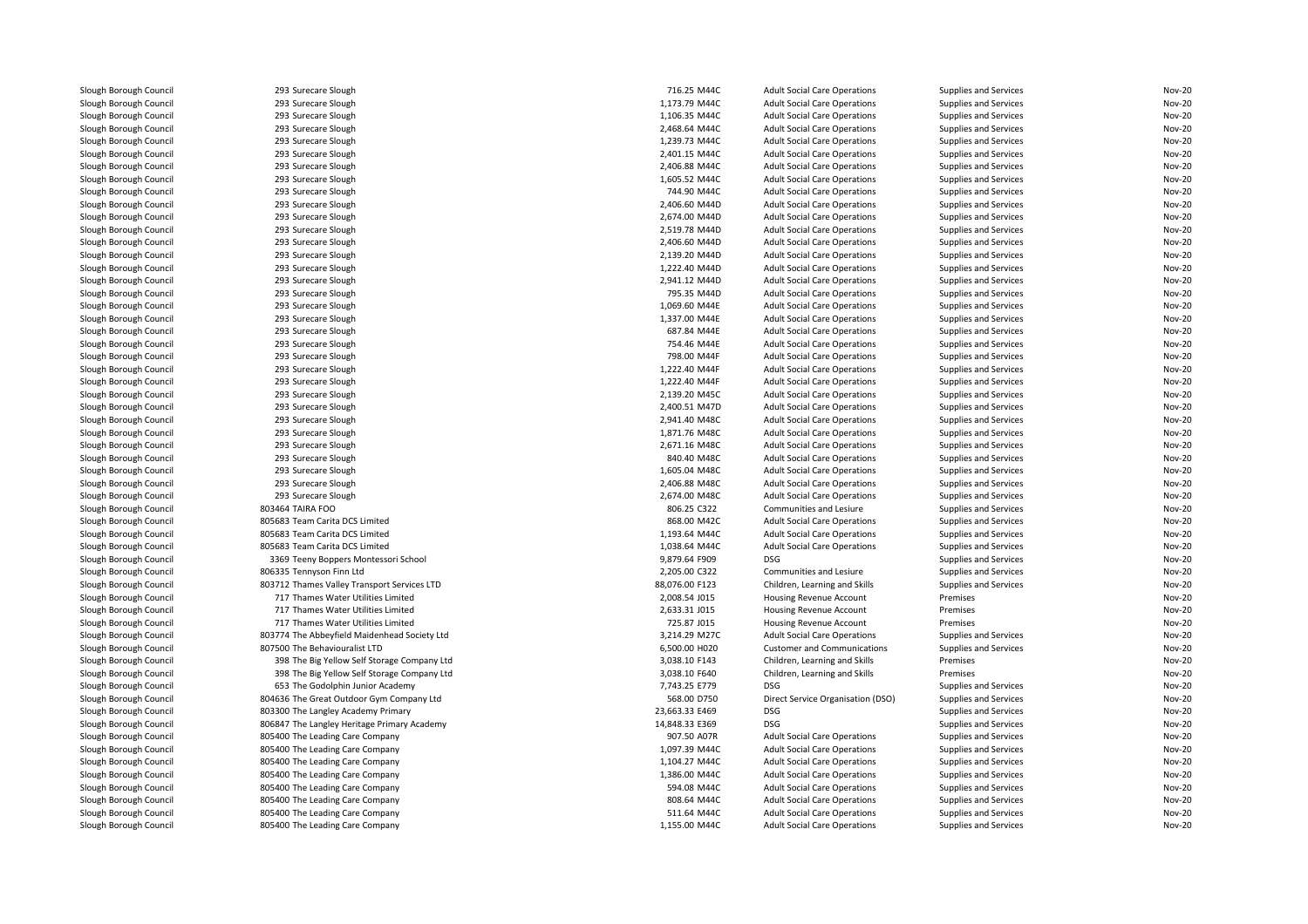| Slough Borough Council | 805400 The Leading Care Company             | 1,138.92 M44C    | <b>Adult Social Care Operations</b>      | Supplies and Services                          | <b>Nov-20</b> |
|------------------------|---------------------------------------------|------------------|------------------------------------------|------------------------------------------------|---------------|
| Slough Borough Council | 805400 The Leading Care Company             | 693.00 M44C      | <b>Adult Social Care Operations</b>      | Supplies and Services                          | <b>Nov-20</b> |
| Slough Borough Council | 805400 The Leading Care Company             | 924.00 M44C      | <b>Adult Social Care Operations</b>      | Supplies and Services                          | <b>Nov-20</b> |
| Slough Borough Council | 805400 The Leading Care Company             | 2,310.56 M44D    | <b>Adult Social Care Operations</b>      | Supplies and Services                          | <b>Nov-20</b> |
| Slough Borough Council | 805400 The Leading Care Company             | 808.64 M44D      | <b>Adult Social Care Operations</b>      | Supplies and Services                          | <b>Nov-20</b> |
| Slough Borough Council | 805400 The Leading Care Company             | 1,749.24 M45C    | <b>Adult Social Care Operations</b>      | Supplies and Services                          | <b>Nov-20</b> |
| Slough Borough Council | 805400 The Leading Care Company             | 2,079.28 M45C    | <b>Adult Social Care Operations</b>      | Supplies and Services                          | <b>Nov-20</b> |
| Slough Borough Council | 805400 The Leading Care Company             | 808.64 M48C      | <b>Adult Social Care Operations</b>      | Supplies and Services                          | <b>Nov-20</b> |
| Slough Borough Council | 3883 The Maples Reading                     | 4,305.00 M26E    | <b>Adult Social Care Operations</b>      | Supplies and Services                          | <b>Nov-20</b> |
| Slough Borough Council | 3883 The Maples Reading                     | 12,080.36 M26E   | <b>Adult Social Care Operations</b>      | Supplies and Services                          | <b>Nov-20</b> |
| Slough Borough Council | 3116 The Oratory Montessori Day Nursery     | 10,636.24 F909   | <b>DSG</b>                               | Supplies and Services                          | <b>Nov-20</b> |
| Slough Borough Council | 806229 The RAC Motoring Services Ltd        | $-1,525.88$ M50A | Major Infrastructure Projects            | Transport                                      | <b>Nov-20</b> |
| Slough Borough Council | 806229 The RAC Motoring Services Ltd        | 8,604.64 M50A    | Major Infrastructure Projects            | Transport                                      | <b>Nov-20</b> |
| Slough Borough Council | 2898 The Regard Partnership Ltd             | 6,794.66 M26E    | <b>Adult Social Care Operations</b>      | Supplies and Services                          | <b>Nov-20</b> |
| Slough Borough Council | 2898 The Regard Partnership Ltd             | 5,571.43 M26E    | <b>Adult Social Care Operations</b>      | Supplies and Services                          | Nov-20        |
| Slough Borough Council | 2898 The Regard Partnership Ltd             | 6,336.04 M42E    | <b>Adult Social Care Operations</b>      | Supplies and Services                          | <b>Nov-20</b> |
| Slough Borough Council | 2898 The Regard Partnership Ltd             | 4,729.46 M42E    | <b>Adult Social Care Operations</b>      | Supplies and Services                          | Nov-20        |
| Slough Borough Council | 2898 The Regard Partnership Ltd             | 5,029.59 M42E    | <b>Adult Social Care Operations</b>      | Supplies and Services                          | <b>Nov-20</b> |
| Slough Borough Council | 2898 The Regard Partnership Ltd             | 4,819.29 M42E    | <b>Adult Social Care Operations</b>      | Supplies and Services                          | <b>Nov-20</b> |
| Slough Borough Council | 2898 The Regard Partnership Ltd             | 3,066.81 M42E    | <b>Adult Social Care Operations</b>      | Supplies and Services                          | <b>Nov-20</b> |
| Slough Borough Council | 2898 The Regard Partnership Ltd             | 6,126.51 M42E    | <b>Adult Social Care Operations</b>      | Supplies and Services                          | <b>Nov-20</b> |
| Slough Borough Council | 2898 The Regard Partnership Ltd             | 4,245.99 M44D    | <b>Adult Social Care Operations</b>      | Supplies and Services                          | <b>Nov-20</b> |
| Slough Borough Council | 2898 The Regard Partnership Ltd             | 5,256.51 M44E    | <b>Adult Social Care Operations</b>      | Supplies and Services                          | <b>Nov-20</b> |
| Slough Borough Council | 806500 The Timber Group Ltd                 | 550.00 D750      |                                          | Supplies and Services                          | <b>Nov-20</b> |
| Slough Borough Council | 821 The Westgate School                     | 19,357.74 E789   | Direct Service Organisation (DSO)<br>DSG |                                                | <b>Nov-20</b> |
| Slough Borough Council | 807518 Therapeia Ltd.                       | 750.00 A03F      | <b>Adult Social Care Operations</b>      | Supplies and Services<br>Supplies and Services | <b>Nov-20</b> |
|                        |                                             |                  |                                          |                                                |               |
| Slough Borough Council | 807518 Therapeia Ltd.                       | 1,000.00 A07R    | <b>Adult Social Care Operations</b>      | Supplies and Services                          | <b>Nov-20</b> |
| Slough Borough Council | 805915 Time 4 U Limited                     | 2.845.80 M42F    | <b>Adult Social Care Operations</b>      | Supplies and Services                          | <b>Nov-20</b> |
| Slough Borough Council | 805915 Time 4 U Limited                     | 3,226.17 M42F    | <b>Adult Social Care Operations</b>      | Supplies and Services                          | <b>Nov-20</b> |
| Slough Borough Council | 805915 Time 4 U Limited                     | 2,989.33 M44F    | <b>Adult Social Care Operations</b>      | Supplies and Services                          | Nov-20        |
| Slough Borough Council | 805915 Time 4 U Limited                     | 3,272.10 M44F    | <b>Adult Social Care Operations</b>      | Supplies and Services                          | <b>Nov-20</b> |
| Slough Borough Council | 806360 Tiny Turtles Daycare Nursery Ltd     | 12,278.94 F909   | DSG                                      | Supplies and Services                          | Nov-20        |
| Slough Borough Council | 805506 TKF Training                         | 920.00 D750      | Direct Service Organisation (DSO)        | Indirect Employee Expenses                     | <b>Nov-20</b> |
| Slough Borough Council | 171 Toad Hall Nursery                       | 28,733.04 F909   | DSG                                      | Supplies and Services                          | Nov-20        |
| Slough Borough Council | 1782 Top Mill Ltd                           | 1,680.00 M07E    | <b>Adult Social Care Operations</b>      | Supplies and Services                          | <b>Nov-20</b> |
| Slough Borough Council | 1782 Top Mill Ltd                           | 4,200.00 H207    | <b>Strategic Housing Services</b>        | Supplies and Services                          | <b>Nov-20</b> |
| Slough Borough Council | 1157 Total Gas & Power                      | 21,972.35 K526   | <b>Building Management</b>               | Premises                                       | <b>Nov-20</b> |
| Slough Borough Council | 1157 Total Gas & Power                      | 6,726.28 K526    | <b>Building Management</b>               | Premises                                       | <b>Nov-20</b> |
| Slough Borough Council | 309 Trustmarque Solutions Ltd               | 49,650.00 B342   | Digital and Strategic IT                 | Supplies and Services                          | <b>Nov-20</b> |
| Slough Borough Council | 2889 Tudor (UK) Ltd t/a Tudor Environmental | 674.20 D750      | Direct Service Organisation (DSO)        | Supplies and Services                          | <b>Nov-20</b> |
| Slough Borough Council | 2889 Tudor (UK) Ltd t/a Tudor Environmental | 646.84 D750      | Direct Service Organisation (DSO)        | Supplies and Services                          | <b>Nov-20</b> |
| Slough Borough Council | 803603 Unique Training Solutions            | 1,080.00 B409    | People                                   | Supplies and Services                          | <b>Nov-20</b> |
| Slough Borough Council | 806781 Unisan Limited                       | 825.00 B064      | <b>Building Management</b>               | Supplies and Services                          | <b>Nov-20</b> |
| Slough Borough Council | 806781 Unisan Limited                       | 896.70 P095      | Capital                                  | Capital Charges                                | Nov-20        |
| Slough Borough Council | 807552 United Select                        | 4,320.00 F446    | <b>DSG</b>                               | Supplies and Services                          | Nov-20        |
| Slough Borough Council | 3953 Upton Court Grammar School             | 2,000.00 E799    | <b>DSG</b>                               | Supplies and Services                          | Nov-20        |
| Slough Borough Council | 577 Upton Park Hotel                        | 1,300.00 M80F    | <b>Adult Social Care Operations</b>      | Supplies and Services                          | Nov-20        |
| Slough Borough Council | 577 Upton Park Hotel                        | 1,820.00 M80F    | <b>Adult Social Care Operations</b>      | Supplies and Services                          | <b>Nov-20</b> |
| Slough Borough Council | 577 Upton Park Hotel                        | 2,250.00 H205    | <b>Strategic Housing Services</b>        | Supplies and Services                          | Nov-20        |
| Slough Borough Council | 577 Upton Park Hotel                        | 2,160.00 H205    | <b>Strategic Housing Services</b>        | Supplies and Services                          | <b>Nov-20</b> |
| Slough Borough Council | 577 Upton Park Hotel                        | 5,535.00 H205    | <b>Strategic Housing Services</b>        | Supplies and Services                          | Nov-20        |
| Slough Borough Council | 577 Upton Park Hotel                        | 4,674.00 H205    | <b>Strategic Housing Services</b>        | Supplies and Services                          | <b>Nov-20</b> |
| Slough Borough Council | 577 Upton Park Hotel                        | 855.00 H205      | <b>Strategic Housing Services</b>        | Supplies and Services                          | <b>Nov-20</b> |
| Slough Borough Council | 577 Upton Park Hotel                        | 3,960.00 H205    | <b>Strategic Housing Services</b>        | Supplies and Services                          | <b>Nov-20</b> |
| Slough Borough Council | 577 Upton Park Hotel                        | 2,565.00 H205    | <b>Strategic Housing Services</b>        | Supplies and Services                          | <b>Nov-20</b> |
| Slough Borough Council | 577 Upton Park Hotel                        | 4,305.00 H205    | <b>Strategic Housing Services</b>        | Supplies and Services                          | <b>Nov-20</b> |
| Slough Borough Council | 577 Upton Park Hotel                        | 5,535.00 H205    | <b>Strategic Housing Services</b>        | Supplies and Services                          | <b>Nov-20</b> |
| Slough Borough Council | 577 Upton Park Hotel                        | 4,920.00 H205    | <b>Strategic Housing Services</b>        | Supplies and Services                          | <b>Nov-20</b> |
| Slough Borough Council | 577 Upton Park Hotel                        | 3,840.00 H205    | <b>Strategic Housing Services</b>        | Supplies and Services                          | <b>Nov-20</b> |
|                        |                                             |                  |                                          |                                                |               |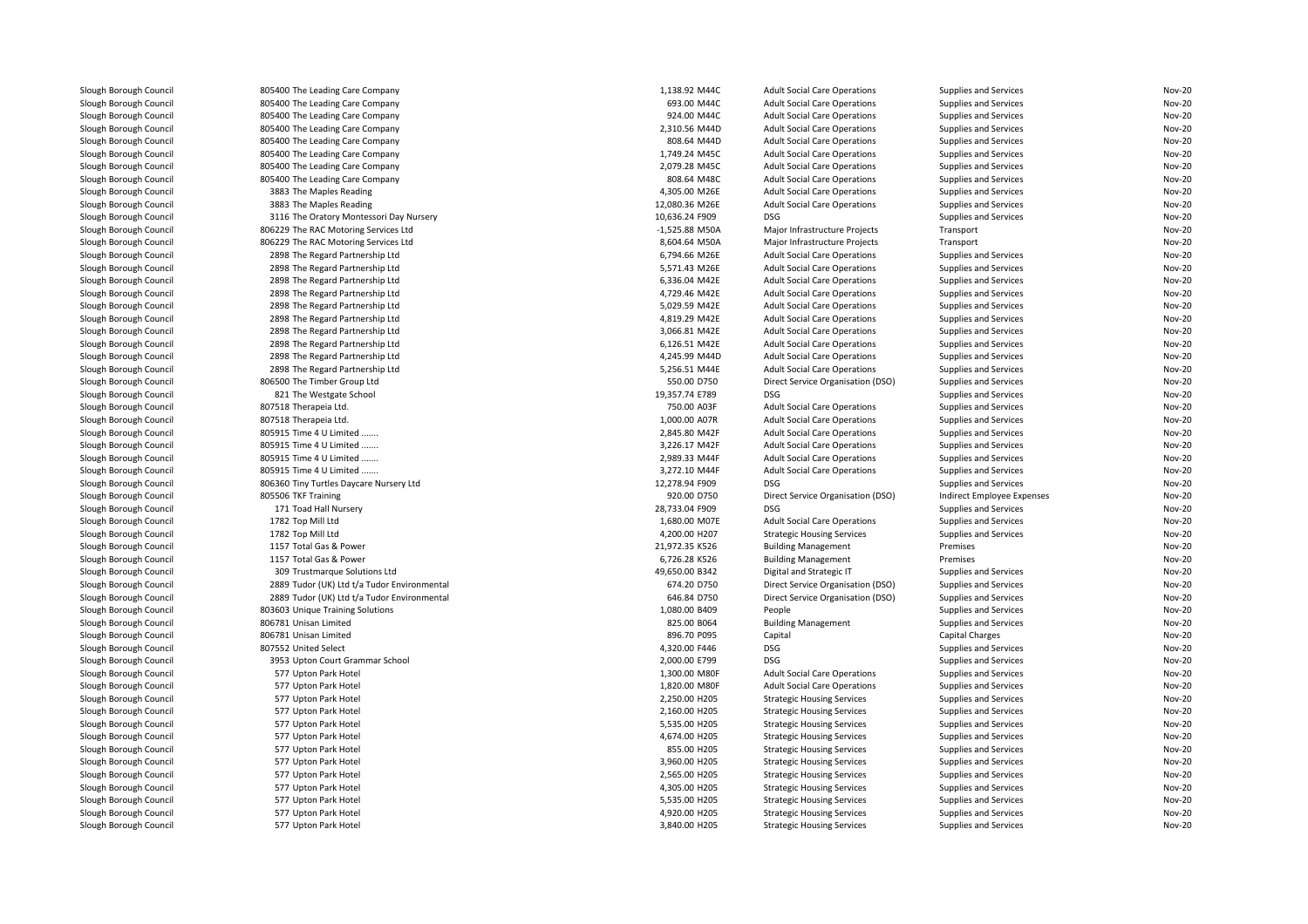| Slough Borough Council                           | 577 Upton Park Hotel                                  | 1,520.00 H205   | <b>Strategic Housing Services</b>                                          | Supplies and Services                          | <b>Nov-20</b> |
|--------------------------------------------------|-------------------------------------------------------|-----------------|----------------------------------------------------------------------------|------------------------------------------------|---------------|
| Slough Borough Council                           | 577 Upton Park Hotel                                  | 2,242.00 H205   | <b>Strategic Housing Services</b>                                          | Supplies and Services                          | <b>Nov-20</b> |
| Slough Borough Council                           | 577 Upton Park Hotel                                  | 4.674.00 H205   | <b>Strategic Housing Services</b>                                          | Supplies and Services                          | <b>Nov-20</b> |
| Slough Borough Council                           | 577 Upton Park Hotel                                  | 5,535.00 H205   | <b>Strategic Housing Services</b>                                          | Supplies and Services                          | <b>Nov-20</b> |
| Slough Borough Council                           | 577 Upton Park Hotel                                  | 1,350.00 H205   | <b>Strategic Housing Services</b>                                          | Supplies and Services                          | <b>Nov-20</b> |
| Slough Borough Council                           | 577 Upton Park Hotel                                  | 3,120.00 H205   | <b>Strategic Housing Services</b>                                          | Supplies and Services                          | <b>Nov-20</b> |
| Slough Borough Council                           | 577 Upton Park Hotel                                  | 6,150.00 H205   | <b>Strategic Housing Services</b>                                          | Supplies and Services                          | <b>Nov-20</b> |
| Slough Borough Council                           | 577 Upton Park Hotel                                  | 6,765.00 H205   | <b>Strategic Housing Services</b>                                          | Supplies and Services                          | <b>Nov-20</b> |
| Slough Borough Council                           | 577 Upton Park Hotel                                  | 5,535.00 H205   | <b>Strategic Housing Services</b>                                          | Supplies and Services                          | <b>Nov-20</b> |
| Slough Borough Council                           | 577 Upton Park Hotel                                  | 1,872.00 H205   | <b>Strategic Housing Services</b>                                          | Supplies and Services                          | <b>Nov-20</b> |
| Slough Borough Council                           | 577 Upton Park Hotel                                  | 4,674.00 H205   | <b>Strategic Housing Services</b>                                          | Supplies and Services                          | <b>Nov-20</b> |
| Slough Borough Council                           | 577 Upton Park Hotel                                  | 5,535.00 H205   | <b>Strategic Housing Services</b>                                          | Supplies and Services                          | <b>Nov-20</b> |
| Slough Borough Council                           | 577 Upton Park Hotel                                  | 5,535.00 H205   | <b>Strategic Housing Services</b>                                          | Supplies and Services                          | <b>Nov-20</b> |
| Slough Borough Council                           | 577 Upton Park Hotel                                  | 1,020.00 H205   | <b>Strategic Housing Services</b>                                          | Supplies and Services                          | <b>Nov-20</b> |
| Slough Borough Council                           | 577 Upton Park Hotel                                  | 4,674.00 H205   | <b>Strategic Housing Services</b>                                          | Supplies and Services                          | <b>Nov-20</b> |
| Slough Borough Council                           | 577 Upton Park Hotel                                  | 5,535.00 H205   | <b>Strategic Housing Services</b>                                          | Supplies and Services                          | <b>Nov-20</b> |
| Slough Borough Council                           | 577 Upton Park Hotel                                  | 4,674.00 H205   | <b>Strategic Housing Services</b>                                          | Supplies and Services                          | <b>Nov-20</b> |
| Slough Borough Council                           |                                                       | 4,920.00 H205   |                                                                            |                                                | <b>Nov-20</b> |
|                                                  | 577 Upton Park Hotel                                  |                 | <b>Strategic Housing Services</b>                                          | Supplies and Services                          |               |
| Slough Borough Council                           | 577 Upton Park Hotel                                  | 4,674.00 H205   | <b>Strategic Housing Services</b>                                          | Supplies and Services                          | <b>Nov-20</b> |
| Slough Borough Council                           | 577 Upton Park Hotel                                  | 4,920.00 H205   | <b>Strategic Housing Services</b>                                          | Supplies and Services                          | <b>Nov-20</b> |
| Slough Borough Council                           | 577 Upton Park Hotel                                  | 2,052.00 H205   | <b>Strategic Housing Services</b>                                          | Supplies and Services                          | <b>Nov-20</b> |
| Slough Borough Council                           | 577 Upton Park Hotel                                  | 6,765.00 H205   | <b>Strategic Housing Services</b>                                          | Supplies and Services                          | <b>Nov-20</b> |
| Slough Borough Council                           | 803251 Vail Williams LLP                              | 2,805.00 B079   | <b>Regeneration Development</b>                                            | Capital Charges                                | Nov-20        |
| Slough Borough Council                           | 1212 Virgin Media Ltd                                 | 126,206.59 B282 | Digital and Strategic IT                                                   | Supplies and Services                          | <b>Nov-20</b> |
| Slough Borough Council                           | 1212 Virgin Media Ltd                                 | 29,000.00 B342  | Digital and Strategic IT                                                   | Supplies and Services                          | <b>Nov-20</b> |
| Slough Borough Council                           | 1212 Virgin Media Ltd                                 | 27,015.57 B023  | Finance                                                                    | Supplies and Services                          | <b>Nov-20</b> |
| Slough Borough Council                           | 1212 Virgin Media Ltd                                 | 21,560.50 B023  | Finance                                                                    | Supplies and Services                          | <b>Nov-20</b> |
| Slough Borough Council                           | 1212 Virgin Media Ltd                                 | 21,476.89 B023  | Finance                                                                    | Supplies and Services                          | <b>Nov-20</b> |
| Slough Borough Council                           | 1212 Virgin Media Ltd                                 | 40,173.33 P084  | Capital                                                                    | <b>Capital Charges</b>                         | <b>Nov-20</b> |
| Slough Borough Council                           | 1212 Virgin Media Ltd                                 | 4,729.07 P749   | Capital                                                                    | <b>Capital Charges</b>                         | <b>Nov-20</b> |
| Slough Borough Council                           | 1839 Vistascapes                                      | 7,785.00 P006   | Capital                                                                    | Capital Charges                                | <b>Nov-20</b> |
| Slough Borough Council                           | 1839 Vistascapes                                      | 16,709.50 P006  | Capital                                                                    | Supplies and Services                          | <b>Nov-20</b> |
| Slough Borough Council                           | 803163 Volker Highways                                | 5,049.79 P212   | Capital                                                                    | Capital Charges                                | <b>Nov-20</b> |
| Slough Borough Council                           | 803163 Volker Highways                                | 13,902.14 P881  | Capital                                                                    | <b>Capital Charges</b>                         | <b>Nov-20</b> |
| Slough Borough Council                           | 2682 Voyage 1 Limited                                 | 587.53 M26E     | <b>Adult Social Care Operations</b>                                        | Supplies and Services                          | <b>Nov-20</b> |
| Slough Borough Council                           | 2682 Voyage 1 Limited                                 | 6,451.40 M26E   | <b>Adult Social Care Operations</b>                                        | Supplies and Services                          | <b>Nov-20</b> |
| Slough Borough Council                           | 2682 Voyage 1 Limited                                 | 5,042.40 M26E   | <b>Adult Social Care Operations</b>                                        | Supplies and Services                          | <b>Nov-20</b> |
| Slough Borough Council                           | 2682 Voyage 1 Limited                                 | 7,146.32 M26E   | <b>Adult Social Care Operations</b>                                        | Supplies and Services                          | <b>Nov-20</b> |
| Slough Borough Council                           | 2682 Voyage 1 Limited                                 | 5,301.21 M26E   | <b>Adult Social Care Operations</b>                                        | Supplies and Services                          | <b>Nov-20</b> |
| Slough Borough Council                           | 2682 Voyage 1 Limited                                 | 5,016.97 M27F   | <b>Adult Social Care Operations</b>                                        | Supplies and Services                          | <b>Nov-20</b> |
| Slough Borough Council                           | 2682 Voyage 1 Limited                                 | 6,431.52 M26E   | <b>Adult Social Care Operations</b>                                        | Supplies and Services                          | <b>Nov-20</b> |
| Slough Borough Council                           | 2682 Voyage 1 Limited                                 | -597.73 M26E    | <b>Adult Social Care Operations</b>                                        | <b>External Receipts</b>                       | <b>Nov-20</b> |
| Slough Borough Council                           | 3436 Voyage Ltd                                       | 5,538.98 M26E   | <b>Adult Social Care Operations</b>                                        | Supplies and Services                          | <b>Nov-20</b> |
| Slough Borough Council                           | 3436 Voyage Ltd                                       | 3,460.63 M26E   | <b>Adult Social Care Operations</b>                                        | Supplies and Services                          | <b>Nov-20</b> |
| Slough Borough Council                           | 3436 Voyage Ltd                                       | 5,546.76 M42E   | <b>Adult Social Care Operations</b>                                        | Supplies and Services                          | <b>Nov-20</b> |
| Slough Borough Council                           | 3436 Voyage Ltd                                       | 5,085.97 M42E   | <b>Adult Social Care Operations</b>                                        | Supplies and Services                          | <b>Nov-20</b> |
| Slough Borough Council                           | 3436 Voyage Ltd                                       | 6,608.01 M42E   | <b>Adult Social Care Operations</b>                                        | Supplies and Services                          | <b>Nov-20</b> |
| Slough Borough Council                           | 3436 Voyage Ltd                                       | 4,791.22 M42E   | <b>Adult Social Care Operations</b>                                        | Supplies and Services                          | <b>Nov-20</b> |
| Slough Borough Council                           | 3436 Voyage Ltd                                       | 4,628.01 M42E   | <b>Adult Social Care Operations</b>                                        | Supplies and Services                          | <b>Nov-20</b> |
| Slough Borough Council                           | 3436 Voyage Ltd                                       | 6,270.05 M42E   | <b>Adult Social Care Operations</b>                                        | Supplies and Services                          | <b>Nov-20</b> |
| Slough Borough Council                           | 3436 Voyage Ltd                                       | 4,287.54 M44C   | <b>Adult Social Care Operations</b>                                        | Supplies and Services                          | <b>Nov-20</b> |
| Slough Borough Council                           | 448 Wea Southern                                      | 6,787.82 B211   | <b>Strategy and Performance</b>                                            | Premises                                       | <b>Nov-20</b> |
| Slough Borough Council                           | 1762 Wellingtons For Langley Hall                     | 73,622.66 F909  | <b>DSG</b>                                                                 | Supplies and Services                          | <b>Nov-20</b> |
|                                                  | 774 West Berkshire County Council                     | 2,309.76 A02L   |                                                                            |                                                | <b>Nov-20</b> |
| Slough Borough Council<br>Slough Borough Council | 774 West Berkshire County Council                     | 2,309.76 A02L   | <b>Adult Social Care Operations</b><br><b>Adult Social Care Operations</b> | Supplies and Services<br>Supplies and Services | <b>Nov-20</b> |
|                                                  | 1649 Western House Primary School                     | 20,286.66 E439  | <b>DSG</b>                                                                 |                                                | <b>Nov-20</b> |
| Slough Borough Council                           |                                                       |                 |                                                                            | Supplies and Services                          |               |
| Slough Borough Council                           | 805665 Westmount music services (Westmount Music Ltd) | 1,457.75 F253   | Children, Learning and Skills                                              | Supplies and Services                          | <b>Nov-20</b> |
| Slough Borough Council                           | 803616 WF Howes Ltd                                   | 1,220.00 C104   | Communities and Lesiure                                                    | Supplies and Services                          | <b>Nov-20</b> |
| Slough Borough Council                           | 803677 Wheelie Bin Direct Limited                     | 1,169.35 D610   | Direct Service Organisation (DSO)                                          | Supplies and Services                          | <b>Nov-20</b> |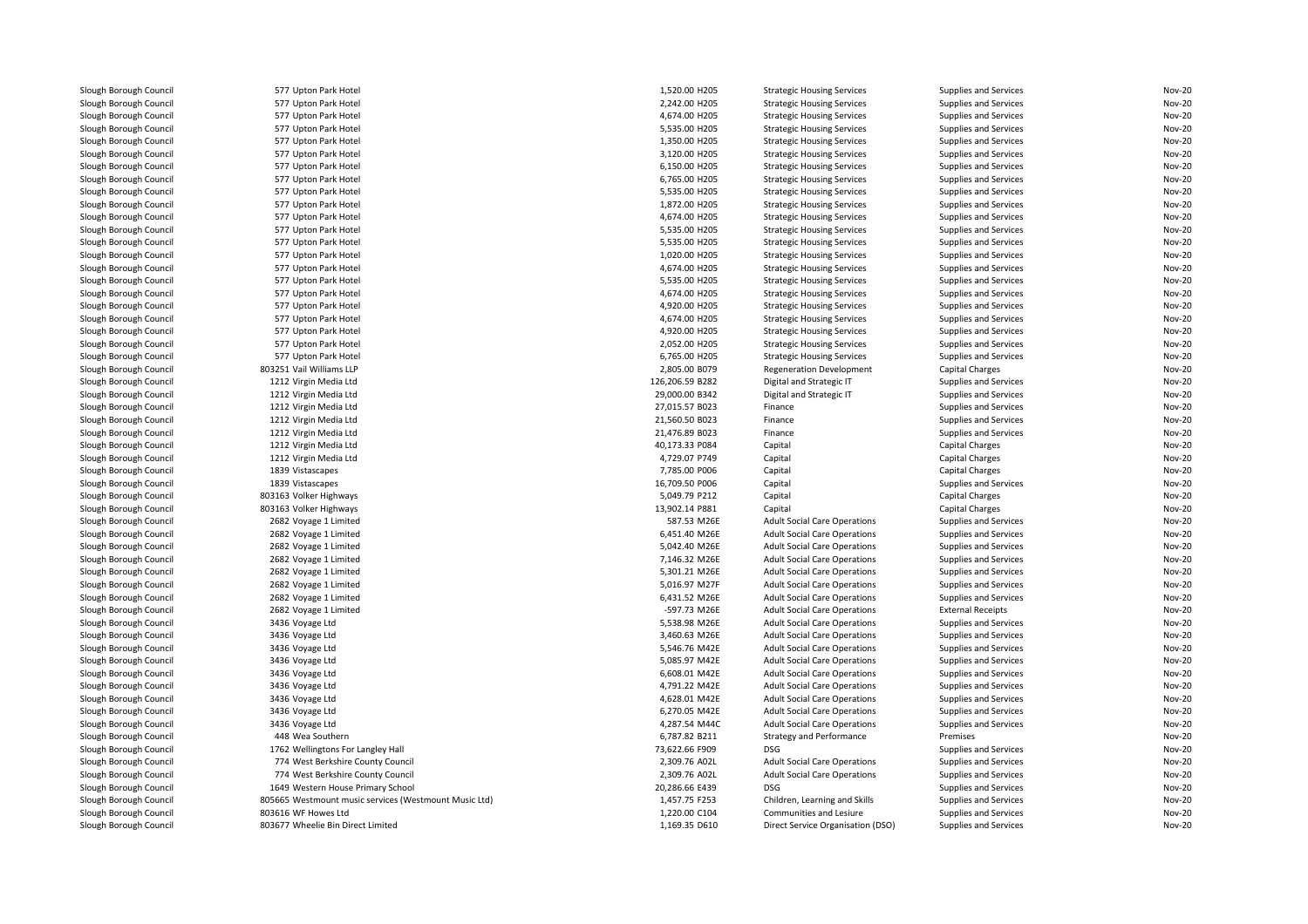| Slough Borough Council | 807073 Whistl UK Limited                     | 1,705.46 K077   | <b>Building Management</b>          | Supplies and Services | Nov-20           |
|------------------------|----------------------------------------------|-----------------|-------------------------------------|-----------------------|------------------|
| Slough Borough Council | 2095 White Horse Contractors Ltd             | 454,821.41 P083 | Capital                             | Capital Charges       | Nov-20           |
| Slough Borough Council | 3628 White Leaf Care Ltd                     | 4,062.86 M26E   | <b>Adult Social Care Operations</b> | Supplies and Services | Nov-20           |
| Slough Borough Council | 804908 Whitestone Care                       | 10,680.00 A05C  | Adult Social Care Commissioning     | Supplies and Services | Nov-20           |
| Slough Borough Council | 804908 Whitestone Care                       | 4,536.00 M42E   | <b>Adult Social Care Operations</b> | Supplies and Services | Nov-20           |
| Slough Borough Council | 806915 Wildfowl and Wetlands Trust           | 4,000.00 C001   | Communities and Lesiure             | Supplies and Services | Nov-20           |
| Slough Borough Council | 806915 Wildfowl and Wetlands Trust           | 11,500.00 C001  | Communities and Lesiure             | Supplies and Services | Nov-20           |
| Slough Borough Council | 1753 Willow Primary School                   | 11,297.15 E499  | <b>DSG</b>                          | Supplies and Services | Nov-20           |
| Slough Borough Council | 805208 Wilson & Scott (Highways) Ltd         | 3,281.88 D880   | Direct Service Organisation (DSO)   | Supplies and Services | Nov-20           |
| Slough Borough Council | 805208 Wilson & Scott (Highways) Ltd         | 2,517.59 D880   | Direct Service Organisation (DSO)   | Supplies and Services | Nov-20           |
| Slough Borough Council | 805208 Wilson & Scott (Highways) Ltd         | 3,511.58 D880   | Direct Service Organisation (DSO)   | Supplies and Services | Nov-20           |
| Slough Borough Council | 805209 Wilsons Horticultural Maintenance Ltd | 2,166.66 D750   | Direct Service Organisation (DSO)   | Supplies and Services | Nov-20           |
| Slough Borough Council | 321 Windowflowers Limited                    | 3,500.00 P871   | Capital                             | Capital Charges       | Nov-20           |
| Slough Borough Council | 1475 Windowflowers Ltd                       | 2,500.00 C001   | Communities and Lesiure             | Premises              | Nov-20           |
| Slough Borough Council | 1475 Windowflowers Ltd                       | 5,000.00 D347   | <b>Environmental Services</b>       | Premises              | Nov-20           |
| Slough Borough Council | 1475 Windowflowers Ltd                       | 4,300.00 D347   | <b>Environmental Services</b>       | Premises              | Nov-20           |
| Slough Borough Council | 1475 Windowflowers Ltd                       | 1,350.00 D347   | <b>Environmental Services</b>       | Premises              | Nov-20           |
| Slough Borough Council | 1475 Windowflowers Ltd                       | 2,400.00 B009   | Finance                             | Supplies and Services | Nov-20           |
| Slough Borough Council | 807549 Windsar Care (UK) LLP                 | 2,185.71 M28C   | <b>Adult Social Care Operations</b> | Supplies and Services | Nov-20           |
| Slough Borough Council | 804807 Windsar Care Centre Ltd               | 4,207.14 M18C   | <b>Adult Social Care Operations</b> | Supplies and Services | Nov-20           |
| Slough Borough Council | 804807 Windsar Care Centre Ltd               | 3,985.71 M18C   | <b>Adult Social Care Operations</b> | Supplies and Services | Nov-20           |
| Slough Borough Council | 804807 Windsar Care Centre Ltd               | 3,542.86 M28C   | <b>Adult Social Care Operations</b> | Supplies and Services | Nov-20           |
| Slough Borough Council | 804807 Windsar Care Centre Ltd               | 5,314.29 M28C   | <b>Adult Social Care Operations</b> | Supplies and Services | Nov-20           |
| Slough Borough Council | 804807 Windsar Care Centre Ltd               | 5,142.86 M28C   | <b>Adult Social Care Operations</b> | Supplies and Services | Nov-20           |
| Slough Borough Council | 804807 Windsar Care Centre Ltd               | 3,528.57 M29C   | <b>Adult Social Care Operations</b> | Supplies and Services | Nov-20           |
| Slough Borough Council | 3604 Windsar Care Ltd                        | 3,432.14 M15D   | <b>Adult Social Care Operations</b> | Supplies and Services | Nov-20           |
| Slough Borough Council | 3604 Windsar Care Ltd                        | 3,432.14 M15D   | <b>Adult Social Care Operations</b> | Supplies and Services | Nov-20           |
| Slough Borough Council | 3604 Windsar Care Ltd                        | 3,321.43 M15D   | <b>Adult Social Care Operations</b> | Supplies and Services | Nov-20           |
| Slough Borough Council | 3604 Windsar Care Ltd                        | 3,321.43 M15D   | <b>Adult Social Care Operations</b> | Supplies and Services | Nov-20           |
| Slough Borough Council | 3604 Windsar Care Ltd                        | 3,321.43 M15F   | <b>Adult Social Care Operations</b> | Supplies and Services | Nov-20           |
| Slough Borough Council | 3604 Windsar Care Ltd                        | 3,214.29 M15F   | <b>Adult Social Care Operations</b> | Supplies and Services | Nov-20           |
| Slough Borough Council | 3604 Windsar Care Ltd                        | 3,321.43 M15F   | <b>Adult Social Care Operations</b> | Supplies and Services | Nov-20           |
| Slough Borough Council | 3604 Windsar Care Ltd                        | 4,207.14 M15F   | <b>Adult Social Care Operations</b> | Supplies and Services | Nov-20           |
| Slough Borough Council | 3604 Windsar Care Ltd                        | 4,207.14 M15F   | <b>Adult Social Care Operations</b> | Supplies and Services | Nov-20           |
|                        | 3604 Windsar Care Ltd                        | 3,432.14 M15F   |                                     |                       |                  |
| Slough Borough Council |                                              | 3,321.43 M15F   | <b>Adult Social Care Operations</b> | Supplies and Services | Nov-20<br>Nov-20 |
| Slough Borough Council | 3604 Windsar Care Ltd                        |                 | <b>Adult Social Care Operations</b> | Supplies and Services |                  |
| Slough Borough Council | 3604 Windsar Care Ltd                        | 3,432.14 M15F   | <b>Adult Social Care Operations</b> | Supplies and Services | Nov-20           |
| Slough Borough Council | 3604 Windsar Care Ltd                        | 3,321.43 M15F   | <b>Adult Social Care Operations</b> | Supplies and Services | Nov-20           |
| Slough Borough Council | 3604 Windsar Care Ltd                        | 4,071.43 M15F   | <b>Adult Social Care Operations</b> | Supplies and Services | Nov-20           |
| Slough Borough Council | 3604 Windsar Care Ltd                        | 3,214.29 M15F   | <b>Adult Social Care Operations</b> | Supplies and Services | Nov-20           |
| Slough Borough Council | 3604 Windsar Care Ltd                        | 3,000.00 M17C   | <b>Adult Social Care Operations</b> | Supplies and Services | Nov-20           |
| Slough Borough Council | 3604 Windsar Care Ltd                        | 3,214.29 M17C   | <b>Adult Social Care Operations</b> | Supplies and Services | Nov-20           |
| Slough Borough Council | 3604 Windsar Care Ltd                        | 3,432.14 M17C   | <b>Adult Social Care Operations</b> | Supplies and Services | Nov-20           |
| Slough Borough Council | 3604 Windsar Care Ltd                        | 3,321.43 M17C   | <b>Adult Social Care Operations</b> | Supplies and Services | Nov-20           |
| Slough Borough Council | 3604 Windsar Care Ltd                        | 3,100.00 M17C   | <b>Adult Social Care Operations</b> | Supplies and Services | Nov-20           |
| Slough Borough Council | 3604 Windsar Care Ltd                        | 3,321.43 M17C   | <b>Adult Social Care Operations</b> | Supplies and Services | Nov-20           |
| Slough Borough Council | 3604 Windsar Care Ltd                        | 3,321.43 M17C   | <b>Adult Social Care Operations</b> | Supplies and Services | Nov-20           |
| Slough Borough Council | 3604 Windsar Care Ltd                        | 3,100.00 M17C   | <b>Adult Social Care Operations</b> | Supplies and Services | Nov-20           |
| Slough Borough Council | 3604 Windsar Care Ltd                        | 3,214.29 M17C   | <b>Adult Social Care Operations</b> | Supplies and Services | Nov-20           |
| Slough Borough Council | 3604 Windsar Care Ltd                        | 3,321.43 M17C   | <b>Adult Social Care Operations</b> | Supplies and Services | Nov-20           |
| Slough Borough Council | 3604 Windsar Care Ltd                        | 3,432.14 M17C   | <b>Adult Social Care Operations</b> | Supplies and Services | Nov-20           |
| Slough Borough Council | 3604 Windsar Care Ltd                        | 3,428.57 M18C   | <b>Adult Social Care Operations</b> | Supplies and Services | Nov-20           |
| Slough Borough Council | 3604 Windsar Care Ltd                        | 3,321.43 M18C   | <b>Adult Social Care Operations</b> | Supplies and Services | Nov-20           |
| Slough Borough Council | 3604 Windsar Care Ltd                        | 4,071.43 M18C   | <b>Adult Social Care Operations</b> | Supplies and Services | Nov-20           |
| Slough Borough Council | 3604 Windsar Care Ltd                        | 3,432.14 M18C   | <b>Adult Social Care Operations</b> | Supplies and Services | Nov-20           |
| Slough Borough Council | 3604 Windsar Care Ltd                        | 4,207.14 M18C   | <b>Adult Social Care Operations</b> | Supplies and Services | Nov-20           |
| Slough Borough Council | 3604 Windsar Care Ltd                        | 3,542.86 M18C   | <b>Adult Social Care Operations</b> | Supplies and Services | Nov-20           |
| Slough Borough Council | 3604 Windsar Care Ltd                        | 4,207.14 M18C   | <b>Adult Social Care Operations</b> | Supplies and Services | Nov-20           |
| Slough Borough Council | 3604 Windsar Care Ltd                        | 3,432.14 M18C   | <b>Adult Social Care Operations</b> | Supplies and Services | Nov-20           |
|                        |                                              |                 |                                     |                       |                  |